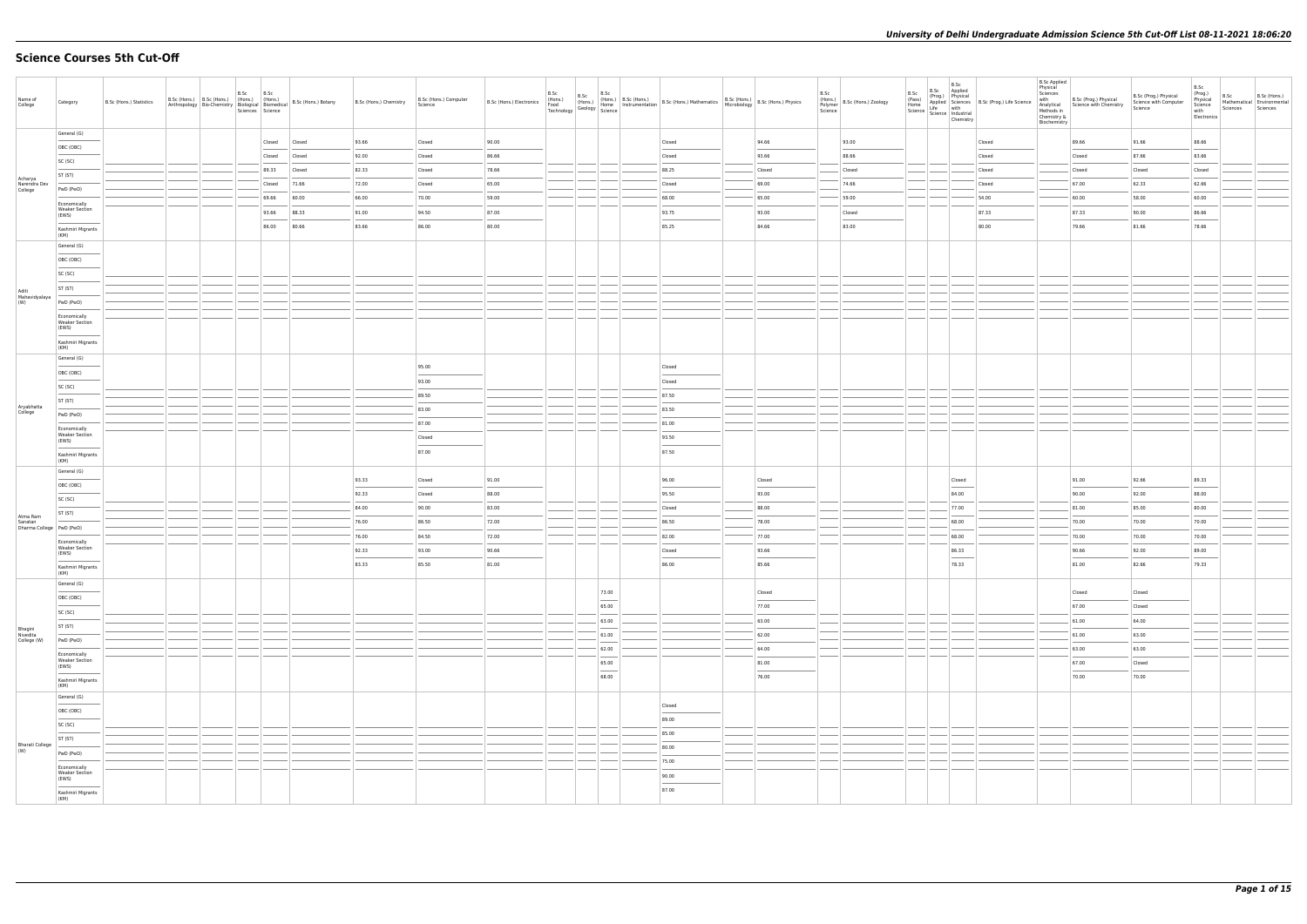| Name of<br>College                                | Category                                                                | B.Sc (Hons.) Statistics | B.Sc<br>B.Sc (Hons.) B.Sc (Hons.) (Hons.) (Hons.)<br>Anthropology Bio-Chemistry   Biological   Biomedical B.Sc (Hons.) Botany | B.Sc<br>Sciences Science |                  | B.Sc (Hons.) Chemistry | B.Sc (Hons.) Computer<br>Science | B.Sc (Hons.) Electronics |                 |  |        |                 |        |                 | B.Sc<br>(Hons.)<br>Polymer<br>Science | B.Sc (Hons.) Zoology | B.Sc<br>(Pass)<br>Home<br>Science   Lite<br>  Science   Industrial | B.Sc<br>Chemistry | B.Sc Applied<br>(Prog.) Physical<br>Applied Sciences B.Sc (Prog.) Life Science<br>Life with Science B.Sc (Prog.) Life Science | <b>B.Sc Applied</b><br>Physical<br>Sciences<br>with<br>Chemistry &<br>Biochemistry | B.Sc (Prog.) Physical<br>Analytical Science with Chemistry<br>Methods in | B.Sc (Prog.) Physical<br>Science with Computer<br>Science | B.Sc<br>(Prog.)<br>Physical<br>Science<br>with<br>Electronics | B.Sc<br>Sciences | B.Sc (Hons.)<br>Mathematical Environmental<br>Sciences Sciences |
|---------------------------------------------------|-------------------------------------------------------------------------|-------------------------|-------------------------------------------------------------------------------------------------------------------------------|--------------------------|------------------|------------------------|----------------------------------|--------------------------|-----------------|--|--------|-----------------|--------|-----------------|---------------------------------------|----------------------|--------------------------------------------------------------------|-------------------|-------------------------------------------------------------------------------------------------------------------------------|------------------------------------------------------------------------------------|--------------------------------------------------------------------------|-----------------------------------------------------------|---------------------------------------------------------------|------------------|-----------------------------------------------------------------|
|                                                   | General (G)                                                             |                         |                                                                                                                               | Closed                   | 90.00            | 92.00                  | Closed                           | Closed                   |                 |  | Closed |                 | Closed |                 |                                       | $Closed$ 93.33       |                                                                    |                   |                                                                                                                               |                                                                                    |                                                                          |                                                           |                                                               |                  |                                                                 |
|                                                   | OBC (OBC)                                                               |                         |                                                                                                                               | 90.00                    | 86.00            | 89.33                  | Closed                           | 83.66                    | Closed<br>89.00 |  | 81.00  |                 | 91.66  | Closed<br>91.66 |                                       | 80.00 88.00          |                                                                    |                   |                                                                                                                               |                                                                                    |                                                                          |                                                           |                                                               |                  |                                                                 |
|                                                   | SC (SC)                                                                 |                         |                                                                                                                               | 87.00                    | 78.00            | 80.00                  | 87.00                            | 77.00                    | 85.00           |  | 74.00  |                 | 87.00  | 84.00           |                                       | 73.00 Closed         |                                                                    |                   |                                                                                                                               |                                                                                    |                                                                          |                                                           |                                                               |                  |                                                                 |
| Bhaskaracharya   ST (ST)<br>College of<br>Applied |                                                                         |                         |                                                                                                                               | 81.00                    | 75.00            | 76.00                  | 83.00                            | 73.00                    | 78.00           |  | 70.00  |                 | Closed | 79.00           |                                       | 70.00 Closed         |                                                                    |                   |                                                                                                                               |                                                                                    |                                                                          |                                                           |                                                               |                  |                                                                 |
| Sciences                                          | PwD (PwD)                                                               |                         |                                                                                                                               | 87.00                    | 83.00            | 87.00                  | 87.00                            | 81.00                    | 89.00           |  | 79.00  |                 | 87.00  | 89.00           |                                       | 79.00 86.00          |                                                                    |                   |                                                                                                                               |                                                                                    |                                                                          |                                                           |                                                               |                  |                                                                 |
|                                                   | Economically<br><b>Weaker Section</b>                                   |                         |                                                                                                                               | 89.00                    | 86.00            | Closed                 | Closed                           | Closed                   | 88.00           |  | Closed |                 | 91.00  | 91.00           |                                       | 80.00 88.00          |                                                                    |                   |                                                                                                                               |                                                                                    |                                                                          |                                                           |                                                               |                  |                                                                 |
|                                                   | (EWS)                                                                   |                         |                                                                                                                               | 88.00                    | 85.00            | 88.00                  | 87.00                            | 82.00                    | 87.00           |  | 79.00  |                 | 90.00  | 90.00           |                                       | 79.00 86.00          |                                                                    |                   |                                                                                                                               |                                                                                    |                                                                          |                                                           |                                                               |                  |                                                                 |
|                                                   | Kashmiri Migrants<br>(KM)                                               |                         |                                                                                                                               |                          |                  |                        |                                  |                          |                 |  |        |                 |        |                 |                                       |                      |                                                                    |                   |                                                                                                                               |                                                                                    |                                                                          |                                                           |                                                               |                  |                                                                 |
|                                                   | General (G)                                                             |                         |                                                                                                                               |                          |                  |                        | Closed                           |                          |                 |  |        |                 |        |                 |                                       |                      |                                                                    |                   |                                                                                                                               |                                                                                    |                                                                          |                                                           |                                                               |                  |                                                                 |
|                                                   | OBC (OBC)                                                               |                         |                                                                                                                               |                          |                  |                        | Closed                           |                          |                 |  |        |                 |        |                 |                                       |                      |                                                                    |                   |                                                                                                                               |                                                                                    |                                                                          |                                                           |                                                               |                  |                                                                 |
|                                                   | SC (SC)                                                                 |                         |                                                                                                                               |                          |                  |                        | Closed                           |                          |                 |  |        |                 |        |                 |                                       |                      |                                                                    |                   |                                                                                                                               |                                                                                    |                                                                          |                                                           |                                                               |                  |                                                                 |
| College of<br>Vocational                          | ST (ST)<br>PwD (PwD)                                                    |                         |                                                                                                                               |                          |                  |                        | 82.00                            |                          |                 |  |        |                 |        |                 |                                       |                      |                                                                    |                   |                                                                                                                               |                                                                                    |                                                                          |                                                           |                                                               |                  |                                                                 |
| Studies                                           | Economically                                                            |                         |                                                                                                                               |                          |                  |                        | 80.00                            |                          |                 |  |        |                 |        |                 |                                       |                      |                                                                    |                   |                                                                                                                               |                                                                                    |                                                                          |                                                           |                                                               |                  |                                                                 |
|                                                   | <b>Weaker Section</b><br>(EWS)                                          |                         |                                                                                                                               |                          |                  |                        | Closed                           |                          |                 |  |        |                 |        |                 |                                       |                      |                                                                    |                   |                                                                                                                               |                                                                                    |                                                                          |                                                           |                                                               |                  |                                                                 |
|                                                   | Kashmiri Migrants<br>(KM)                                               |                         |                                                                                                                               |                          |                  |                        | 82.00                            |                          |                 |  |        |                 |        |                 |                                       |                      |                                                                    |                   |                                                                                                                               |                                                                                    |                                                                          |                                                           |                                                               |                  |                                                                 |
|                                                   | General (G)                                                             |                         | Closed                                                                                                                        |                          | Closed           | 94.66                  |                                  |                          |                 |  |        | 97.25           |        | 96.00           |                                       | 95.00                |                                                                    |                   | 92.66                                                                                                                         |                                                                                    |                                                                          |                                                           |                                                               |                  |                                                                 |
|                                                   | OBC (OBC)                                                               |                         | Closed                                                                                                                        |                          | 90.00            | 94.00                  |                                  |                          |                 |  |        | Closed          |        | 94.66           |                                       | Closed               |                                                                    |                   | 88.33                                                                                                                         |                                                                                    |                                                                          |                                                           |                                                               |                  |                                                                 |
|                                                   | SC (SC)                                                                 |                         | 85.00                                                                                                                         |                          | 85.66            | 85.00                  |                                  |                          |                 |  |        | Closed          |        | 86.00           |                                       | 87.66                |                                                                    |                   | Closed                                                                                                                        |                                                                                    |                                                                          |                                                           |                                                               |                  |                                                                 |
| Daulat Ram<br>College (W)                         | ST (ST)                                                                 |                         | Closed                                                                                                                        |                          | Closed           | 75.00                  |                                  |                          |                 |  |        | 89.75           |        | Closed          |                                       | Closed               |                                                                    |                   | 76.00                                                                                                                         |                                                                                    |                                                                          |                                                           |                                                               |                  |                                                                 |
|                                                   | PwD (PwD)                                                               |                         | Closed                                                                                                                        |                          | 89.00            | 80.00                  |                                  |                          |                 |  |        | 91.25           |        | 85.00           |                                       | 89.00                |                                                                    |                   | 78.00                                                                                                                         |                                                                                    |                                                                          |                                                           |                                                               |                  |                                                                 |
|                                                   | Economically<br><b>Weaker Section</b><br>(EWS)                          |                         | Closed                                                                                                                        |                          | Closed           | 93.66                  |                                  |                          |                 |  |        | 96.75           |        | Closed          |                                       | 93.00                |                                                                    |                   | 90.00                                                                                                                         |                                                                                    |                                                                          |                                                           |                                                               |                  |                                                                 |
|                                                   | Kashmiri Migrants<br>(KM)                                               |                         | 85.00                                                                                                                         |                          | 90.00            | 83.00                  |                                  |                          |                 |  |        | 94.25           |        | 91.00           |                                       | 89.00                |                                                                    |                   | 88.00                                                                                                                         |                                                                                    |                                                                          |                                                           |                                                               |                  |                                                                 |
|                                                   | General (G)                                                             |                         |                                                                                                                               |                          |                  |                        |                                  |                          |                 |  |        |                 |        |                 |                                       |                      |                                                                    |                   |                                                                                                                               |                                                                                    |                                                                          |                                                           |                                                               |                  |                                                                 |
|                                                   | OBC (OBC)                                                               |                         |                                                                                                                               |                          | 92.00            | 94.00                  | Closed                           | Closed                   |                 |  |        | Closed          |        | 95.33           |                                       | Closed               |                                                                    |                   | Closed                                                                                                                        |                                                                                    | 92.00                                                                    | 93.33                                                     |                                                               | Closed           |                                                                 |
|                                                   | SC (SC)                                                                 |                         |                                                                                                                               |                          | 89.00            | Closed                 | Closed                           | Closed                   |                 |  |        | Closed          |        | Closed          |                                       | Closed               |                                                                    |                   | 89.00                                                                                                                         |                                                                                    | 90.00                                                                    | Closed                                                    |                                                               | 91.00            |                                                                 |
|                                                   | ST (ST)                                                                 |                         |                                                                                                                               |                          | Closed           | Closed                 | 91.75                            | 80.00<br>68.00           |                 |  |        | Closed          |        | 85.00           |                                       | Closed               |                                                                    |                   | 84.00                                                                                                                         |                                                                                    | Closed<br>68.00                                                          | Closed                                                    |                                                               | Closed           |                                                                 |
| Deen Dayal<br>Upadhyaya<br>College                | PwD (PwD)                                                               |                         |                                                                                                                               |                          | Closed<br>Closed | Closed<br>55.00        | Closed<br>Closed                 | 55.00                    |                 |  |        | Closed<br>55.00 |        | 78.00<br>60.00  |                                       | Closed<br>Closed     |                                                                    |                   | Closed<br>45.00                                                                                                               |                                                                                    | 45.00                                                                    | Closed<br>Closed                                          |                                                               | Closed<br>45.00  |                                                                 |
|                                                   | Economically<br><b>Weaker Section</b>                                   |                         |                                                                                                                               |                          | Closed           | 92.00                  | Closed                           | 89.00                    |                 |  |        | Closed          |        | Closed          |                                       | 92.00                |                                                                    |                   | 89.00                                                                                                                         |                                                                                    | Closed                                                                   | Closed                                                    |                                                               | Closed           |                                                                 |
|                                                   | (EWS)<br>$\sim$                                                         |                         |                                                                                                                               |                          | 82.00            | 84.00                  | 86.00                            | 82.00                    |                 |  |        | 86.00           |        | 85.33           |                                       | 86.00                |                                                                    |                   | 83.00                                                                                                                         |                                                                                    | 82.00                                                                    | 83.33                                                     |                                                               | 85.00            |                                                                 |
|                                                   | Kashmiri Migrants<br>(KM)<br>General (G)                                |                         |                                                                                                                               |                          |                  |                        |                                  |                          |                 |  |        |                 |        |                 |                                       |                      |                                                                    |                   |                                                                                                                               |                                                                                    |                                                                          |                                                           |                                                               |                  |                                                                 |
|                                                   | OBC (OBC)                                                               |                         |                                                                                                                               |                          |                  |                        |                                  |                          |                 |  |        |                 |        |                 |                                       |                      |                                                                    |                   |                                                                                                                               |                                                                                    |                                                                          |                                                           |                                                               |                  |                                                                 |
|                                                   | SC (SC)                                                                 |                         |                                                                                                                               |                          |                  |                        |                                  |                          |                 |  |        |                 |        |                 |                                       |                      |                                                                    |                   |                                                                                                                               |                                                                                    |                                                                          |                                                           |                                                               |                  |                                                                 |
| Delhi College of                                  | ST (ST)                                                                 |                         |                                                                                                                               |                          |                  |                        |                                  |                          |                 |  |        |                 |        |                 |                                       |                      |                                                                    |                   |                                                                                                                               |                                                                                    |                                                                          |                                                           |                                                               |                  |                                                                 |
| Arts and<br>Commerce                              | PwD (PwD)                                                               |                         |                                                                                                                               |                          |                  |                        |                                  |                          |                 |  |        |                 |        |                 |                                       |                      |                                                                    |                   |                                                                                                                               |                                                                                    |                                                                          |                                                           |                                                               |                  |                                                                 |
|                                                   | Economically                                                            |                         |                                                                                                                               |                          |                  |                        |                                  |                          |                 |  |        |                 |        |                 |                                       |                      |                                                                    |                   |                                                                                                                               |                                                                                    |                                                                          |                                                           |                                                               |                  |                                                                 |
|                                                   | <b>Weaker Section</b><br>(EWS)<br>Kashmiri Migrants                     |                         |                                                                                                                               |                          |                  |                        |                                  |                          |                 |  |        |                 |        |                 |                                       |                      |                                                                    |                   |                                                                                                                               |                                                                                    |                                                                          |                                                           |                                                               |                  |                                                                 |
|                                                   | (KM)                                                                    |                         |                                                                                                                               |                          |                  |                        |                                  |                          |                 |  |        |                 |        |                 |                                       |                      |                                                                    |                   |                                                                                                                               |                                                                                    |                                                                          |                                                           |                                                               |                  |                                                                 |
|                                                   | General (G)<br>OBC (OBC)                                                |                         |                                                                                                                               |                          |                  |                        |                                  |                          |                 |  |        |                 |        |                 |                                       |                      |                                                                    |                   |                                                                                                                               |                                                                                    |                                                                          |                                                           |                                                               |                  |                                                                 |
|                                                   | SC (SC)                                                                 |                         |                                                                                                                               |                          |                  |                        |                                  |                          |                 |  |        |                 |        |                 |                                       |                      |                                                                    |                   |                                                                                                                               |                                                                                    |                                                                          |                                                           |                                                               |                  |                                                                 |
| Department of ST (ST)                             |                                                                         |                         |                                                                                                                               |                          |                  |                        |                                  |                          |                 |  |        |                 |        |                 |                                       |                      |                                                                    |                   |                                                                                                                               |                                                                                    |                                                                          |                                                           |                                                               |                  |                                                                 |
| Germanic and<br>Romance                           | PwD (PwD)                                                               |                         |                                                                                                                               |                          |                  |                        |                                  |                          |                 |  |        |                 |        |                 |                                       |                      |                                                                    |                   |                                                                                                                               |                                                                                    |                                                                          |                                                           |                                                               |                  |                                                                 |
| Studies                                           | Economically                                                            |                         |                                                                                                                               |                          |                  |                        |                                  |                          |                 |  |        |                 |        |                 |                                       |                      |                                                                    |                   |                                                                                                                               |                                                                                    |                                                                          |                                                           |                                                               |                  |                                                                 |
|                                                   | <b>Weaker Section</b><br>(EWS)                                          |                         |                                                                                                                               |                          |                  |                        |                                  |                          |                 |  |        |                 |        |                 |                                       |                      |                                                                    |                   |                                                                                                                               |                                                                                    |                                                                          |                                                           |                                                               |                  |                                                                 |
|                                                   | <b>Contract Contract Contract Contract</b><br>Kashmiri Migrants<br>(KM) |                         |                                                                                                                               |                          |                  |                        |                                  |                          |                 |  |        |                 |        |                 |                                       |                      |                                                                    |                   |                                                                                                                               |                                                                                    |                                                                          |                                                           |                                                               |                  |                                                                 |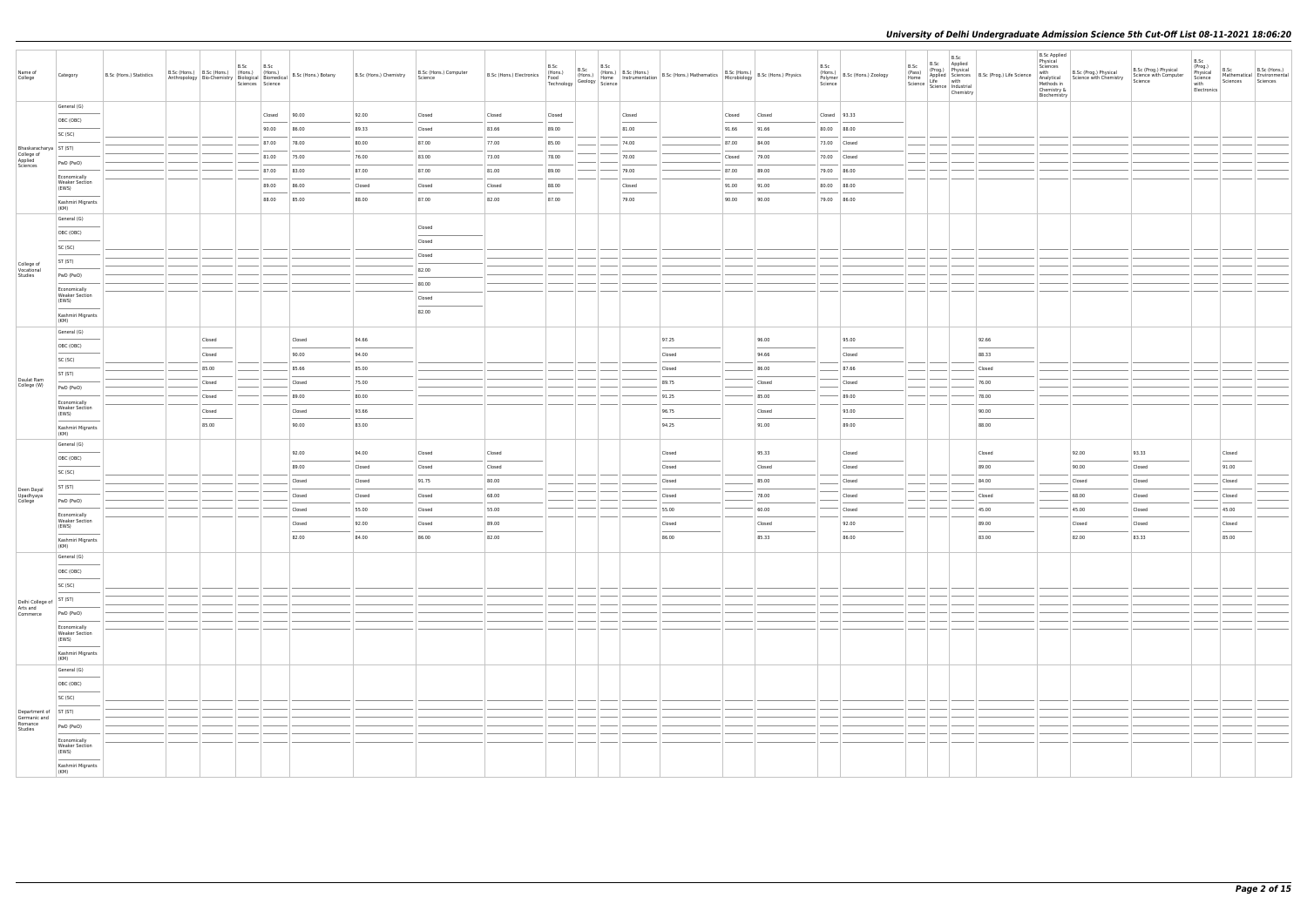| Name of<br>College                 | Category                                                                                                                                                                                                                                                                                                                                                                                                                                                                                | B.Sc (Hons.) Statistics |                  | B.Sc (Hons.) B.Sc (Hons.) (Hons.) (Hons.) | B.Sc B.Sc<br>Sciences Science | Anthropology   Bio-Chemistry   Biological   Biomedical   B.Sc (Hons.) Botany | B.Sc (Hons.) Chemistry | B.Sc (Hons.) Computer<br>Science | B.Sc (Hons.) Electronics | B.Sc | B.Sc<br>B.Sc<br>(Hons.)<br>Food (Hons.)<br>Technology Geology Science |  | B.Sc (Hons.) B.Sc (Hons.)<br>(Home Instrumentation B.Sc (Hons.) Mathematics B.Sc (Hons.) B.Sc (Hons.) Physics<br>Geology Home Instrumentation B.Sc (Hons.) Microbiology B.Sc (Hons.) Physics |        |                | B.Sc<br>Polymer<br>Science | (Hons.)<br>B.Sc (Hons.) Zoology | B.Sc<br>(Pass)<br>Home | B.Sc<br>Home<br>Science Life with<br>Science Industrial<br>Chemistry | B.Sc Applied<br>(Prog.) Physical<br>Applied Sciences B.Sc (Prog.) Life Science | <b>B.Sc Applied</b><br>Physical<br>Sciences<br>Methods in<br>Chemistry &<br>Biochemistry | with B.Sc (Prog.) Physical<br>Analytical Science with Chemistry | B.Sc (Prog.) Physical<br>Science with Computer<br>Science | B.Sc<br>(Prog.)<br>Physical<br>Science<br>with<br>Electronics | B.Sc<br>Sciences | B.Sc (Hons.)<br>Mathematical Environmental<br>Sciences |
|------------------------------------|-----------------------------------------------------------------------------------------------------------------------------------------------------------------------------------------------------------------------------------------------------------------------------------------------------------------------------------------------------------------------------------------------------------------------------------------------------------------------------------------|-------------------------|------------------|-------------------------------------------|-------------------------------|------------------------------------------------------------------------------|------------------------|----------------------------------|--------------------------|------|-----------------------------------------------------------------------|--|----------------------------------------------------------------------------------------------------------------------------------------------------------------------------------------------|--------|----------------|----------------------------|---------------------------------|------------------------|----------------------------------------------------------------------|--------------------------------------------------------------------------------|------------------------------------------------------------------------------------------|-----------------------------------------------------------------|-----------------------------------------------------------|---------------------------------------------------------------|------------------|--------------------------------------------------------|
|                                    | General (G)                                                                                                                                                                                                                                                                                                                                                                                                                                                                             |                         |                  | Closed                                    |                               | 88.66                                                                        | 91.00                  |                                  |                          |      |                                                                       |  | 94.00                                                                                                                                                                                        |        | 91.00          |                            | 91.00                           |                        | Closed                                                               | 88.00                                                                          |                                                                                          | Closed                                                          | 90.00                                                     |                                                               |                  |                                                        |
|                                    | OBC (OBC)<br>$\frac{1}{2} \left( \frac{1}{2} \right) \left( \frac{1}{2} \right) \left( \frac{1}{2} \right) \left( \frac{1}{2} \right) \left( \frac{1}{2} \right) \left( \frac{1}{2} \right) \left( \frac{1}{2} \right) \left( \frac{1}{2} \right) \left( \frac{1}{2} \right) \left( \frac{1}{2} \right) \left( \frac{1}{2} \right) \left( \frac{1}{2} \right) \left( \frac{1}{2} \right) \left( \frac{1}{2} \right) \left( \frac{1}{2} \right) \left( \frac{1}{2} \right) \left( \frac$ |                         |                  | 89.00                                     |                               | 86.66                                                                        | 88.00                  |                                  |                          |      |                                                                       |  | Closed                                                                                                                                                                                       |        | 89.00          |                            | 86.00                           |                        | 83.33                                                                | 83.00                                                                          |                                                                                          | 83.66                                                           | 87.00                                                     |                                                               |                  |                                                        |
|                                    | SC (SC)                                                                                                                                                                                                                                                                                                                                                                                                                                                                                 |                         |                  | 84.00                                     |                               | 79.00                                                                        | Closed                 |                                  |                          |      |                                                                       |  | 85.00                                                                                                                                                                                        |        | 81.00          |                            | 81.00                           |                        | Closed                                                               | 78.66                                                                          |                                                                                          | Closed                                                          | 80.00                                                     |                                                               |                  |                                                        |
| Deshbandhu                         | ST (ST)                                                                                                                                                                                                                                                                                                                                                                                                                                                                                 |                         |                  | 76.00                                     |                               | Closed                                                                       | 65.00                  |                                  |                          |      |                                                                       |  | 76.00                                                                                                                                                                                        |        | 72.00          |                            | 77.00                           |                        | 54.00                                                                | 71.00                                                                          |                                                                                          | 55.00                                                           | 70.00                                                     |                                                               |                  |                                                        |
| College                            | PwD (PwD)                                                                                                                                                                                                                                                                                                                                                                                                                                                                               |                         |                  | 81.00                                     |                               | 80.00                                                                        | 75.00                  |                                  |                          |      |                                                                       |  | 76.00                                                                                                                                                                                        |        | 82.00          |                            | 82.00                           |                        | 65.00                                                                | 77.00                                                                          |                                                                                          | 65.00                                                           | 75.00                                                     |                                                               |                  |                                                        |
|                                    | Economically<br><b>Weaker Section</b>                                                                                                                                                                                                                                                                                                                                                                                                                                                   |                         |                  | Closed                                    |                               | 87.00                                                                        | 89.00                  |                                  |                          |      |                                                                       |  | 92.75                                                                                                                                                                                        |        | 90.66          |                            | 89.00                           |                        | 84.66                                                                | 86.66                                                                          |                                                                                          | 85.33                                                           | Closed                                                    |                                                               |                  |                                                        |
|                                    | (EWS)                                                                                                                                                                                                                                                                                                                                                                                                                                                                                   |                         |                  | Closed                                    |                               | 80.00                                                                        | 81.00                  |                                  |                          |      |                                                                       |  | 84.00                                                                                                                                                                                        |        | 84.00          |                            | 81.00                           |                        | 76.00                                                                | 78.00                                                                          |                                                                                          | 75.00                                                           | 80.00                                                     |                                                               |                  |                                                        |
|                                    | Kashmiri Migrants<br>(KM)                                                                                                                                                                                                                                                                                                                                                                                                                                                               |                         |                  |                                           |                               |                                                                              |                        |                                  |                          |      |                                                                       |  |                                                                                                                                                                                              |        |                |                            |                                 |                        |                                                                      |                                                                                |                                                                                          |                                                                 |                                                           |                                                               |                  |                                                        |
|                                    | General (G)                                                                                                                                                                                                                                                                                                                                                                                                                                                                             |                         |                  |                                           |                               |                                                                              |                        |                                  |                          |      |                                                                       |  |                                                                                                                                                                                              |        |                |                            |                                 |                        |                                                                      |                                                                                |                                                                                          |                                                                 |                                                           |                                                               |                  |                                                        |
|                                    | OBC (OBC)                                                                                                                                                                                                                                                                                                                                                                                                                                                                               |                         |                  |                                           |                               |                                                                              |                        |                                  |                          |      |                                                                       |  |                                                                                                                                                                                              |        |                |                            |                                 |                        |                                                                      |                                                                                |                                                                                          |                                                                 |                                                           |                                                               |                  |                                                        |
|                                    | SC (SC)                                                                                                                                                                                                                                                                                                                                                                                                                                                                                 |                         |                  |                                           |                               |                                                                              |                        |                                  |                          |      |                                                                       |  |                                                                                                                                                                                              |        |                |                            |                                 |                        |                                                                      |                                                                                |                                                                                          |                                                                 |                                                           |                                                               |                  |                                                        |
| Dr. Bhim Rao<br>Ambedkar           | ST (ST)                                                                                                                                                                                                                                                                                                                                                                                                                                                                                 |                         |                  |                                           |                               |                                                                              |                        |                                  |                          |      |                                                                       |  |                                                                                                                                                                                              |        |                |                            |                                 |                        |                                                                      |                                                                                |                                                                                          |                                                                 |                                                           |                                                               |                  |                                                        |
| College                            | PwD (PwD)<br>Economically                                                                                                                                                                                                                                                                                                                                                                                                                                                               |                         |                  |                                           |                               |                                                                              |                        |                                  |                          |      |                                                                       |  |                                                                                                                                                                                              |        |                |                            |                                 |                        |                                                                      |                                                                                |                                                                                          |                                                                 |                                                           |                                                               |                  |                                                        |
|                                    | <b>Weaker Section</b><br>(EWS)                                                                                                                                                                                                                                                                                                                                                                                                                                                          |                         |                  |                                           |                               |                                                                              |                        |                                  |                          |      |                                                                       |  |                                                                                                                                                                                              |        |                |                            |                                 |                        |                                                                      |                                                                                |                                                                                          |                                                                 |                                                           |                                                               |                  |                                                        |
|                                    | Kashmiri Migrants<br>(KM)                                                                                                                                                                                                                                                                                                                                                                                                                                                               |                         |                  |                                           |                               |                                                                              |                        |                                  |                          |      |                                                                       |  |                                                                                                                                                                                              |        |                |                            |                                 |                        |                                                                      |                                                                                |                                                                                          |                                                                 |                                                           |                                                               |                  |                                                        |
|                                    | General (G)                                                                                                                                                                                                                                                                                                                                                                                                                                                                             |                         |                  |                                           |                               |                                                                              |                        |                                  |                          |      |                                                                       |  |                                                                                                                                                                                              |        | 94.00          |                            | 93.33                           |                        |                                                                      |                                                                                |                                                                                          |                                                                 |                                                           |                                                               |                  |                                                        |
|                                    | OBC (OBC)                                                                                                                                                                                                                                                                                                                                                                                                                                                                               |                         |                  |                                           |                               | Closed<br>87.00                                                              | 92.66<br>92.33         | Closed<br>Closed                 |                          |      |                                                                       |  | 94.50<br>94.25                                                                                                                                                                               |        | Closed         |                            | 92.00                           |                        |                                                                      | Closed<br>85.66                                                                |                                                                                          | 89.00<br>85.00                                                  | Closed<br>89.66                                           |                                                               |                  |                                                        |
|                                    | SC (SC)                                                                                                                                                                                                                                                                                                                                                                                                                                                                                 |                         |                  |                                           |                               | 80.00                                                                        | 80.00                  | 90.25                            |                          |      |                                                                       |  | 84.00                                                                                                                                                                                        |        | Closed         |                            | 85.33                           |                        |                                                                      | 76.00                                                                          |                                                                                          | 72.00                                                           | 80.00                                                     |                                                               |                  |                                                        |
| Dyal Singh                         | ST (ST)                                                                                                                                                                                                                                                                                                                                                                                                                                                                                 |                         |                  |                                           |                               | 73.00                                                                        | 70.00                  | 86.50                            |                          |      |                                                                       |  | 80.00                                                                                                                                                                                        |        | Closed         |                            | 83.00                           |                        |                                                                      | 72.00                                                                          |                                                                                          | 62.00                                                           | 75.00                                                     |                                                               |                  |                                                        |
| College                            | PwD (PwD)                                                                                                                                                                                                                                                                                                                                                                                                                                                                               |                         |                  |                                           |                               | 55.00                                                                        | 55.00                  | 63.00                            |                          |      |                                                                       |  | 60.00                                                                                                                                                                                        |        | 58.00          |                            | 66.00                           |                        |                                                                      | 60.00                                                                          |                                                                                          | 45.00                                                           | 60.00                                                     |                                                               |                  |                                                        |
|                                    | Economically<br><b>Weaker Section</b>                                                                                                                                                                                                                                                                                                                                                                                                                                                   |                         |                  |                                           |                               | 89.00                                                                        | 92.33                  | Closed                           |                          |      |                                                                       |  | 94.25                                                                                                                                                                                        |        | 93.66          |                            | 92.33                           |                        |                                                                      | 87.00                                                                          |                                                                                          | 86.00                                                           | 90.00                                                     |                                                               |                  |                                                        |
|                                    | (EWS)<br>Kashmiri Migrants                                                                                                                                                                                                                                                                                                                                                                                                                                                              |                         |                  |                                           |                               | 80.33                                                                        | 82.66                  | 85.50                            |                          |      |                                                                       |  | 84.50                                                                                                                                                                                        |        | 84.00          |                            | 83.33                           |                        |                                                                      | 80.00                                                                          |                                                                                          | 78.00                                                           | 82.33                                                     |                                                               |                  |                                                        |
|                                    | (KM)                                                                                                                                                                                                                                                                                                                                                                                                                                                                                    |                         |                  |                                           |                               |                                                                              |                        |                                  |                          |      |                                                                       |  |                                                                                                                                                                                              |        |                |                            |                                 |                        |                                                                      |                                                                                |                                                                                          |                                                                 |                                                           |                                                               |                  |                                                        |
|                                    | General (G)                                                                                                                                                                                                                                                                                                                                                                                                                                                                             |                         |                  |                                           |                               |                                                                              |                        |                                  |                          |      |                                                                       |  |                                                                                                                                                                                              |        |                |                            |                                 |                        |                                                                      |                                                                                |                                                                                          |                                                                 |                                                           |                                                               |                  |                                                        |
|                                    | OBC (OBC)                                                                                                                                                                                                                                                                                                                                                                                                                                                                               |                         |                  |                                           |                               |                                                                              |                        |                                  |                          |      |                                                                       |  |                                                                                                                                                                                              |        |                |                            |                                 |                        |                                                                      |                                                                                |                                                                                          |                                                                 |                                                           |                                                               |                  |                                                        |
|                                    | SC (SC)<br>ST (ST)                                                                                                                                                                                                                                                                                                                                                                                                                                                                      |                         |                  |                                           |                               |                                                                              |                        |                                  |                          |      |                                                                       |  |                                                                                                                                                                                              |        |                |                            |                                 |                        |                                                                      |                                                                                |                                                                                          |                                                                 |                                                           |                                                               |                  |                                                        |
| Dyal Singh<br>College<br>(Evening) | PwD (PwD)                                                                                                                                                                                                                                                                                                                                                                                                                                                                               |                         |                  |                                           |                               |                                                                              |                        |                                  |                          |      |                                                                       |  |                                                                                                                                                                                              |        |                |                            |                                 |                        |                                                                      |                                                                                |                                                                                          |                                                                 |                                                           |                                                               |                  |                                                        |
|                                    | Economically                                                                                                                                                                                                                                                                                                                                                                                                                                                                            |                         |                  |                                           |                               |                                                                              |                        |                                  |                          |      |                                                                       |  |                                                                                                                                                                                              |        |                |                            |                                 |                        |                                                                      |                                                                                |                                                                                          |                                                                 |                                                           |                                                               |                  |                                                        |
|                                    | <b>Weaker Section</b><br>(EWS)                                                                                                                                                                                                                                                                                                                                                                                                                                                          |                         |                  |                                           |                               |                                                                              |                        |                                  |                          |      |                                                                       |  |                                                                                                                                                                                              |        |                |                            |                                 |                        |                                                                      |                                                                                |                                                                                          |                                                                 |                                                           |                                                               |                  |                                                        |
|                                    | Kashmiri Migrants<br>(KM)                                                                                                                                                                                                                                                                                                                                                                                                                                                               |                         |                  |                                           |                               |                                                                              |                        |                                  |                          |      |                                                                       |  |                                                                                                                                                                                              |        |                |                            |                                 |                        |                                                                      |                                                                                |                                                                                          |                                                                 |                                                           |                                                               |                  |                                                        |
|                                    | General (G)                                                                                                                                                                                                                                                                                                                                                                                                                                                                             |                         |                  |                                           |                               | 92.00                                                                        | Closed                 |                                  |                          |      |                                                                       |  | 96.50                                                                                                                                                                                        | Closed | Closed         |                            | Closed                          |                        |                                                                      | 92.00                                                                          |                                                                                          | 91.00                                                           |                                                           |                                                               |                  |                                                        |
|                                    | OBC (OBC)                                                                                                                                                                                                                                                                                                                                                                                                                                                                               |                         |                  |                                           |                               | 89.66                                                                        | Closed                 |                                  |                          |      |                                                                       |  | Closed                                                                                                                                                                                       | 96.00  | Closed         |                            | 92.00                           |                        |                                                                      | 89.00                                                                          |                                                                                          | 90.00                                                           |                                                           |                                                               |                  |                                                        |
|                                    | SC (SC)<br>ST (ST)                                                                                                                                                                                                                                                                                                                                                                                                                                                                      |                         |                  |                                           |                               | 83.33                                                                        | 83.66                  |                                  |                          |      |                                                                       |  | 88.50                                                                                                                                                                                        | Closed | 86.00          |                            | Closed                          |                        |                                                                      | 80.33                                                                          |                                                                                          | 78.00                                                           |                                                           |                                                               |                  |                                                        |
| Gargi College<br>(W)               | PwD (PwD)                                                                                                                                                                                                                                                                                                                                                                                                                                                                               |                         |                  |                                           |                               | Closed                                                                       | Closed                 |                                  |                          |      |                                                                       |  | Closed                                                                                                                                                                                       | 82.00  | 84.00          |                            | 84.00                           |                        |                                                                      | Closed                                                                         |                                                                                          | 70.00                                                           |                                                           |                                                               |                  |                                                        |
|                                    | Economically                                                                                                                                                                                                                                                                                                                                                                                                                                                                            |                         |                  |                                           |                               | 63.00                                                                        | 81.66                  |                                  |                          |      |                                                                       |  | 86.00                                                                                                                                                                                        | 85.00  | 81.00          |                            | 66.00                           |                        |                                                                      | 56.00                                                                          |                                                                                          | 68.00                                                           |                                                           |                                                               |                  |                                                        |
|                                    | <b>Weaker Section</b><br>(EWS)                                                                                                                                                                                                                                                                                                                                                                                                                                                          |                         |                  |                                           |                               | 90.00                                                                        | 93.66                  |                                  |                          |      |                                                                       |  | 96.00                                                                                                                                                                                        | Closed | Closed         |                            | 92.00                           |                        |                                                                      | 90.66                                                                          |                                                                                          | 89.00                                                           |                                                           |                                                               |                  |                                                        |
|                                    | Kashmiri Migrants<br>(KM)                                                                                                                                                                                                                                                                                                                                                                                                                                                               |                         |                  |                                           |                               | 89.00                                                                        | 90.66                  |                                  |                          |      |                                                                       |  | 92.00                                                                                                                                                                                        | Closed | 88.00          |                            | 86.00                           |                        |                                                                      | 82.00                                                                          |                                                                                          | 86.00                                                           |                                                           |                                                               |                  |                                                        |
|                                    | General (G)                                                                                                                                                                                                                                                                                                                                                                                                                                                                             |                         |                  |                                           |                               |                                                                              |                        |                                  |                          |      |                                                                       |  |                                                                                                                                                                                              |        |                |                            |                                 |                        |                                                                      |                                                                                |                                                                                          |                                                                 |                                                           |                                                               |                  |                                                        |
|                                    | OBC (OBC)                                                                                                                                                                                                                                                                                                                                                                                                                                                                               |                         | Closed<br>Closed |                                           |                               | 95.33<br>Closed                                                              | Closed<br>94.33        | Closed<br>96.25                  | 96.00<br>92.00           |      | Closed<br>93.00                                                       |  | Closed<br>Closed                                                                                                                                                                             |        | 97.66<br>95.66 |                            | 96.00<br>94.66                  |                        |                                                                      | Closed<br>92.00                                                                |                                                                                          | Closed<br>Closed                                                | 97.00<br>Closed                                           |                                                               |                  |                                                        |
|                                    | SC (SC)                                                                                                                                                                                                                                                                                                                                                                                                                                                                                 |                         | 85.00            |                                           |                               | Closed                                                                       | Closed                 | Closed                           | 88.00                    |      | 88.00                                                                 |  | 96.00                                                                                                                                                                                        |        | 94.00          |                            | Closed                          |                        |                                                                      | Closed                                                                         |                                                                                          | Closed                                                          | 90.00                                                     |                                                               |                  |                                                        |
| Hansraj College                    | ST (ST)                                                                                                                                                                                                                                                                                                                                                                                                                                                                                 |                         | 85.00            |                                           |                               | Closed                                                                       | 75.00                  | Closed                           | 80.00                    |      | 85.00                                                                 |  | Closed                                                                                                                                                                                       |        | Closed         |                            | Closed                          |                        |                                                                      | Closed                                                                         |                                                                                          | Closed                                                          | 88.00                                                     |                                                               |                  |                                                        |
|                                    | PwD (PwD)                                                                                                                                                                                                                                                                                                                                                                                                                                                                               |                         | 65.00            |                                           |                               | 75.00                                                                        | 75.00                  | 88.00                            | 75.00                    |      | 80.00                                                                 |  | 85.00                                                                                                                                                                                        |        | 70.00          |                            | 80.00                           |                        |                                                                      | 76.00                                                                          |                                                                                          | 70.00                                                           | 75.00                                                     |                                                               |                  |                                                        |
|                                    | Economically<br><b>Weaker Section</b>                                                                                                                                                                                                                                                                                                                                                                                                                                                   |                         | Closed           |                                           |                               | Closed                                                                       | Closed                 | 97.75                            | 94.00                    |      | 94.00                                                                 |  | 97.50                                                                                                                                                                                        |        | 96.00          |                            | 95.00                           |                        |                                                                      | Closed                                                                         |                                                                                          | Closed                                                          | 94.00                                                     |                                                               |                  |                                                        |
|                                    | (EWS)<br>Kashmiri Migrants                                                                                                                                                                                                                                                                                                                                                                                                                                                              |                         | 86.66            |                                           |                               | 86.00                                                                        | 87.00                  | 90.00                            | 87.00                    |      | 89.00                                                                 |  | 88.50                                                                                                                                                                                        |        | 88.00          |                            | 86.66                           |                        |                                                                      | 86.66                                                                          |                                                                                          | 86.66                                                           | 87.33                                                     |                                                               |                  |                                                        |
|                                    | (KM)                                                                                                                                                                                                                                                                                                                                                                                                                                                                                    |                         |                  |                                           |                               |                                                                              |                        |                                  |                          |      |                                                                       |  |                                                                                                                                                                                              |        |                |                            |                                 |                        |                                                                      |                                                                                |                                                                                          |                                                                 |                                                           |                                                               |                  |                                                        |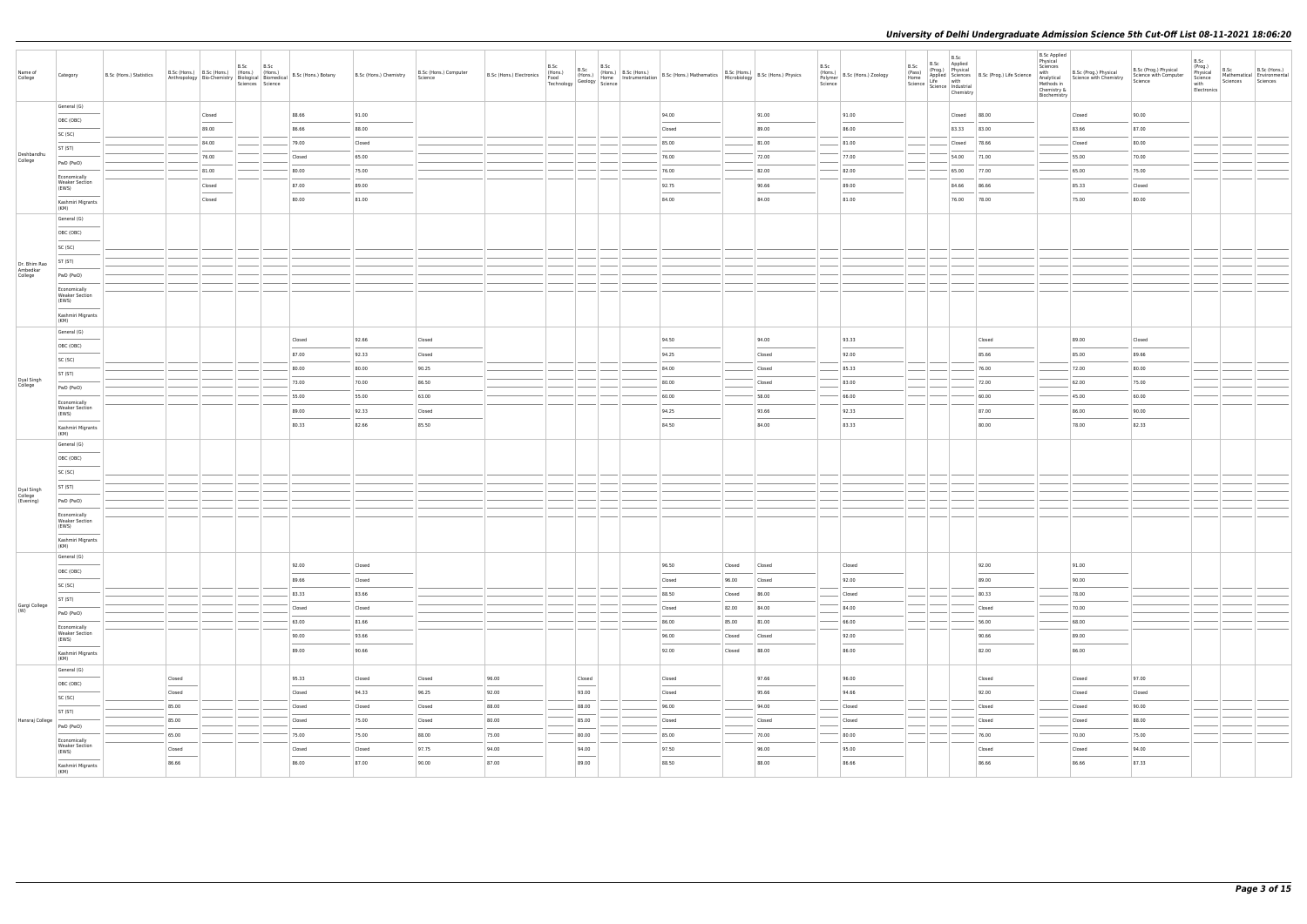| Name of<br>College                       | Category                                                                                                                                                                                                                                                                                                                                                                                                                                                                              | B.Sc (Hons.) Statistics | B.Sc (Hons.) B.Sc (Hons.) (Hons.) (Hons.) |                 | B.Sc | B.Sc<br>Sciences Science | Anthropology Bio-Chemistry Bological Biomedical B.Sc (Hons.) Botany | B.Sc (Hons.) Chemistry | B.Sc (Hons.) Computer<br>Science                                                                                                                                                                                                                                                                                                                                                                                                                                                    |                  |                 | B.Sc (Hons.) B.Sc (Hons.) B.Sc (Hons.) B.Sc (Hons.) B.Sc (Hons.) B.Sc (Hons.) B.Sc (Hons.) Nethermatics B.Sc (Hons.) Nethermatics B.Sc (Hons.) B.Sc (Hons.) Physics Technology Science Hondings (Fechnology Science B.Sc (Hons                                                                                                                                                                                                                                                      |                                  |                  | B.Sc | $\begin{array}{c}\n\left(\text{r} \text{ or } \text{ or } 5.\right) \\ \text{Polymer} \\ \text{Science}\n\end{array}$ B.Sc (Hons.) Zoology | B.Sc<br>(Pass)           | B.Sc Applied | B.Sc<br>Home<br>Science Life with<br>Science Industrial<br>Chemistry | (Prog.) Physical<br>Applied Sciences B.Sc (Prog.) Life Science | <b>B.Sc Applied</b><br>Physical<br>Sciences<br>with<br>Chemistry &<br>Biochemistry | B.Sc (Prog.) Physical<br>Analytical<br>Science with Chemistry<br>Methods in | B.Sc (Prog.) Physical<br>Science with Computer<br>Science | B.Sc<br>(Prog.)<br>Physical<br>Science<br>with<br>Electronics                                                                                                                                                                                  | B.Sc<br>Sciences | B.Sc (Hons.)<br>Mathematical Environmental<br>Sciences |
|------------------------------------------|---------------------------------------------------------------------------------------------------------------------------------------------------------------------------------------------------------------------------------------------------------------------------------------------------------------------------------------------------------------------------------------------------------------------------------------------------------------------------------------|-------------------------|-------------------------------------------|-----------------|------|--------------------------|---------------------------------------------------------------------|------------------------|-------------------------------------------------------------------------------------------------------------------------------------------------------------------------------------------------------------------------------------------------------------------------------------------------------------------------------------------------------------------------------------------------------------------------------------------------------------------------------------|------------------|-----------------|-------------------------------------------------------------------------------------------------------------------------------------------------------------------------------------------------------------------------------------------------------------------------------------------------------------------------------------------------------------------------------------------------------------------------------------------------------------------------------------|----------------------------------|------------------|------|--------------------------------------------------------------------------------------------------------------------------------------------|--------------------------|--------------|----------------------------------------------------------------------|----------------------------------------------------------------|------------------------------------------------------------------------------------|-----------------------------------------------------------------------------|-----------------------------------------------------------|------------------------------------------------------------------------------------------------------------------------------------------------------------------------------------------------------------------------------------------------|------------------|--------------------------------------------------------|
|                                          | General (G)                                                                                                                                                                                                                                                                                                                                                                                                                                                                           | Closed                  |                                           |                 |      |                          | Closed                                                              | Closed                 |                                                                                                                                                                                                                                                                                                                                                                                                                                                                                     |                  |                 | Closed                                                                                                                                                                                                                                                                                                                                                                                                                                                                              |                                  | Closed           |      | Closed                                                                                                                                     |                          |              |                                                                      |                                                                |                                                                                    | Closed                                                                      |                                                           | Closed                                                                                                                                                                                                                                         |                  |                                                        |
|                                          | OBC (OBC)                                                                                                                                                                                                                                                                                                                                                                                                                                                                             | Closed                  |                                           |                 |      |                          | Closed                                                              | 97.00                  |                                                                                                                                                                                                                                                                                                                                                                                                                                                                                     |                  |                 | Closed                                                                                                                                                                                                                                                                                                                                                                                                                                                                              |                                  | Closed           |      | 96.33                                                                                                                                      |                          |              |                                                                      |                                                                |                                                                                    | Closed                                                                      |                                                           | <b>Contract Contract Contract Contract Contract Contract Contract Contract Contract Contract Contract Contract Contract Contract Contract Contract Contract Contract Contract Contract Contract Contract Contract Contract Contr</b><br>Closed |                  |                                                        |
|                                          | SC (SC)                                                                                                                                                                                                                                                                                                                                                                                                                                                                               | 95.50                   |                                           |                 |      |                          | Closed                                                              | Closed                 |                                                                                                                                                                                                                                                                                                                                                                                                                                                                                     |                  |                 | Closed                                                                                                                                                                                                                                                                                                                                                                                                                                                                              |                                  | 95.00            |      | Closed                                                                                                                                     |                          |              |                                                                      |                                                                |                                                                                    | 92.33                                                                       |                                                           | Closed                                                                                                                                                                                                                                         |                  |                                                        |
| Hindu College                            | ST (ST)                                                                                                                                                                                                                                                                                                                                                                                                                                                                               | Closed                  |                                           |                 |      |                          | 91.00                                                               | 89.66                  |                                                                                                                                                                                                                                                                                                                                                                                                                                                                                     |                  |                 | Closed                                                                                                                                                                                                                                                                                                                                                                                                                                                                              |                                  | Closed           |      | Closed                                                                                                                                     |                          |              |                                                                      |                                                                |                                                                                    | Closed                                                                      |                                                           | Closed                                                                                                                                                                                                                                         |                  |                                                        |
|                                          | PwD (PwD)                                                                                                                                                                                                                                                                                                                                                                                                                                                                             | 91.00                   |                                           |                 |      |                          | 86.00                                                               | 81.00                  |                                                                                                                                                                                                                                                                                                                                                                                                                                                                                     |                  |                 | 93.00                                                                                                                                                                                                                                                                                                                                                                                                                                                                               |                                  | Closed           |      | Closed                                                                                                                                     |                          |              |                                                                      |                                                                |                                                                                    | 79.00                                                                       |                                                           | 68.00                                                                                                                                                                                                                                          |                  |                                                        |
|                                          | Economically<br><b>Weaker Section</b><br>(EWS)                                                                                                                                                                                                                                                                                                                                                                                                                                        | 98.00                   |                                           |                 |      |                          | Closed                                                              | Closed                 |                                                                                                                                                                                                                                                                                                                                                                                                                                                                                     |                  |                 | Closed                                                                                                                                                                                                                                                                                                                                                                                                                                                                              |                                  | Closed           |      | Closed                                                                                                                                     |                          |              |                                                                      |                                                                |                                                                                    | Closed                                                                      |                                                           | Closed                                                                                                                                                                                                                                         |                  |                                                        |
|                                          | Kashmiri Migrants                                                                                                                                                                                                                                                                                                                                                                                                                                                                     | Closed                  |                                           |                 |      |                          | 88.00                                                               | 89.00                  |                                                                                                                                                                                                                                                                                                                                                                                                                                                                                     |                  |                 | 90.00                                                                                                                                                                                                                                                                                                                                                                                                                                                                               |                                  | 90.00            |      | Closed                                                                                                                                     |                          |              |                                                                      |                                                                |                                                                                    | 87.00                                                                       |                                                           | <b>Contract Contract</b><br>86.00                                                                                                                                                                                                              |                  |                                                        |
|                                          | (KM)<br>General (G)                                                                                                                                                                                                                                                                                                                                                                                                                                                                   |                         |                                           |                 |      |                          |                                                                     |                        |                                                                                                                                                                                                                                                                                                                                                                                                                                                                                     |                  |                 |                                                                                                                                                                                                                                                                                                                                                                                                                                                                                     |                                  |                  |      |                                                                                                                                            |                          |              |                                                                      |                                                                |                                                                                    |                                                                             |                                                           |                                                                                                                                                                                                                                                |                  |                                                        |
|                                          | OBC (OBC)                                                                                                                                                                                                                                                                                                                                                                                                                                                                             |                         |                                           |                 |      |                          |                                                                     |                        | Closed                                                                                                                                                                                                                                                                                                                                                                                                                                                                              |                  |                 | 96.00                                                                                                                                                                                                                                                                                                                                                                                                                                                                               |                                  |                  |      |                                                                                                                                            |                          |              |                                                                      |                                                                |                                                                                    |                                                                             |                                                           |                                                                                                                                                                                                                                                |                  |                                                        |
|                                          | $\frac{1}{2} \left( \frac{1}{2} \right) \left( \frac{1}{2} \right) \left( \frac{1}{2} \right) \left( \frac{1}{2} \right) \left( \frac{1}{2} \right) \left( \frac{1}{2} \right) \left( \frac{1}{2} \right) \left( \frac{1}{2} \right) \left( \frac{1}{2} \right) \left( \frac{1}{2} \right) \left( \frac{1}{2} \right) \left( \frac{1}{2} \right) \left( \frac{1}{2} \right) \left( \frac{1}{2} \right) \left( \frac{1}{2} \right) \left( \frac{1}{2} \right) \left( \frac$<br>SC (SC) |                         |                                           |                 |      |                          |                                                                     |                        | Closed                                                                                                                                                                                                                                                                                                                                                                                                                                                                              |                  |                 | $\frac{1}{2} \left( \frac{1}{2} \right) \left( \frac{1}{2} \right) \left( \frac{1}{2} \right) \left( \frac{1}{2} \right) \left( \frac{1}{2} \right) \left( \frac{1}{2} \right) \left( \frac{1}{2} \right) \left( \frac{1}{2} \right) \left( \frac{1}{2} \right) \left( \frac{1}{2} \right) \left( \frac{1}{2} \right) \left( \frac{1}{2} \right) \left( \frac{1}{2} \right) \left( \frac{1}{2} \right) \left( \frac{1}{2} \right) \left( \frac{1}{2} \right) \left( \frac$<br>94.25 |                                  |                  |      |                                                                                                                                            |                          |              |                                                                      |                                                                |                                                                                    |                                                                             |                                                           |                                                                                                                                                                                                                                                |                  |                                                        |
|                                          | ST (ST)                                                                                                                                                                                                                                                                                                                                                                                                                                                                               |                         |                                           |                 |      |                          |                                                                     |                        | 91.75                                                                                                                                                                                                                                                                                                                                                                                                                                                                               |                  |                 | 88.00                                                                                                                                                                                                                                                                                                                                                                                                                                                                               |                                  |                  |      |                                                                                                                                            |                          |              |                                                                      |                                                                |                                                                                    |                                                                             |                                                           |                                                                                                                                                                                                                                                |                  |                                                        |
| Indraprastha<br>College for<br>Women (W) | PwD (PwD)                                                                                                                                                                                                                                                                                                                                                                                                                                                                             |                         |                                           |                 |      |                          |                                                                     |                        | 83.00                                                                                                                                                                                                                                                                                                                                                                                                                                                                               |                  |                 | 85.00                                                                                                                                                                                                                                                                                                                                                                                                                                                                               |                                  |                  |      |                                                                                                                                            |                          |              |                                                                      |                                                                |                                                                                    |                                                                             |                                                           |                                                                                                                                                                                                                                                |                  |                                                        |
|                                          | Economically                                                                                                                                                                                                                                                                                                                                                                                                                                                                          |                         |                                           |                 |      |                          |                                                                     |                        | 90.00                                                                                                                                                                                                                                                                                                                                                                                                                                                                               |                  |                 | 84.75                                                                                                                                                                                                                                                                                                                                                                                                                                                                               |                                  |                  |      |                                                                                                                                            |                          |              |                                                                      |                                                                |                                                                                    |                                                                             |                                                           |                                                                                                                                                                                                                                                |                  |                                                        |
|                                          | <b>Weaker Section</b><br>(EWS)                                                                                                                                                                                                                                                                                                                                                                                                                                                        |                         |                                           |                 |      |                          |                                                                     |                        | Closed                                                                                                                                                                                                                                                                                                                                                                                                                                                                              |                  |                 | 95.00                                                                                                                                                                                                                                                                                                                                                                                                                                                                               |                                  |                  |      |                                                                                                                                            |                          |              |                                                                      |                                                                |                                                                                    |                                                                             |                                                           |                                                                                                                                                                                                                                                |                  |                                                        |
|                                          | Kashmiri Migrants<br>(KM)                                                                                                                                                                                                                                                                                                                                                                                                                                                             |                         |                                           |                 |      |                          |                                                                     |                        | $\frac{1}{2} \left( \frac{1}{2} \right) \left( \frac{1}{2} \right) \left( \frac{1}{2} \right) \left( \frac{1}{2} \right) \left( \frac{1}{2} \right) \left( \frac{1}{2} \right) \left( \frac{1}{2} \right) \left( \frac{1}{2} \right) \left( \frac{1}{2} \right) \left( \frac{1}{2} \right) \left( \frac{1}{2} \right) \left( \frac{1}{2} \right) \left( \frac{1}{2} \right) \left( \frac{1}{2} \right) \left( \frac{1}{2} \right) \left( \frac{1}{2} \right) \left( \frac$<br>92.50 |                  |                 | $\frac{1}{2} \left( \frac{1}{2} \right) \left( \frac{1}{2} \right) \left( \frac{1}{2} \right) \left( \frac{1}{2} \right) \left( \frac{1}{2} \right) \left( \frac{1}{2} \right) \left( \frac{1}{2} \right) \left( \frac{1}{2} \right) \left( \frac{1}{2} \right) \left( \frac{1}{2} \right) \left( \frac{1}{2} \right) \left( \frac{1}{2} \right) \left( \frac{1}{2} \right) \left( \frac{1}{2} \right) \left( \frac{1}{2} \right) \left( \frac{1}{2} \right) \left( \frac$<br>94.75 |                                  |                  |      |                                                                                                                                            |                          |              |                                                                      |                                                                |                                                                                    |                                                                             |                                                           |                                                                                                                                                                                                                                                |                  |                                                        |
|                                          | General (G)                                                                                                                                                                                                                                                                                                                                                                                                                                                                           |                         |                                           |                 |      |                          |                                                                     |                        |                                                                                                                                                                                                                                                                                                                                                                                                                                                                                     |                  |                 |                                                                                                                                                                                                                                                                                                                                                                                                                                                                                     |                                  |                  |      |                                                                                                                                            |                          |              |                                                                      |                                                                |                                                                                    |                                                                             |                                                           |                                                                                                                                                                                                                                                |                  |                                                        |
|                                          | OBC (OBC)                                                                                                                                                                                                                                                                                                                                                                                                                                                                             |                         |                                           | Closed<br>84.00 |      |                          |                                                                     |                        |                                                                                                                                                                                                                                                                                                                                                                                                                                                                                     | Closed<br>Closed | Closed<br>53.00 |                                                                                                                                                                                                                                                                                                                                                                                                                                                                                     | Closed<br>Closed                 |                  |      |                                                                                                                                            | Closed<br>43.00          |              |                                                                      |                                                                |                                                                                    |                                                                             |                                                           |                                                                                                                                                                                                                                                |                  |                                                        |
|                                          | SC (SC)                                                                                                                                                                                                                                                                                                                                                                                                                                                                               |                         |                                           |                 |      |                          |                                                                     |                        |                                                                                                                                                                                                                                                                                                                                                                                                                                                                                     |                  |                 |                                                                                                                                                                                                                                                                                                                                                                                                                                                                                     |                                  |                  |      |                                                                                                                                            |                          |              |                                                                      |                                                                |                                                                                    |                                                                             |                                                           |                                                                                                                                                                                                                                                |                  |                                                        |
| Institute of<br>Home                     | ST (ST)                                                                                                                                                                                                                                                                                                                                                                                                                                                                               |                         |                                           | Closed<br>70.00 |      |                          |                                                                     |                        |                                                                                                                                                                                                                                                                                                                                                                                                                                                                                     | 77.00<br>70.00   | 50.00<br>50.00  |                                                                                                                                                                                                                                                                                                                                                                                                                                                                                     | 81.33<br>70.00                   |                  |      |                                                                                                                                            | 43.00<br>43.00           |              |                                                                      |                                                                |                                                                                    |                                                                             |                                                           |                                                                                                                                                                                                                                                |                  |                                                        |
| Economics (W) PwD (PwD)                  |                                                                                                                                                                                                                                                                                                                                                                                                                                                                                       |                         |                                           | 70.00           |      |                          |                                                                     |                        |                                                                                                                                                                                                                                                                                                                                                                                                                                                                                     | 74.00            | 50.00           |                                                                                                                                                                                                                                                                                                                                                                                                                                                                                     | 78.00                            |                  |      |                                                                                                                                            | 43.00                    |              |                                                                      |                                                                |                                                                                    |                                                                             |                                                           |                                                                                                                                                                                                                                                |                  |                                                        |
|                                          | Economically<br><b>Weaker Section</b>                                                                                                                                                                                                                                                                                                                                                                                                                                                 |                         |                                           |                 |      |                          |                                                                     |                        |                                                                                                                                                                                                                                                                                                                                                                                                                                                                                     |                  |                 |                                                                                                                                                                                                                                                                                                                                                                                                                                                                                     |                                  |                  |      |                                                                                                                                            |                          |              |                                                                      |                                                                |                                                                                    |                                                                             |                                                           |                                                                                                                                                                                                                                                |                  |                                                        |
|                                          | (EWS)                                                                                                                                                                                                                                                                                                                                                                                                                                                                                 |                         |                                           | 87.00<br>75.00  |      |                          |                                                                     |                        |                                                                                                                                                                                                                                                                                                                                                                                                                                                                                     | 89.00<br>73.00   | 70.00<br>50.00  |                                                                                                                                                                                                                                                                                                                                                                                                                                                                                     | 89.00<br>$\frac{1}{2}$<br>Closed |                  |      |                                                                                                                                            | 58.00<br>$\sim$<br>43.00 |              |                                                                      |                                                                |                                                                                    |                                                                             |                                                           |                                                                                                                                                                                                                                                |                  |                                                        |
|                                          | Kashmiri Migrants<br>(KM)                                                                                                                                                                                                                                                                                                                                                                                                                                                             |                         |                                           |                 |      |                          |                                                                     |                        |                                                                                                                                                                                                                                                                                                                                                                                                                                                                                     |                  |                 |                                                                                                                                                                                                                                                                                                                                                                                                                                                                                     |                                  |                  |      |                                                                                                                                            |                          |              |                                                                      |                                                                |                                                                                    |                                                                             |                                                           |                                                                                                                                                                                                                                                |                  |                                                        |
|                                          | General (G)                                                                                                                                                                                                                                                                                                                                                                                                                                                                           |                         |                                           |                 |      |                          |                                                                     |                        |                                                                                                                                                                                                                                                                                                                                                                                                                                                                                     |                  |                 | 91.50                                                                                                                                                                                                                                                                                                                                                                                                                                                                               |                                  |                  |      |                                                                                                                                            |                          |              |                                                                      |                                                                |                                                                                    |                                                                             |                                                           |                                                                                                                                                                                                                                                |                  |                                                        |
|                                          | OBC (OBC)                                                                                                                                                                                                                                                                                                                                                                                                                                                                             |                         |                                           |                 |      |                          |                                                                     |                        |                                                                                                                                                                                                                                                                                                                                                                                                                                                                                     |                  |                 | 88.00                                                                                                                                                                                                                                                                                                                                                                                                                                                                               |                                  |                  |      |                                                                                                                                            |                          |              |                                                                      |                                                                |                                                                                    |                                                                             |                                                           |                                                                                                                                                                                                                                                |                  |                                                        |
|                                          | SC (SC)                                                                                                                                                                                                                                                                                                                                                                                                                                                                               |                         |                                           |                 |      |                          |                                                                     |                        |                                                                                                                                                                                                                                                                                                                                                                                                                                                                                     |                  |                 | 80.00                                                                                                                                                                                                                                                                                                                                                                                                                                                                               |                                  |                  |      |                                                                                                                                            |                          |              |                                                                      |                                                                |                                                                                    |                                                                             |                                                           |                                                                                                                                                                                                                                                |                  |                                                        |
| Janki Devi<br>Memorial                   | ST (ST)                                                                                                                                                                                                                                                                                                                                                                                                                                                                               |                         |                                           |                 |      |                          |                                                                     |                        |                                                                                                                                                                                                                                                                                                                                                                                                                                                                                     |                  |                 | 80.00                                                                                                                                                                                                                                                                                                                                                                                                                                                                               |                                  |                  |      |                                                                                                                                            |                          |              |                                                                      |                                                                |                                                                                    |                                                                             |                                                           |                                                                                                                                                                                                                                                |                  |                                                        |
| College (W)                              | PwD (PwD)                                                                                                                                                                                                                                                                                                                                                                                                                                                                             |                         |                                           |                 |      |                          |                                                                     |                        |                                                                                                                                                                                                                                                                                                                                                                                                                                                                                     |                  |                 | 80.00                                                                                                                                                                                                                                                                                                                                                                                                                                                                               |                                  |                  |      |                                                                                                                                            |                          |              |                                                                      |                                                                |                                                                                    |                                                                             |                                                           |                                                                                                                                                                                                                                                |                  |                                                        |
|                                          | Economically<br><b>Weaker Section</b><br>(EWS)                                                                                                                                                                                                                                                                                                                                                                                                                                        |                         |                                           |                 |      |                          |                                                                     |                        |                                                                                                                                                                                                                                                                                                                                                                                                                                                                                     |                  |                 | 89.00                                                                                                                                                                                                                                                                                                                                                                                                                                                                               |                                  |                  |      |                                                                                                                                            |                          |              |                                                                      |                                                                |                                                                                    |                                                                             |                                                           |                                                                                                                                                                                                                                                |                  |                                                        |
|                                          | $\sim$<br>  Kashmiri Migrants<br>(KM)                                                                                                                                                                                                                                                                                                                                                                                                                                                 |                         |                                           |                 |      |                          |                                                                     |                        |                                                                                                                                                                                                                                                                                                                                                                                                                                                                                     |                  |                 | 80.00                                                                                                                                                                                                                                                                                                                                                                                                                                                                               |                                  |                  |      |                                                                                                                                            |                          |              |                                                                      |                                                                |                                                                                    |                                                                             |                                                           |                                                                                                                                                                                                                                                |                  |                                                        |
|                                          | General (G)                                                                                                                                                                                                                                                                                                                                                                                                                                                                           |                         |                                           |                 |      |                          |                                                                     | 88.00                  |                                                                                                                                                                                                                                                                                                                                                                                                                                                                                     |                  |                 | 93.00                                                                                                                                                                                                                                                                                                                                                                                                                                                                               |                                  |                  |      | 90.00                                                                                                                                      |                          |              |                                                                      |                                                                |                                                                                    |                                                                             | 87.00                                                     |                                                                                                                                                                                                                                                |                  |                                                        |
|                                          | OBC (OBC)                                                                                                                                                                                                                                                                                                                                                                                                                                                                             |                         |                                           |                 |      |                          | Closed<br>86.50                                                     | 84.00                  | Closed<br>Closed                                                                                                                                                                                                                                                                                                                                                                                                                                                                    |                  |                 | Closed                                                                                                                                                                                                                                                                                                                                                                                                                                                                              |                                  | Closed<br>Closed |      | 88.00                                                                                                                                      |                          |              |                                                                      | Closed<br>84.00                                                |                                                                                    |                                                                             | Closed                                                    |                                                                                                                                                                                                                                                |                  |                                                        |
|                                          | SC (SC)                                                                                                                                                                                                                                                                                                                                                                                                                                                                               |                         |                                           |                 |      |                          | 85.50                                                               | 78.00                  | 80.00                                                                                                                                                                                                                                                                                                                                                                                                                                                                               |                  |                 | 82.00                                                                                                                                                                                                                                                                                                                                                                                                                                                                               |                                  | 79.00            |      | 85.00                                                                                                                                      |                          |              |                                                                      | Closed                                                         |                                                                                    |                                                                             | 72.00                                                     |                                                                                                                                                                                                                                                |                  |                                                        |
| Kalindi College                          | ST (ST)                                                                                                                                                                                                                                                                                                                                                                                                                                                                               |                         |                                           |                 |      |                          | 81.00                                                               | 82.00                  | 74.00                                                                                                                                                                                                                                                                                                                                                                                                                                                                               |                  |                 | 75.00                                                                                                                                                                                                                                                                                                                                                                                                                                                                               |                                  | 78.00            |      | 83.00                                                                                                                                      |                          | ___          |                                                                      | 72.00                                                          |                                                                                    |                                                                             | 72.00                                                     |                                                                                                                                                                                                                                                |                  |                                                        |
| (W)                                      | PwD (PwD)                                                                                                                                                                                                                                                                                                                                                                                                                                                                             |                         |                                           |                 |      |                          | 80.00                                                               | 85.00                  | 82.50                                                                                                                                                                                                                                                                                                                                                                                                                                                                               |                  |                 | 76.00                                                                                                                                                                                                                                                                                                                                                                                                                                                                               |                                  | 88.00            |      | 82.00                                                                                                                                      |                          |              |                                                                      | 78.00                                                          |                                                                                    |                                                                             | 84.00                                                     |                                                                                                                                                                                                                                                |                  |                                                        |
|                                          | Economically<br><b>Weaker Section</b>                                                                                                                                                                                                                                                                                                                                                                                                                                                 |                         |                                           |                 |      |                          |                                                                     |                        |                                                                                                                                                                                                                                                                                                                                                                                                                                                                                     |                  |                 |                                                                                                                                                                                                                                                                                                                                                                                                                                                                                     |                                  |                  |      |                                                                                                                                            |                          |              |                                                                      |                                                                |                                                                                    |                                                                             |                                                           |                                                                                                                                                                                                                                                |                  |                                                        |
|                                          | (EWS)                                                                                                                                                                                                                                                                                                                                                                                                                                                                                 |                         |                                           |                 |      |                          | 88.50<br>86.00                                                      | 85.00<br>85.00         | Closed<br>80.00                                                                                                                                                                                                                                                                                                                                                                                                                                                                     |                  |                 | Closed<br>81.00                                                                                                                                                                                                                                                                                                                                                                                                                                                                     |                                  | 87.00<br>88.00   |      | 90.00<br>87.00                                                                                                                             |                          |              |                                                                      | 84.00<br>84.00                                                 |                                                                                    |                                                                             | Closed<br>84.00                                           |                                                                                                                                                                                                                                                |                  |                                                        |
|                                          | Kashmiri Migrants<br>(KM)<br>General (G)                                                                                                                                                                                                                                                                                                                                                                                                                                              |                         |                                           |                 |      |                          |                                                                     |                        |                                                                                                                                                                                                                                                                                                                                                                                                                                                                                     |                  |                 |                                                                                                                                                                                                                                                                                                                                                                                                                                                                                     |                                  |                  |      |                                                                                                                                            |                          |              |                                                                      |                                                                |                                                                                    |                                                                             |                                                           |                                                                                                                                                                                                                                                |                  |                                                        |
|                                          | OBC (OBC)                                                                                                                                                                                                                                                                                                                                                                                                                                                                             |                         |                                           |                 |      |                          |                                                                     |                        |                                                                                                                                                                                                                                                                                                                                                                                                                                                                                     |                  |                 | Closed                                                                                                                                                                                                                                                                                                                                                                                                                                                                              |                                  |                  |      |                                                                                                                                            |                          |              |                                                                      |                                                                |                                                                                    |                                                                             |                                                           |                                                                                                                                                                                                                                                |                  |                                                        |
|                                          | SC (SC)                                                                                                                                                                                                                                                                                                                                                                                                                                                                               |                         |                                           |                 |      |                          |                                                                     |                        |                                                                                                                                                                                                                                                                                                                                                                                                                                                                                     |                  |                 | $\frac{1}{2}$<br>Closed                                                                                                                                                                                                                                                                                                                                                                                                                                                             |                                  |                  |      |                                                                                                                                            |                          |              |                                                                      |                                                                |                                                                                    |                                                                             |                                                           |                                                                                                                                                                                                                                                |                  |                                                        |
|                                          | ST (ST)                                                                                                                                                                                                                                                                                                                                                                                                                                                                               |                         |                                           |                 |      |                          |                                                                     |                        |                                                                                                                                                                                                                                                                                                                                                                                                                                                                                     |                  |                 | Closed                                                                                                                                                                                                                                                                                                                                                                                                                                                                              |                                  |                  |      |                                                                                                                                            |                          |              |                                                                      |                                                                |                                                                                    |                                                                             |                                                           |                                                                                                                                                                                                                                                |                  |                                                        |
| Kamala Nehru<br>College (W)              | PwD (PwD)                                                                                                                                                                                                                                                                                                                                                                                                                                                                             |                         |                                           |                 |      |                          |                                                                     |                        |                                                                                                                                                                                                                                                                                                                                                                                                                                                                                     |                  |                 | 86.00                                                                                                                                                                                                                                                                                                                                                                                                                                                                               |                                  |                  |      |                                                                                                                                            |                          | ____         |                                                                      |                                                                |                                                                                    |                                                                             |                                                           |                                                                                                                                                                                                                                                |                  |                                                        |
|                                          | Economically                                                                                                                                                                                                                                                                                                                                                                                                                                                                          |                         |                                           |                 |      |                          |                                                                     |                        |                                                                                                                                                                                                                                                                                                                                                                                                                                                                                     |                  |                 | 79.00                                                                                                                                                                                                                                                                                                                                                                                                                                                                               |                                  |                  |      |                                                                                                                                            |                          |              |                                                                      |                                                                |                                                                                    |                                                                             |                                                           |                                                                                                                                                                                                                                                |                  |                                                        |
|                                          | <b>Weaker Section</b><br>(EWS)                                                                                                                                                                                                                                                                                                                                                                                                                                                        |                         |                                           |                 |      |                          |                                                                     |                        |                                                                                                                                                                                                                                                                                                                                                                                                                                                                                     |                  |                 | Closed                                                                                                                                                                                                                                                                                                                                                                                                                                                                              |                                  |                  |      |                                                                                                                                            |                          |              |                                                                      |                                                                |                                                                                    |                                                                             |                                                           |                                                                                                                                                                                                                                                |                  |                                                        |
|                                          | Kashmiri Migrants<br>(KM)                                                                                                                                                                                                                                                                                                                                                                                                                                                             |                         |                                           |                 |      |                          |                                                                     |                        |                                                                                                                                                                                                                                                                                                                                                                                                                                                                                     |                  |                 | $\frac{1}{2} \left( \frac{1}{2} \right) \left( \frac{1}{2} \right) \left( \frac{1}{2} \right) \left( \frac{1}{2} \right) \left( \frac{1}{2} \right) \left( \frac{1}{2} \right) \left( \frac{1}{2} \right) \left( \frac{1}{2} \right) \left( \frac{1}{2} \right) \left( \frac{1}{2} \right) \left( \frac{1}{2} \right) \left( \frac{1}{2} \right) \left( \frac{1}{2} \right) \left( \frac{1}{2} \right) \left( \frac{1}{2} \right) \left( \frac{1}{2} \right) \left( \frac$<br>80.00 |                                  |                  |      |                                                                                                                                            |                          |              |                                                                      |                                                                |                                                                                    |                                                                             |                                                           |                                                                                                                                                                                                                                                |                  |                                                        |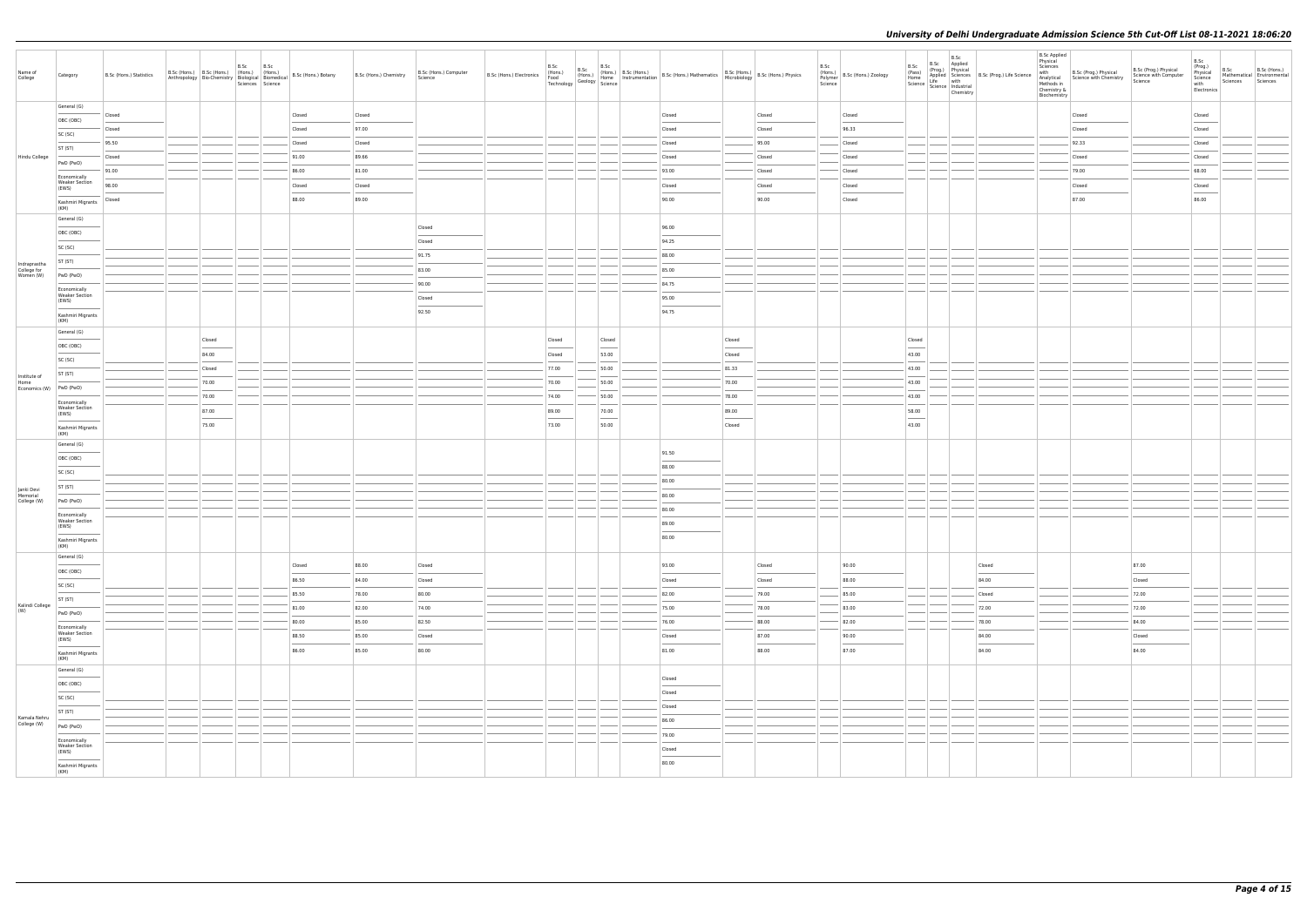| Name of<br>College                        | Category                                       | B.Sc (Hons.) Statistics | B.Sc (Hons.) B.Sc (Hons.) (Hons.) (Hons.) | B.Sc<br>Sciences Science | B.Sc | Anthropology Bio-Chemistry Bological Biomedical B.Sc (Hons.) Botany | B.Sc (Hons.) Chemistry | B.Sc (Hons.) Computer<br>Science |                                                                                                                                                                                                                                                                                                                                                                                                                                                                                     | B.Sc   | B.Sc | B.Sc                              | B.Sc (Hons.) Electronics (Hons.) B.Sc (Hons.) B.Sc (Hons.) B.Sc (Hons.) Mathematics B.Sc (Hons.) B.Sc (Hons.) Physics<br>Technology Geology Home Instrumentation B.Sc (Hons.) Mathematics Microbiology B.Sc (Hons.) Physics |        | B.Sc<br>(Hons.)<br>Polymer<br>Science | B.Sc (Hons.) Zoology |                 |       | B.Sc | B.Sc<br>(Prog.) Physical<br>Applied Sciences<br>Life with<br>Life with | <b>B.Sc Applied</b><br>Physical<br>Sciences<br>with<br>Chemistry &<br>Biochemistry | with B.Sc (Prog.) Physical B.Sc (Protein Science v.<br>Analytical Science with Chemistry Science v.<br>Methods in | B.Sc (Prog.) Physical<br>Science with Computer | B.Sc<br>(Prog.)<br>Physical<br>Science<br>with<br>Electronics | B.Sc<br>Sciences Sciences                                                                                                                                                                                                                                                                                                                                                                                                                                                            | B.Sc (Hons.)<br>Mathematical Environmental |
|-------------------------------------------|------------------------------------------------|-------------------------|-------------------------------------------|--------------------------|------|---------------------------------------------------------------------|------------------------|----------------------------------|-------------------------------------------------------------------------------------------------------------------------------------------------------------------------------------------------------------------------------------------------------------------------------------------------------------------------------------------------------------------------------------------------------------------------------------------------------------------------------------|--------|------|-----------------------------------|-----------------------------------------------------------------------------------------------------------------------------------------------------------------------------------------------------------------------------|--------|---------------------------------------|----------------------|-----------------|-------|------|------------------------------------------------------------------------|------------------------------------------------------------------------------------|-------------------------------------------------------------------------------------------------------------------|------------------------------------------------|---------------------------------------------------------------|--------------------------------------------------------------------------------------------------------------------------------------------------------------------------------------------------------------------------------------------------------------------------------------------------------------------------------------------------------------------------------------------------------------------------------------------------------------------------------------|--------------------------------------------|
|                                           | General (G)                                    |                         |                                           |                          |      |                                                                     |                        | 95.50                            | 90.67                                                                                                                                                                                                                                                                                                                                                                                                                                                                               |        |      |                                   | 94.50                                                                                                                                                                                                                       | Closed |                                       |                      |                 |       |      |                                                                        |                                                                                    |                                                                                                                   | 90.50                                          |                                                               | Closed                                                                                                                                                                                                                                                                                                                                                                                                                                                                               |                                            |
|                                           | OBC (OBC)                                      |                         |                                           |                          |      |                                                                     |                        | 94.25                            | Closed                                                                                                                                                                                                                                                                                                                                                                                                                                                                              |        |      |                                   | 91.50                                                                                                                                                                                                                       | 91.00  |                                       |                      |                 |       |      |                                                                        |                                                                                    |                                                                                                                   | 87.50                                          |                                                               | 88.00                                                                                                                                                                                                                                                                                                                                                                                                                                                                                |                                            |
|                                           | SC (SC)                                        |                         |                                           |                          |      |                                                                     |                        | Closed                           | Closed                                                                                                                                                                                                                                                                                                                                                                                                                                                                              |        |      |                                   | Closed                                                                                                                                                                                                                      | 82.00  |                                       |                      |                 |       |      |                                                                        |                                                                                    |                                                                                                                   | 80.00                                          |                                                               | 80.00                                                                                                                                                                                                                                                                                                                                                                                                                                                                                |                                            |
| Keshav                                    | ST (ST)                                        |                         |                                           |                          |      |                                                                     |                        | 80.00                            | 55.00                                                                                                                                                                                                                                                                                                                                                                                                                                                                               |        |      |                                   | 77.00                                                                                                                                                                                                                       | 69.00  |                                       |                      |                 |       |      |                                                                        |                                                                                    |                                                                                                                   | 74.00                                          |                                                               | 72.00                                                                                                                                                                                                                                                                                                                                                                                                                                                                                |                                            |
| Mahavidyalaya   PwD (PwD)                 |                                                |                         |                                           |                          |      |                                                                     |                        | 77.00                            | 55.00                                                                                                                                                                                                                                                                                                                                                                                                                                                                               |        |      |                                   | 70.00                                                                                                                                                                                                                       | 55.00  |                                       |                      |                 |       |      |                                                                        |                                                                                    |                                                                                                                   | 74.00                                          |                                                               | 65.00                                                                                                                                                                                                                                                                                                                                                                                                                                                                                |                                            |
|                                           | Economically<br><b>Weaker Section</b><br>(EWS) |                         |                                           |                          |      |                                                                     |                        | 94.75                            | 88.00                                                                                                                                                                                                                                                                                                                                                                                                                                                                               |        |      |                                   | 92.50                                                                                                                                                                                                                       | Closed |                                       |                      |                 |       |      |                                                                        |                                                                                    |                                                                                                                   | 86.00                                          |                                                               | 89.00                                                                                                                                                                                                                                                                                                                                                                                                                                                                                |                                            |
|                                           | Kashmiri Migrants                              |                         |                                           |                          |      |                                                                     |                        | 86.00                            | 81.00                                                                                                                                                                                                                                                                                                                                                                                                                                                                               |        |      |                                   | 84.50                                                                                                                                                                                                                       | 84.33  |                                       |                      |                 |       |      |                                                                        |                                                                                    |                                                                                                                   | 80.50                                          |                                                               | 82.50                                                                                                                                                                                                                                                                                                                                                                                                                                                                                |                                            |
|                                           | (KM)                                           |                         |                                           |                          |      |                                                                     |                        |                                  |                                                                                                                                                                                                                                                                                                                                                                                                                                                                                     |        |      |                                   |                                                                                                                                                                                                                             |        |                                       |                      |                 |       |      |                                                                        |                                                                                    |                                                                                                                   |                                                |                                                               |                                                                                                                                                                                                                                                                                                                                                                                                                                                                                      |                                            |
|                                           | General (G)                                    | Closed                  |                                           |                          |      | Closed                                                              | 95.00                  |                                  |                                                                                                                                                                                                                                                                                                                                                                                                                                                                                     |        |      |                                   | 97.75                                                                                                                                                                                                                       | 97.00  |                                       | Closed               |                 |       |      | Closed                                                                 | Closed                                                                             | Closed                                                                                                            | 95.66                                          |                                                               |                                                                                                                                                                                                                                                                                                                                                                                                                                                                                      |                                            |
|                                           | OBC (OBC)                                      | 95.75                   |                                           |                          |      | 93.00                                                               | 94.00                  |                                  |                                                                                                                                                                                                                                                                                                                                                                                                                                                                                     |        |      |                                   | 96.00                                                                                                                                                                                                                       | 95.33  |                                       | Closed               |                 |       |      | Closed                                                                 | 89.33                                                                              | 92.66                                                                                                             | 94.00                                          |                                                               |                                                                                                                                                                                                                                                                                                                                                                                                                                                                                      |                                            |
|                                           | SC (SC)                                        | 94.50                   |                                           |                          |      | 88.00                                                               | 86.66                  |                                  |                                                                                                                                                                                                                                                                                                                                                                                                                                                                                     |        |      |                                   | 94.00                                                                                                                                                                                                                       | 91.66  |                                       | Closed               |                 |       |      | Closed                                                                 | Closed                                                                             | 85.33                                                                                                             | 91.66                                          |                                                               |                                                                                                                                                                                                                                                                                                                                                                                                                                                                                      |                                            |
| Kirori Mal<br>College                     | ST (ST)                                        | 91.50                   |                                           |                          |      | 86.00                                                               | 75.00                  |                                  |                                                                                                                                                                                                                                                                                                                                                                                                                                                                                     |        |      |                                   | 93.00                                                                                                                                                                                                                       | 81.00  |                                       | 86.33                |                 |       |      | 79.00                                                                  | 72.00                                                                              | 74.33                                                                                                             | 81.00                                          |                                                               |                                                                                                                                                                                                                                                                                                                                                                                                                                                                                      |                                            |
|                                           | PwD (PwD)                                      | 90.00                   |                                           |                          |      | 83.00                                                               | 75.00                  |                                  |                                                                                                                                                                                                                                                                                                                                                                                                                                                                                     |        |      |                                   | 87.00                                                                                                                                                                                                                       | 76.00  |                                       | 86.00                |                 |       |      | 75.00                                                                  | 75.00                                                                              | 73.00                                                                                                             | 85.00                                          |                                                               |                                                                                                                                                                                                                                                                                                                                                                                                                                                                                      |                                            |
|                                           | Economically<br><b>Weaker Section</b><br>(EWS) | 96.75                   |                                           |                          |      | 92.33                                                               | 93.66                  |                                  |                                                                                                                                                                                                                                                                                                                                                                                                                                                                                     |        |      |                                   | 96.00                                                                                                                                                                                                                       | 95.33  |                                       | 93.66                |                 |       |      | 92.00                                                                  | 92.66                                                                              | 93.00                                                                                                             | 95.00                                          |                                                               |                                                                                                                                                                                                                                                                                                                                                                                                                                                                                      |                                            |
|                                           | Kashmiri Migrants                              | 91.00                   |                                           |                          |      | 89.00                                                               | 86.00                  |                                  |                                                                                                                                                                                                                                                                                                                                                                                                                                                                                     |        |      |                                   | 88.00                                                                                                                                                                                                                       | 87.33  |                                       | 90.00                |                 |       |      | 86.00                                                                  | 84.00                                                                              | 85.33                                                                                                             | 86.00                                          |                                                               |                                                                                                                                                                                                                                                                                                                                                                                                                                                                                      |                                            |
|                                           | (KM)<br>General (G)                            |                         |                                           |                          |      |                                                                     |                        |                                  |                                                                                                                                                                                                                                                                                                                                                                                                                                                                                     |        |      |                                   |                                                                                                                                                                                                                             |        |                                       |                      |                 |       |      |                                                                        |                                                                                    |                                                                                                                   |                                                |                                                               |                                                                                                                                                                                                                                                                                                                                                                                                                                                                                      |                                            |
|                                           | OBC (OBC)                                      |                         |                                           |                          |      |                                                                     |                        |                                  |                                                                                                                                                                                                                                                                                                                                                                                                                                                                                     | Closed |      | Closed                            |                                                                                                                                                                                                                             |        |                                       |                      | 85.00           |       |      |                                                                        |                                                                                    |                                                                                                                   |                                                |                                                               |                                                                                                                                                                                                                                                                                                                                                                                                                                                                                      |                                            |
|                                           | SC (SC)                                        |                         |                                           |                          |      |                                                                     |                        |                                  |                                                                                                                                                                                                                                                                                                                                                                                                                                                                                     | Closed |      | 76.00                             |                                                                                                                                                                                                                             |        |                                       |                      | 75.00           |       |      |                                                                        |                                                                                    |                                                                                                                   |                                                |                                                               |                                                                                                                                                                                                                                                                                                                                                                                                                                                                                      |                                            |
|                                           | ST (ST)                                        |                         |                                           |                          |      |                                                                     |                        |                                  |                                                                                                                                                                                                                                                                                                                                                                                                                                                                                     | Closed |      | Closed                            |                                                                                                                                                                                                                             |        |                                       |                      | 60.00           |       |      |                                                                        |                                                                                    |                                                                                                                   |                                                |                                                               |                                                                                                                                                                                                                                                                                                                                                                                                                                                                                      |                                            |
| Lady Irwin<br>College (W)                 | PwD (PwD)                                      |                         |                                           |                          |      |                                                                     |                        |                                  |                                                                                                                                                                                                                                                                                                                                                                                                                                                                                     | Closed |      | 60.00                             |                                                                                                                                                                                                                             |        |                                       |                      | 55.00           |       |      |                                                                        |                                                                                    |                                                                                                                   |                                                |                                                               |                                                                                                                                                                                                                                                                                                                                                                                                                                                                                      |                                            |
|                                           | Economically                                   |                         |                                           |                          |      |                                                                     |                        |                                  |                                                                                                                                                                                                                                                                                                                                                                                                                                                                                     | 75.00  |      | 60.00                             |                                                                                                                                                                                                                             |        |                                       |                      | 60.00           |       |      |                                                                        |                                                                                    |                                                                                                                   |                                                |                                                               |                                                                                                                                                                                                                                                                                                                                                                                                                                                                                      |                                            |
|                                           | <b>Weaker Section</b><br>(EWS)                 |                         |                                           |                          |      |                                                                     |                        |                                  |                                                                                                                                                                                                                                                                                                                                                                                                                                                                                     | Closed |      | 73.00                             |                                                                                                                                                                                                                             |        |                                       |                      | 65.00           |       |      |                                                                        |                                                                                    |                                                                                                                   |                                                |                                                               |                                                                                                                                                                                                                                                                                                                                                                                                                                                                                      |                                            |
|                                           | Kashmiri Migrants                              |                         |                                           |                          |      |                                                                     |                        |                                  |                                                                                                                                                                                                                                                                                                                                                                                                                                                                                     | Closed |      | $\overline{\phantom{a}}$<br>60.00 |                                                                                                                                                                                                                             |        |                                       |                      | $\sim$<br>60.00 |       |      |                                                                        |                                                                                    |                                                                                                                   |                                                |                                                               |                                                                                                                                                                                                                                                                                                                                                                                                                                                                                      |                                            |
|                                           | (KM)<br>General (G)                            |                         |                                           |                          |      |                                                                     |                        |                                  |                                                                                                                                                                                                                                                                                                                                                                                                                                                                                     |        |      |                                   |                                                                                                                                                                                                                             |        |                                       |                      |                 |       |      |                                                                        |                                                                                    |                                                                                                                   |                                                |                                                               |                                                                                                                                                                                                                                                                                                                                                                                                                                                                                      |                                            |
|                                           | OBC (OBC)                                      | Closed                  |                                           |                          |      |                                                                     |                        |                                  |                                                                                                                                                                                                                                                                                                                                                                                                                                                                                     |        |      |                                   | 98.25                                                                                                                                                                                                                       |        |                                       |                      |                 |       |      |                                                                        |                                                                                    |                                                                                                                   |                                                |                                                               |                                                                                                                                                                                                                                                                                                                                                                                                                                                                                      |                                            |
|                                           | SC (SC)                                        | 96.75                   |                                           |                          |      |                                                                     |                        |                                  |                                                                                                                                                                                                                                                                                                                                                                                                                                                                                     |        |      |                                   | Closed                                                                                                                                                                                                                      |        |                                       |                      |                 |       |      |                                                                        |                                                                                    |                                                                                                                   |                                                |                                                               |                                                                                                                                                                                                                                                                                                                                                                                                                                                                                      |                                            |
|                                           | ST (ST)                                        | Closed                  |                                           |                          |      |                                                                     |                        |                                  |                                                                                                                                                                                                                                                                                                                                                                                                                                                                                     |        |      |                                   | Closed                                                                                                                                                                                                                      |        |                                       |                      |                 |       |      |                                                                        |                                                                                    |                                                                                                                   |                                                |                                                               |                                                                                                                                                                                                                                                                                                                                                                                                                                                                                      |                                            |
| Lady Shri Ram<br>College for<br>Women (W) | PwD (PwD)                                      | Closed                  |                                           |                          |      |                                                                     |                        |                                  |                                                                                                                                                                                                                                                                                                                                                                                                                                                                                     |        |      |                                   | Closed                                                                                                                                                                                                                      |        |                                       |                      |                 |       |      |                                                                        |                                                                                    |                                                                                                                   |                                                |                                                               |                                                                                                                                                                                                                                                                                                                                                                                                                                                                                      |                                            |
|                                           | Economically                                   | 90.75<br>--             |                                           |                          |      |                                                                     |                        |                                  |                                                                                                                                                                                                                                                                                                                                                                                                                                                                                     |        |      |                                   | 90.25                                                                                                                                                                                                                       |        |                                       |                      |                 |       |      |                                                                        |                                                                                    |                                                                                                                   |                                                |                                                               |                                                                                                                                                                                                                                                                                                                                                                                                                                                                                      |                                            |
|                                           | <b>Weaker Section</b><br>(EWS)                 | Closed                  |                                           |                          |      |                                                                     |                        |                                  |                                                                                                                                                                                                                                                                                                                                                                                                                                                                                     |        |      |                                   | 97.00<br>$\sim$                                                                                                                                                                                                             |        |                                       |                      |                 |       |      |                                                                        |                                                                                    |                                                                                                                   |                                                |                                                               |                                                                                                                                                                                                                                                                                                                                                                                                                                                                                      |                                            |
|                                           | $\overline{\phantom{a}}$<br>Kashmiri Migrants  | 97.00                   |                                           |                          |      |                                                                     |                        |                                  |                                                                                                                                                                                                                                                                                                                                                                                                                                                                                     |        |      |                                   | 93.25                                                                                                                                                                                                                       |        |                                       |                      |                 |       |      |                                                                        |                                                                                    |                                                                                                                   |                                                |                                                               |                                                                                                                                                                                                                                                                                                                                                                                                                                                                                      |                                            |
|                                           | (KM)<br>General (G)                            |                         |                                           |                          |      |                                                                     |                        |                                  |                                                                                                                                                                                                                                                                                                                                                                                                                                                                                     |        |      |                                   |                                                                                                                                                                                                                             |        |                                       |                      |                 |       |      |                                                                        |                                                                                    |                                                                                                                   |                                                |                                                               |                                                                                                                                                                                                                                                                                                                                                                                                                                                                                      |                                            |
|                                           | OBC (OBC)                                      |                         |                                           |                          |      |                                                                     |                        |                                  |                                                                                                                                                                                                                                                                                                                                                                                                                                                                                     |        |      | Closed                            | 91.75                                                                                                                                                                                                                       |        |                                       |                      |                 |       |      |                                                                        |                                                                                    |                                                                                                                   |                                                |                                                               |                                                                                                                                                                                                                                                                                                                                                                                                                                                                                      |                                            |
|                                           | SC (SC)                                        |                         |                                           |                          |      |                                                                     |                        |                                  |                                                                                                                                                                                                                                                                                                                                                                                                                                                                                     |        |      | Closed                            | Closed                                                                                                                                                                                                                      |        |                                       |                      |                 |       |      |                                                                        |                                                                                    |                                                                                                                   |                                                |                                                               |                                                                                                                                                                                                                                                                                                                                                                                                                                                                                      |                                            |
|                                           | ST (ST)                                        |                         |                                           |                          |      |                                                                     |                        |                                  |                                                                                                                                                                                                                                                                                                                                                                                                                                                                                     |        |      | Closed                            | 81.00                                                                                                                                                                                                                       |        |                                       |                      |                 |       |      |                                                                        |                                                                                    |                                                                                                                   |                                                |                                                               |                                                                                                                                                                                                                                                                                                                                                                                                                                                                                      |                                            |
| Lakshmibai<br>College (W)                 | PwD (PwD)                                      |                         |                                           |                          |      |                                                                     |                        |                                  |                                                                                                                                                                                                                                                                                                                                                                                                                                                                                     |        |      | 67.00                             | 78.00                                                                                                                                                                                                                       |        |                                       |                      |                 |       |      |                                                                        |                                                                                    |                                                                                                                   |                                                |                                                               |                                                                                                                                                                                                                                                                                                                                                                                                                                                                                      |                                            |
|                                           | Economically                                   |                         |                                           |                          |      |                                                                     |                        |                                  |                                                                                                                                                                                                                                                                                                                                                                                                                                                                                     |        |      | 65.00                             | 83.00                                                                                                                                                                                                                       |        |                                       |                      |                 |       |      |                                                                        |                                                                                    |                                                                                                                   |                                                |                                                               |                                                                                                                                                                                                                                                                                                                                                                                                                                                                                      |                                            |
|                                           | <b>Weaker Section</b><br>(EWS)                 |                         |                                           |                          |      |                                                                     |                        |                                  |                                                                                                                                                                                                                                                                                                                                                                                                                                                                                     |        |      | 75.00<br><b>Contract Contract</b> | 89.00                                                                                                                                                                                                                       |        |                                       |                      |                 |       |      |                                                                        |                                                                                    |                                                                                                                   |                                                |                                                               |                                                                                                                                                                                                                                                                                                                                                                                                                                                                                      |                                            |
|                                           | Kashmiri Migrants<br>(KM)                      |                         |                                           |                          |      |                                                                     |                        |                                  |                                                                                                                                                                                                                                                                                                                                                                                                                                                                                     |        |      | 77.00                             | 88.00                                                                                                                                                                                                                       |        |                                       |                      |                 |       |      |                                                                        |                                                                                    |                                                                                                                   |                                                |                                                               |                                                                                                                                                                                                                                                                                                                                                                                                                                                                                      |                                            |
|                                           | General (G)                                    |                         |                                           |                          |      |                                                                     |                        |                                  |                                                                                                                                                                                                                                                                                                                                                                                                                                                                                     |        |      |                                   |                                                                                                                                                                                                                             |        |                                       |                      |                 |       |      |                                                                        |                                                                                    |                                                                                                                   |                                                |                                                               |                                                                                                                                                                                                                                                                                                                                                                                                                                                                                      |                                            |
|                                           | OBC (OBC)                                      |                         |                                           |                          |      |                                                                     |                        |                                  | 88.00                                                                                                                                                                                                                                                                                                                                                                                                                                                                               |        |      |                                   |                                                                                                                                                                                                                             |        |                                       |                      |                 |       |      |                                                                        |                                                                                    | Closed                                                                                                            | 88.00                                          |                                                               | Closed<br>$\frac{1}{2} \left( \frac{1}{2} \right) \left( \frac{1}{2} \right) \left( \frac{1}{2} \right) \left( \frac{1}{2} \right) \left( \frac{1}{2} \right) \left( \frac{1}{2} \right) \left( \frac{1}{2} \right) \left( \frac{1}{2} \right) \left( \frac{1}{2} \right) \left( \frac{1}{2} \right) \left( \frac{1}{2} \right) \left( \frac{1}{2} \right) \left( \frac{1}{2} \right) \left( \frac{1}{2} \right) \left( \frac{1}{2} \right) \left( \frac{1}{2} \right) \left( \frac$ |                                            |
|                                           | SC (SC)                                        |                         |                                           |                          |      |                                                                     |                        |                                  | 80.00                                                                                                                                                                                                                                                                                                                                                                                                                                                                               |        |      |                                   |                                                                                                                                                                                                                             |        |                                       |                      |                 |       |      |                                                                        |                                                                                    | 85.00                                                                                                             | 84.00                                          |                                                               | Closed                                                                                                                                                                                                                                                                                                                                                                                                                                                                               |                                            |
| Maharaja                                  | ST (ST)                                        |                         |                                           |                          |      |                                                                     |                        |                                  | 74.00                                                                                                                                                                                                                                                                                                                                                                                                                                                                               |        |      |                                   |                                                                                                                                                                                                                             |        |                                       |                      |                 |       |      |                                                                        |                                                                                    | 83.00                                                                                                             | 78.00                                          |                                                               | 78.00                                                                                                                                                                                                                                                                                                                                                                                                                                                                                |                                            |
| Agrasen<br>College                        | PwD (PwD)                                      |                         |                                           |                          |      |                                                                     |                        |                                  | 69.00                                                                                                                                                                                                                                                                                                                                                                                                                                                                               |        |      |                                   |                                                                                                                                                                                                                             |        |                                       |                      |                 | _____ |      |                                                                        |                                                                                    | 72.00                                                                                                             | 70.00                                          |                                                               | 68.00                                                                                                                                                                                                                                                                                                                                                                                                                                                                                |                                            |
|                                           | Economically                                   |                         |                                           |                          |      |                                                                     |                        |                                  | 70.00                                                                                                                                                                                                                                                                                                                                                                                                                                                                               |        |      |                                   |                                                                                                                                                                                                                             |        |                                       |                      |                 | ___   |      |                                                                        |                                                                                    | 76.00                                                                                                             | 72.00                                          |                                                               | 68.00                                                                                                                                                                                                                                                                                                                                                                                                                                                                                |                                            |
|                                           | <b>Weaker Section</b><br>(EWS)                 |                         |                                           |                          |      |                                                                     |                        |                                  | 86.00<br>$\frac{1}{2} \left( \frac{1}{2} \right) \left( \frac{1}{2} \right) \left( \frac{1}{2} \right) \left( \frac{1}{2} \right) \left( \frac{1}{2} \right) \left( \frac{1}{2} \right) \left( \frac{1}{2} \right) \left( \frac{1}{2} \right) \left( \frac{1}{2} \right) \left( \frac{1}{2} \right) \left( \frac{1}{2} \right) \left( \frac{1}{2} \right) \left( \frac{1}{2} \right) \left( \frac{1}{2} \right) \left( \frac{1}{2} \right) \left( \frac{1}{2} \right) \left( \frac$ |        |      |                                   |                                                                                                                                                                                                                             |        |                                       |                      |                 |       |      |                                                                        |                                                                                    | 85.00                                                                                                             | Closed                                         |                                                               | 85.00<br>$\frac{1}{2}$                                                                                                                                                                                                                                                                                                                                                                                                                                                               |                                            |
|                                           | Kashmiri Migrants<br>(KM)                      |                         |                                           |                          |      |                                                                     |                        |                                  | 79.00                                                                                                                                                                                                                                                                                                                                                                                                                                                                               |        |      |                                   |                                                                                                                                                                                                                             |        |                                       |                      |                 |       |      |                                                                        |                                                                                    | 81.00                                                                                                             | 79.00                                          |                                                               | 82.50                                                                                                                                                                                                                                                                                                                                                                                                                                                                                |                                            |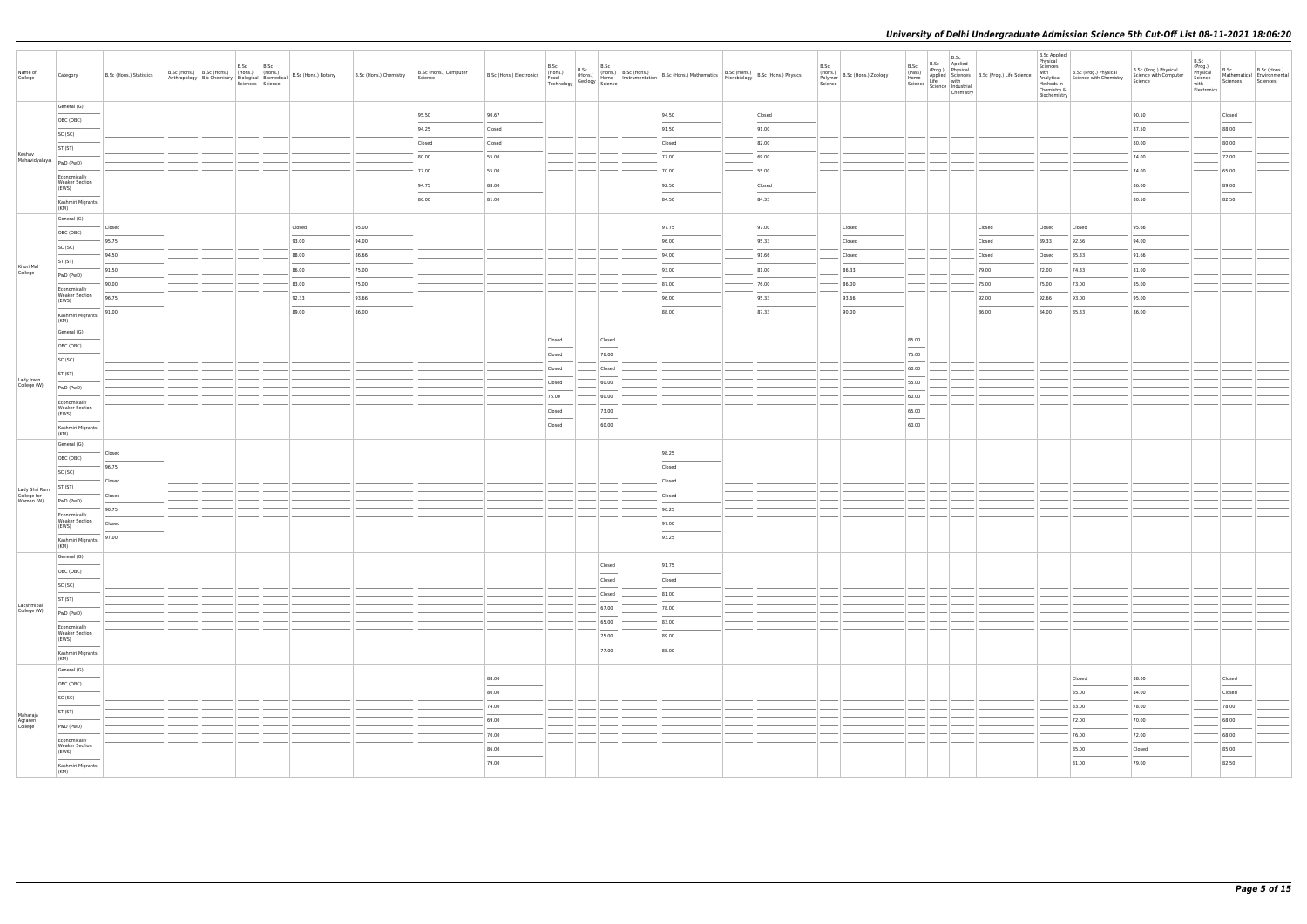| Name of<br>College                                | Category                                                                                                                                                                                                                                                                                                                                                                                                                                                                                        | B.Sc (Hons.) Statistics | B.Sc (Hons.) B.Sc (Hons.) (Hons.) (Hons.) | B.Sc<br>Sciences Science | B.Sc | Anthropology   Bio-Chemistry   $\begin{array}{ c c c c c }\n\hline\n\text{A} & \text{B} & \text{B} & \text{B} & \text{B} \\ \hline\n\text{A} & \text{B} & \text{B} & \text{B} & \text{B} \\ \hline\n\end{array}$ | B.Sc (Hons.) Chemistry | B.Sc (Hons.) Computer<br>Science | B.Sc (Hons.) Electronics | B.Sc | B.Sc | B.Sc | (Hons.) B.Sc (Hons.) B.Sc (Hons.) B.Sc (Hons.) Mathematics B.Sc (Hons.) B.Sc (Hons.) Physics<br>Food Geology Home Instrumentation B.Sc (Hons.) Mathematics Bic (Hons.) B.Sc (Hons.) Physics<br>Technology Geology Science |                 | B.Sc<br>(Hons.)<br>Polymer<br>Science | B.Sc (Hons.) Zoology |      | B.Sc<br>Chemistry | B.Sc B.Sc Applied<br>(Prog.) Physical<br>(Prog.) Physical<br>Home Science<br>Life with<br>Science Industrial<br>Science Industrial | <b>B.Sc Applied</b><br>Physical<br>Sciences<br>with<br>Chemistry &<br>Biochemistry | e<br>Manalytical<br>Manalytical<br>Methods in<br>Chemistry<br>Chemistry<br>Chemistry<br>Chemistry<br>Chemistry<br>Chemistry<br>Chemistry<br>Chemistry<br>Chemistry<br>Chemistry<br>Chemistry<br>Chemistry<br>Chemistry<br>Chemistry<br>Chemistry<br>Chemistry<br>Chemi | B.Sc (Prog.) Physical<br>Science with Computer<br>Science | B.Sc<br>(Prog.)<br>Physical<br>Science<br>with<br>Electronics | B.Sc<br>Sciences | B.Sc (Hons.)<br>Mathematical Environmental<br>Sciences |
|---------------------------------------------------|-------------------------------------------------------------------------------------------------------------------------------------------------------------------------------------------------------------------------------------------------------------------------------------------------------------------------------------------------------------------------------------------------------------------------------------------------------------------------------------------------|-------------------------|-------------------------------------------|--------------------------|------|------------------------------------------------------------------------------------------------------------------------------------------------------------------------------------------------------------------|------------------------|----------------------------------|--------------------------|------|------|------|---------------------------------------------------------------------------------------------------------------------------------------------------------------------------------------------------------------------------|-----------------|---------------------------------------|----------------------|------|-------------------|------------------------------------------------------------------------------------------------------------------------------------|------------------------------------------------------------------------------------|------------------------------------------------------------------------------------------------------------------------------------------------------------------------------------------------------------------------------------------------------------------------|-----------------------------------------------------------|---------------------------------------------------------------|------------------|--------------------------------------------------------|
|                                                   | General (G)                                                                                                                                                                                                                                                                                                                                                                                                                                                                                     |                         |                                           |                          |      | Closed                                                                                                                                                                                                           | 92.00                  |                                  |                          |      |      |      | Closed                                                                                                                                                                                                                    | Closed          |                                       | Closed               |      |                   | Closed                                                                                                                             |                                                                                    | 88.00                                                                                                                                                                                                                                                                  | 88.00                                                     |                                                               |                  |                                                        |
|                                                   | OBC (OBC)                                                                                                                                                                                                                                                                                                                                                                                                                                                                                       |                         |                                           |                          |      | 87.00                                                                                                                                                                                                            | 90.00                  |                                  |                          |      |      |      | Closed                                                                                                                                                                                                                    | 90.00           |                                       | Closed               |      |                   | 85.00                                                                                                                              |                                                                                    | 86.00                                                                                                                                                                                                                                                                  | 86.00                                                     |                                                               |                  |                                                        |
|                                                   | SC (SC)                                                                                                                                                                                                                                                                                                                                                                                                                                                                                         |                         |                                           |                          |      | Closed                                                                                                                                                                                                           | 83.00                  |                                  |                          |      |      |      | 83.00                                                                                                                                                                                                                     | 83.00           |                                       | Closed               |      |                   | 80.00                                                                                                                              |                                                                                    | 81.00                                                                                                                                                                                                                                                                  | 81.00                                                     |                                                               |                  |                                                        |
| Maitreyi<br>College (W)                           | ST (ST)                                                                                                                                                                                                                                                                                                                                                                                                                                                                                         |                         |                                           |                          |      | 79.00                                                                                                                                                                                                            | 80.00                  |                                  |                          |      |      |      | 83.00                                                                                                                                                                                                                     | 80.00           |                                       | 82.00                |      |                   | 72.00                                                                                                                              |                                                                                    | 79.00                                                                                                                                                                                                                                                                  | 79.00                                                     |                                                               |                  |                                                        |
|                                                   | PwD (PwD)                                                                                                                                                                                                                                                                                                                                                                                                                                                                                       |                         |                                           |                          |      | 63.00                                                                                                                                                                                                            | 75.00                  |                                  |                          |      |      |      | 77.00                                                                                                                                                                                                                     | 75.00           |                                       | 79.00                |      |                   | 63.00                                                                                                                              |                                                                                    | 75.00                                                                                                                                                                                                                                                                  | 75.00                                                     |                                                               |                  |                                                        |
|                                                   | Economically<br><b>Weaker Section</b>                                                                                                                                                                                                                                                                                                                                                                                                                                                           |                         |                                           |                          |      |                                                                                                                                                                                                                  |                        |                                  |                          |      |      |      |                                                                                                                                                                                                                           |                 |                                       |                      |      |                   |                                                                                                                                    |                                                                                    |                                                                                                                                                                                                                                                                        |                                                           |                                                               |                  |                                                        |
|                                                   | (EWS)                                                                                                                                                                                                                                                                                                                                                                                                                                                                                           |                         |                                           |                          |      | 89.00<br>80.00                                                                                                                                                                                                   | 90.00<br>80.00         |                                  |                          |      |      |      | Closed<br>80.00                                                                                                                                                                                                           | 90.00<br>80.00  |                                       | Closed<br>84.00      |      |                   | 87.00<br>80.00                                                                                                                     |                                                                                    | 87.00<br>80.00                                                                                                                                                                                                                                                         | 87.00<br>80.00                                            |                                                               |                  |                                                        |
|                                                   | Kashmiri Migrants<br>(KM)                                                                                                                                                                                                                                                                                                                                                                                                                                                                       |                         |                                           |                          |      |                                                                                                                                                                                                                  |                        |                                  |                          |      |      |      |                                                                                                                                                                                                                           |                 |                                       |                      |      |                   |                                                                                                                                    |                                                                                    |                                                                                                                                                                                                                                                                        |                                                           |                                                               |                  |                                                        |
|                                                   | General (G)                                                                                                                                                                                                                                                                                                                                                                                                                                                                                     | Closed                  |                                           |                          |      |                                                                                                                                                                                                                  |                        | Closed                           |                          |      |      |      | Closed                                                                                                                                                                                                                    |                 |                                       |                      |      |                   |                                                                                                                                    |                                                                                    |                                                                                                                                                                                                                                                                        |                                                           |                                                               |                  |                                                        |
|                                                   | Sikh Minority (SM)                                                                                                                                                                                                                                                                                                                                                                                                                                                                              | 70.00                   |                                           |                          |      |                                                                                                                                                                                                                  |                        | 70.00                            |                          |      |      |      | 70.00                                                                                                                                                                                                                     |                 |                                       |                      |      |                   |                                                                                                                                    |                                                                                    |                                                                                                                                                                                                                                                                        |                                                           |                                                               |                  |                                                        |
| Mata Sundri<br>College for<br>Women (W)<br>* Sikh | PwD (PwD)                                                                                                                                                                                                                                                                                                                                                                                                                                                                                       | 70.00                   |                                           |                          |      |                                                                                                                                                                                                                  |                        | 70.00                            |                          |      |      |      | 70.00                                                                                                                                                                                                                     |                 |                                       |                      |      |                   |                                                                                                                                    |                                                                                    |                                                                                                                                                                                                                                                                        |                                                           |                                                               |                  |                                                        |
| Minority(SM)                                      | Economically<br><b>Weaker Section</b>                                                                                                                                                                                                                                                                                                                                                                                                                                                           | NA                      |                                           |                          |      |                                                                                                                                                                                                                  |                        | <b>NA</b>                        |                          |      |      |      | <b>NA</b>                                                                                                                                                                                                                 |                 |                                       |                      |      |                   |                                                                                                                                    |                                                                                    |                                                                                                                                                                                                                                                                        |                                                           |                                                               |                  |                                                        |
|                                                   | (EWS)                                                                                                                                                                                                                                                                                                                                                                                                                                                                                           | 85.00                   |                                           |                          |      |                                                                                                                                                                                                                  |                        | 82.00                            |                          |      |      |      | 80.00                                                                                                                                                                                                                     |                 |                                       |                      |      |                   |                                                                                                                                    |                                                                                    |                                                                                                                                                                                                                                                                        |                                                           |                                                               |                  |                                                        |
|                                                   | Kashmiri Migrants<br>(KM)                                                                                                                                                                                                                                                                                                                                                                                                                                                                       |                         |                                           |                          |      |                                                                                                                                                                                                                  |                        |                                  |                          |      |      |      |                                                                                                                                                                                                                           |                 |                                       |                      |      |                   |                                                                                                                                    |                                                                                    |                                                                                                                                                                                                                                                                        |                                                           |                                                               |                  |                                                        |
|                                                   | General (G)                                                                                                                                                                                                                                                                                                                                                                                                                                                                                     |                         |                                           |                          |      | Closed                                                                                                                                                                                                           | Closed                 |                                  |                          |      |      |      | Closed                                                                                                                                                                                                                    | Closed          |                                       |                      |      |                   | Closed                                                                                                                             |                                                                                    |                                                                                                                                                                                                                                                                        | Closed                                                    |                                                               |                  |                                                        |
|                                                   | OBC (OBC)                                                                                                                                                                                                                                                                                                                                                                                                                                                                                       |                         |                                           |                          |      | 95.00                                                                                                                                                                                                            |                        |                                  |                          |      |      |      |                                                                                                                                                                                                                           |                 |                                       | Closed               |      |                   |                                                                                                                                    |                                                                                    |                                                                                                                                                                                                                                                                        |                                                           |                                                               |                  |                                                        |
|                                                   | SC (SC)                                                                                                                                                                                                                                                                                                                                                                                                                                                                                         |                         |                                           |                          |      | 94.00                                                                                                                                                                                                            | Closed                 |                                  |                          |      |      |      | Closed                                                                                                                                                                                                                    | Closed          |                                       | Closed               |      |                   | Closed<br>93.00                                                                                                                    |                                                                                    |                                                                                                                                                                                                                                                                        | Closed                                                    |                                                               |                  |                                                        |
| Miranda House                                     | ST (ST)                                                                                                                                                                                                                                                                                                                                                                                                                                                                                         |                         |                                           |                          |      | 91.33                                                                                                                                                                                                            | Closed                 |                                  |                          |      |      |      | Closed<br>Closed                                                                                                                                                                                                          | Closed          |                                       | Closed               |      |                   | Closed                                                                                                                             |                                                                                    |                                                                                                                                                                                                                                                                        | Closed<br>85.33                                           |                                                               |                  |                                                        |
| (W)                                               | PwD (PwD)                                                                                                                                                                                                                                                                                                                                                                                                                                                                                       |                         |                                           |                          |      | 87.66                                                                                                                                                                                                            | Closed<br>89.00        |                                  |                          |      |      |      | 93.50                                                                                                                                                                                                                     | Closed<br>89.33 |                                       | Closed<br>Closed     |      |                   | 85.00                                                                                                                              |                                                                                    |                                                                                                                                                                                                                                                                        | 86.00                                                     |                                                               |                  |                                                        |
|                                                   | Economically<br><b>Weaker Section</b>                                                                                                                                                                                                                                                                                                                                                                                                                                                           |                         |                                           |                          |      | 95.33                                                                                                                                                                                                            | 95.33                  |                                  |                          |      |      |      | 97.50                                                                                                                                                                                                                     | Closed          |                                       | Closed               |      |                   | 95.00                                                                                                                              |                                                                                    |                                                                                                                                                                                                                                                                        | 94.00                                                     |                                                               |                  |                                                        |
|                                                   | (EWS)                                                                                                                                                                                                                                                                                                                                                                                                                                                                                           |                         |                                           |                          |      | 91.66                                                                                                                                                                                                            | 89.00                  |                                  |                          |      |      |      | 95.50                                                                                                                                                                                                                     | 91.33           |                                       | Closed               |      |                   | Closed                                                                                                                             |                                                                                    |                                                                                                                                                                                                                                                                        | 87.00                                                     |                                                               |                  |                                                        |
|                                                   | Kashmiri Migrants<br>(KM)                                                                                                                                                                                                                                                                                                                                                                                                                                                                       |                         |                                           |                          |      |                                                                                                                                                                                                                  |                        |                                  |                          |      |      |      |                                                                                                                                                                                                                           |                 |                                       |                      |      |                   |                                                                                                                                    |                                                                                    |                                                                                                                                                                                                                                                                        |                                                           |                                                               |                  |                                                        |
|                                                   | General (G)                                                                                                                                                                                                                                                                                                                                                                                                                                                                                     |                         |                                           |                          |      |                                                                                                                                                                                                                  | 93.00                  |                                  |                          |      |      |      | Closed                                                                                                                                                                                                                    | Closed          |                                       |                      |      |                   |                                                                                                                                    |                                                                                    | 90.00                                                                                                                                                                                                                                                                  | Closed                                                    |                                                               |                  |                                                        |
|                                                   | OBC (OBC)                                                                                                                                                                                                                                                                                                                                                                                                                                                                                       |                         |                                           |                          |      |                                                                                                                                                                                                                  | Closed                 |                                  |                          |      |      |      | Closed                                                                                                                                                                                                                    | 92.67           |                                       |                      |      |                   |                                                                                                                                    |                                                                                    | 89.00                                                                                                                                                                                                                                                                  | Closed                                                    |                                                               |                  |                                                        |
|                                                   | SC (SC)                                                                                                                                                                                                                                                                                                                                                                                                                                                                                         |                         |                                           |                          |      |                                                                                                                                                                                                                  | 86.00                  |                                  |                          |      |      |      | 86.00                                                                                                                                                                                                                     | 84.00           |                                       |                      |      |                   |                                                                                                                                    |                                                                                    | 80.00                                                                                                                                                                                                                                                                  | 82.50                                                     |                                                               |                  |                                                        |
| Motilal Nehru                                     | ST (ST)                                                                                                                                                                                                                                                                                                                                                                                                                                                                                         |                         |                                           |                          |      |                                                                                                                                                                                                                  | 76.00                  |                                  |                          |      |      |      | 83.00                                                                                                                                                                                                                     | 73.00           |                                       |                      |      |                   |                                                                                                                                    |                                                                                    | 70.00                                                                                                                                                                                                                                                                  | 81.00                                                     |                                                               |                  |                                                        |
| College                                           | PwD (PwD)                                                                                                                                                                                                                                                                                                                                                                                                                                                                                       |                         |                                           |                          |      |                                                                                                                                                                                                                  |                        |                                  |                          |      |      |      |                                                                                                                                                                                                                           |                 |                                       |                      |      |                   |                                                                                                                                    |                                                                                    |                                                                                                                                                                                                                                                                        |                                                           |                                                               |                  |                                                        |
|                                                   | Economically<br><b>Weaker Section</b>                                                                                                                                                                                                                                                                                                                                                                                                                                                           |                         |                                           |                          |      |                                                                                                                                                                                                                  | 86.00<br>93.00         |                                  |                          |      |      |      | 86.00                                                                                                                                                                                                                     | 73.00           |                                       |                      |      |                   |                                                                                                                                    |                                                                                    | 85.00<br>89.00                                                                                                                                                                                                                                                         | 82.00                                                     |                                                               |                  |                                                        |
|                                                   | (EWS)                                                                                                                                                                                                                                                                                                                                                                                                                                                                                           |                         |                                           |                          |      |                                                                                                                                                                                                                  | 88.00                  |                                  |                          |      |      |      | Closed<br>86.00                                                                                                                                                                                                           | Closed<br>87.00 |                                       |                      |      |                   |                                                                                                                                    |                                                                                    | 87.00                                                                                                                                                                                                                                                                  | Closed<br>83.00                                           |                                                               |                  |                                                        |
|                                                   | Kashmiri Migrants<br>(KM)                                                                                                                                                                                                                                                                                                                                                                                                                                                                       |                         |                                           |                          |      |                                                                                                                                                                                                                  |                        |                                  |                          |      |      |      |                                                                                                                                                                                                                           |                 |                                       |                      |      |                   |                                                                                                                                    |                                                                                    |                                                                                                                                                                                                                                                                        |                                                           |                                                               |                  |                                                        |
|                                                   | General (G)                                                                                                                                                                                                                                                                                                                                                                                                                                                                                     |                         |                                           |                          |      |                                                                                                                                                                                                                  |                        |                                  |                          |      |      |      |                                                                                                                                                                                                                           |                 |                                       |                      |      |                   |                                                                                                                                    |                                                                                    |                                                                                                                                                                                                                                                                        |                                                           |                                                               |                  |                                                        |
|                                                   | OBC (OBC)                                                                                                                                                                                                                                                                                                                                                                                                                                                                                       |                         |                                           |                          |      |                                                                                                                                                                                                                  |                        |                                  |                          |      |      |      |                                                                                                                                                                                                                           |                 |                                       |                      |      |                   |                                                                                                                                    |                                                                                    |                                                                                                                                                                                                                                                                        |                                                           |                                                               |                  |                                                        |
|                                                   | SC (SC)                                                                                                                                                                                                                                                                                                                                                                                                                                                                                         |                         |                                           |                          |      |                                                                                                                                                                                                                  |                        |                                  |                          |      |      |      |                                                                                                                                                                                                                           |                 |                                       |                      |      |                   |                                                                                                                                    |                                                                                    |                                                                                                                                                                                                                                                                        |                                                           |                                                               |                  |                                                        |
| Motilal Nehru                                     | ST (ST)                                                                                                                                                                                                                                                                                                                                                                                                                                                                                         |                         |                                           |                          |      |                                                                                                                                                                                                                  |                        |                                  |                          |      |      |      |                                                                                                                                                                                                                           |                 |                                       |                      |      |                   |                                                                                                                                    |                                                                                    |                                                                                                                                                                                                                                                                        |                                                           |                                                               |                  |                                                        |
| College<br>(Evening)                              | PwD (PwD)                                                                                                                                                                                                                                                                                                                                                                                                                                                                                       |                         |                                           |                          |      |                                                                                                                                                                                                                  |                        |                                  |                          |      |      |      |                                                                                                                                                                                                                           |                 |                                       |                      |      |                   |                                                                                                                                    |                                                                                    |                                                                                                                                                                                                                                                                        |                                                           |                                                               |                  |                                                        |
|                                                   | Economically<br><b>Weaker Section</b><br>(EWS)                                                                                                                                                                                                                                                                                                                                                                                                                                                  |                         |                                           |                          |      |                                                                                                                                                                                                                  |                        |                                  |                          |      |      |      |                                                                                                                                                                                                                           |                 |                                       |                      |      |                   |                                                                                                                                    |                                                                                    |                                                                                                                                                                                                                                                                        |                                                           |                                                               |                  |                                                        |
|                                                   | $\frac{1}{2} \left( \frac{1}{2} \right) \left( \frac{1}{2} \right) \left( \frac{1}{2} \right) \left( \frac{1}{2} \right) \left( \frac{1}{2} \right) \left( \frac{1}{2} \right) \left( \frac{1}{2} \right) \left( \frac{1}{2} \right) \left( \frac{1}{2} \right) \left( \frac{1}{2} \right) \left( \frac{1}{2} \right) \left( \frac{1}{2} \right) \left( \frac{1}{2} \right) \left( \frac{1}{2} \right) \left( \frac{1}{2} \right) \left( \frac{1}{2} \right) \left( \frac$<br>Kashmiri Migrants |                         |                                           |                          |      |                                                                                                                                                                                                                  |                        |                                  |                          |      |      |      |                                                                                                                                                                                                                           |                 |                                       |                      |      |                   |                                                                                                                                    |                                                                                    |                                                                                                                                                                                                                                                                        |                                                           |                                                               |                  |                                                        |
|                                                   | (KM)<br>General (G)                                                                                                                                                                                                                                                                                                                                                                                                                                                                             |                         |                                           |                          |      |                                                                                                                                                                                                                  |                        |                                  |                          |      |      |      |                                                                                                                                                                                                                           |                 |                                       |                      |      |                   |                                                                                                                                    |                                                                                    |                                                                                                                                                                                                                                                                        |                                                           |                                                               |                  |                                                        |
|                                                   | OBC (OBC)                                                                                                                                                                                                                                                                                                                                                                                                                                                                                       | Closed                  |                                           |                          |      |                                                                                                                                                                                                                  |                        | 94.75                            |                          |      |      |      | Closed                                                                                                                                                                                                                    |                 |                                       |                      |      |                   |                                                                                                                                    |                                                                                    |                                                                                                                                                                                                                                                                        |                                                           |                                                               | 91.25            |                                                        |
|                                                   | SC (SC)                                                                                                                                                                                                                                                                                                                                                                                                                                                                                         | 92.50                   |                                           |                          |      |                                                                                                                                                                                                                  |                        | Closed                           |                          |      |      |      | Closed                                                                                                                                                                                                                    |                 |                                       |                      |      |                   |                                                                                                                                    |                                                                                    |                                                                                                                                                                                                                                                                        |                                                           |                                                               | Closed           |                                                        |
|                                                   | ST (ST)                                                                                                                                                                                                                                                                                                                                                                                                                                                                                         | 87.00                   |                                           |                          |      |                                                                                                                                                                                                                  |                        | 86.00                            |                          |      |      |      | Closed                                                                                                                                                                                                                    |                 |                                       |                      | $ -$ |                   |                                                                                                                                    |                                                                                    |                                                                                                                                                                                                                                                                        |                                                           |                                                               | 80.00            |                                                        |
| P.G.D.A.V.<br>College                             | PwD (PwD)                                                                                                                                                                                                                                                                                                                                                                                                                                                                                       | 84.00                   |                                           |                          |      |                                                                                                                                                                                                                  |                        | 75.00                            |                          |      |      |      | Closed                                                                                                                                                                                                                    |                 |                                       |                      |      |                   |                                                                                                                                    |                                                                                    |                                                                                                                                                                                                                                                                        |                                                           |                                                               | 68.00            |                                                        |
|                                                   | Economically                                                                                                                                                                                                                                                                                                                                                                                                                                                                                    | 83.00                   |                                           |                          |      |                                                                                                                                                                                                                  |                        | 75.00                            |                          |      |      |      | 79.50                                                                                                                                                                                                                     |                 |                                       |                      |      |                   |                                                                                                                                    |                                                                                    |                                                                                                                                                                                                                                                                        |                                                           |                                                               | 65.00            |                                                        |
|                                                   | <b>Weaker Section</b><br>(EWS)                                                                                                                                                                                                                                                                                                                                                                                                                                                                  | 94.75                   |                                           |                          |      |                                                                                                                                                                                                                  |                        | 94.00                            |                          |      |      |      | Closed                                                                                                                                                                                                                    |                 |                                       |                      |      |                   |                                                                                                                                    |                                                                                    |                                                                                                                                                                                                                                                                        |                                                           |                                                               | 88.50            |                                                        |
|                                                   | Kashmiri Migrants<br>(KM)                                                                                                                                                                                                                                                                                                                                                                                                                                                                       | 86.00                   |                                           |                          |      |                                                                                                                                                                                                                  |                        | 84.75                            |                          |      |      |      | 85.00                                                                                                                                                                                                                     |                 |                                       |                      |      |                   |                                                                                                                                    |                                                                                    |                                                                                                                                                                                                                                                                        |                                                           |                                                               | 81.25            |                                                        |
|                                                   | General (G)                                                                                                                                                                                                                                                                                                                                                                                                                                                                                     |                         |                                           |                          |      |                                                                                                                                                                                                                  |                        |                                  |                          |      |      |      |                                                                                                                                                                                                                           |                 |                                       |                      |      |                   |                                                                                                                                    |                                                                                    |                                                                                                                                                                                                                                                                        |                                                           |                                                               |                  |                                                        |
|                                                   | OBC (OBC)                                                                                                                                                                                                                                                                                                                                                                                                                                                                                       |                         |                                           |                          |      |                                                                                                                                                                                                                  |                        |                                  |                          |      |      |      | Closed                                                                                                                                                                                                                    |                 |                                       |                      |      |                   |                                                                                                                                    |                                                                                    |                                                                                                                                                                                                                                                                        |                                                           |                                                               |                  |                                                        |
|                                                   | SC (SC)                                                                                                                                                                                                                                                                                                                                                                                                                                                                                         |                         |                                           |                          |      |                                                                                                                                                                                                                  |                        |                                  |                          |      |      |      | 90.50                                                                                                                                                                                                                     |                 |                                       |                      |      |                   |                                                                                                                                    |                                                                                    |                                                                                                                                                                                                                                                                        |                                                           |                                                               |                  |                                                        |
| P.G.D.A.V.                                        | ST (ST)                                                                                                                                                                                                                                                                                                                                                                                                                                                                                         |                         |                                           |                          |      |                                                                                                                                                                                                                  |                        |                                  |                          |      |      |      | Closed                                                                                                                                                                                                                    |                 |                                       |                      |      |                   |                                                                                                                                    |                                                                                    |                                                                                                                                                                                                                                                                        |                                                           |                                                               |                  |                                                        |
| College<br>(Evening)                              | PwD (PwD)                                                                                                                                                                                                                                                                                                                                                                                                                                                                                       |                         |                                           |                          |      |                                                                                                                                                                                                                  |                        |                                  |                          |      |      |      | 70.50                                                                                                                                                                                                                     |                 |                                       |                      |      |                   |                                                                                                                                    |                                                                                    |                                                                                                                                                                                                                                                                        |                                                           |                                                               |                  |                                                        |
|                                                   | Economically                                                                                                                                                                                                                                                                                                                                                                                                                                                                                    |                         |                                           |                          |      |                                                                                                                                                                                                                  |                        |                                  |                          |      |      |      | 66.50                                                                                                                                                                                                                     |                 |                                       |                      |      |                   |                                                                                                                                    |                                                                                    |                                                                                                                                                                                                                                                                        |                                                           |                                                               |                  |                                                        |
|                                                   | <b>Weaker Section</b><br>(EWS)                                                                                                                                                                                                                                                                                                                                                                                                                                                                  |                         |                                           |                          |      |                                                                                                                                                                                                                  |                        |                                  |                          |      |      |      | 90.50                                                                                                                                                                                                                     |                 |                                       |                      |      |                   |                                                                                                                                    |                                                                                    |                                                                                                                                                                                                                                                                        |                                                           |                                                               |                  |                                                        |
|                                                   | Kashmiri Migrants<br>(KM)                                                                                                                                                                                                                                                                                                                                                                                                                                                                       |                         |                                           |                          |      |                                                                                                                                                                                                                  |                        |                                  |                          |      |      |      | 76.00                                                                                                                                                                                                                     |                 |                                       |                      |      |                   |                                                                                                                                    |                                                                                    |                                                                                                                                                                                                                                                                        |                                                           |                                                               |                  |                                                        |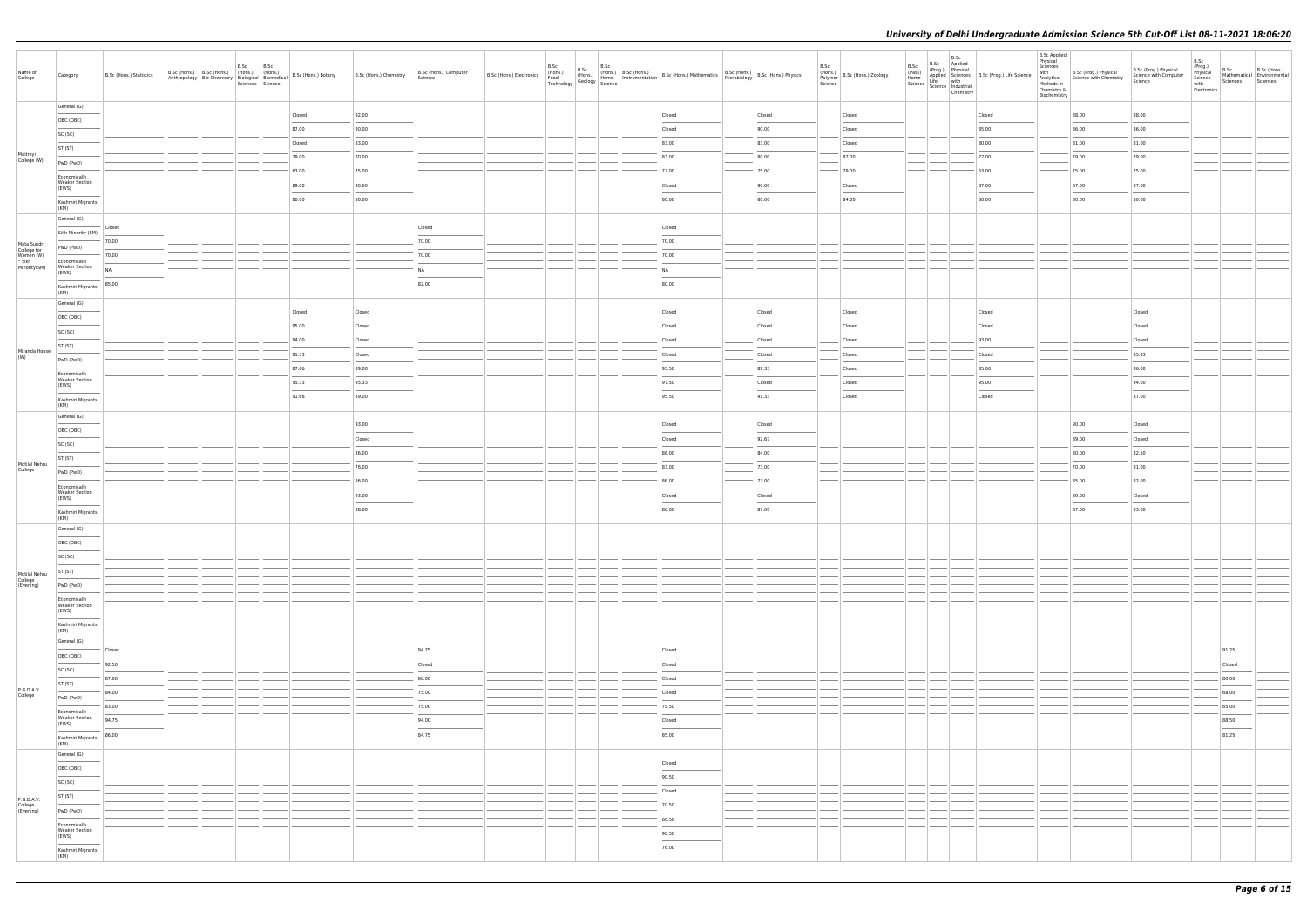| Name of<br>College       | Category                                       | B.Sc (Hons.) Statistics | B.Sc (Hons.) B.Sc (Hons.) (Hons.) (Hons.)<br>Anthropology   Bio-Chemistry   Biological   Biomedical   B.Sc (Hons.) Botany | B.Sc | B.Sc<br>Sciences Science |                 | B.Sc (Hons.) Chemistry | B.Sc (Hons.) Computer<br>Science |        | B.Sc<br>B.Sc                       | B.Sc | B.Sc (Hons.) B.Sc (Hons.) B.Sc (Hons.) B.Sc (Hons.) B.Sc (Hons.) B.Sc (Hons.) B.Sc (Hons.) B.Sc (Hons.) B.Sc (Hons.) B.Sc (Hons.) B.Sc (Hons.) B.Sc (Hons.) B.Sc (Hons.) B.Sc (Hons.) B.Sc (Hons.) B.Sc (Hons.) B.Sc (Hons.) B                                                                                                                                                                                                                                                      |        |                | B.Sc<br>Science | (Hons.)<br>Polymer B.Sc (Hons.) Zoology |               | B.Sc<br>Chemistry                                                                                                                                                                                                                                                                                                                                                                                                                                                                   | B.Sc B.Sc Applied<br>(Pass) (Prog.) Physical<br>Home Applied Science B.Sc (Prog.) Life Science<br>Science Industrial<br>Science Industrial<br>The Conduction<br>Chapping Conduction | <b>B.Sc Applied</b><br>Physical<br>Sciences<br>with<br>Methods in<br>Chemistry &<br>Biochemistry | B.Sc (Prog.) Physical<br>Analytical Science with Chemistry | B.Sc (Prog.) Physical<br>Science with Computer<br>Science | B.Sc<br>(Prog.)<br>Physical<br>Science<br>with<br>Electronics | B.Sc<br>Mathematical Environmental<br>Sciences | B.Sc (Hons.)<br>Sciences |
|--------------------------|------------------------------------------------|-------------------------|---------------------------------------------------------------------------------------------------------------------------|------|--------------------------|-----------------|------------------------|----------------------------------|--------|------------------------------------|------|-------------------------------------------------------------------------------------------------------------------------------------------------------------------------------------------------------------------------------------------------------------------------------------------------------------------------------------------------------------------------------------------------------------------------------------------------------------------------------------|--------|----------------|-----------------|-----------------------------------------|---------------|-------------------------------------------------------------------------------------------------------------------------------------------------------------------------------------------------------------------------------------------------------------------------------------------------------------------------------------------------------------------------------------------------------------------------------------------------------------------------------------|-------------------------------------------------------------------------------------------------------------------------------------------------------------------------------------|--------------------------------------------------------------------------------------------------|------------------------------------------------------------|-----------------------------------------------------------|---------------------------------------------------------------|------------------------------------------------|--------------------------|
|                          | General (G)                                    |                         |                                                                                                                           |      |                          |                 | Closed                 |                                  | Closed |                                    |      | Closed                                                                                                                                                                                                                                                                                                                                                                                                                                                                              |        | Closed         |                 |                                         |               | 86.00                                                                                                                                                                                                                                                                                                                                                                                                                                                                               |                                                                                                                                                                                     |                                                                                                  | Closed                                                     | Closed                                                    | 88.33                                                         |                                                |                          |
|                          | OBC (OBC)                                      |                         |                                                                                                                           |      |                          |                 | 88.00                  |                                  | 86.00  |                                    |      | 91.50                                                                                                                                                                                                                                                                                                                                                                                                                                                                               |        | Closed         |                 |                                         |               | $\frac{1}{2} \left( \frac{1}{2} \right) \left( \frac{1}{2} \right) \left( \frac{1}{2} \right) \left( \frac{1}{2} \right) \left( \frac{1}{2} \right) \left( \frac{1}{2} \right) \left( \frac{1}{2} \right) \left( \frac{1}{2} \right) \left( \frac{1}{2} \right) \left( \frac{1}{2} \right) \left( \frac{1}{2} \right) \left( \frac{1}{2} \right) \left( \frac{1}{2} \right) \left( \frac{1}{2} \right) \left( \frac{1}{2} \right) \left( \frac{1}{2} \right) \left( \frac$<br>82.00 |                                                                                                                                                                                     |                                                                                                  | 84.00                                                      | 85.50                                                     | Closed                                                        |                                                |                          |
|                          | SC (SC)                                        |                         |                                                                                                                           |      |                          |                 | 78.00                  |                                  | 78.00  |                                    |      | 83.00                                                                                                                                                                                                                                                                                                                                                                                                                                                                               |        | 80.00          |                 |                                         |               | Closed                                                                                                                                                                                                                                                                                                                                                                                                                                                                              |                                                                                                                                                                                     |                                                                                                  | Closed                                                     | Closed                                                    | Closed                                                        |                                                |                          |
| Rajdhani<br>College      | ST (ST)                                        |                         |                                                                                                                           |      |                          |                 | 70.00                  |                                  | 67.00  |                                    |      | 82.00                                                                                                                                                                                                                                                                                                                                                                                                                                                                               |        | 75.00          |                 |                                         |               | 56.00                                                                                                                                                                                                                                                                                                                                                                                                                                                                               |                                                                                                                                                                                     |                                                                                                  | 64.00                                                      | 72.00                                                     | Closed                                                        |                                                |                          |
|                          | PwD (PwD)                                      |                         |                                                                                                                           |      |                          |                 | 70.00                  |                                  | 67.00  |                                    |      | 75.00                                                                                                                                                                                                                                                                                                                                                                                                                                                                               |        | 70.00          |                 |                                         |               | 64.00                                                                                                                                                                                                                                                                                                                                                                                                                                                                               |                                                                                                                                                                                     |                                                                                                  | 60.00                                                      | 65.00                                                     | 55.00                                                         |                                                |                          |
|                          | Economically<br><b>Weaker Section</b><br>(EWS) |                         |                                                                                                                           |      |                          |                 | 87.30                  |                                  | 88.00  |                                    |      | 91.50                                                                                                                                                                                                                                                                                                                                                                                                                                                                               |        | 88.30          |                 |                                         |               | Closed                                                                                                                                                                                                                                                                                                                                                                                                                                                                              |                                                                                                                                                                                     |                                                                                                  | 86.66                                                      | 87.00                                                     | 87.00                                                         |                                                |                          |
|                          | Kashmiri Migrants                              |                         |                                                                                                                           |      |                          |                 | 83.00                  |                                  | 77.00  |                                    |      | $\sim$<br>80.00                                                                                                                                                                                                                                                                                                                                                                                                                                                                     |        | 75.00          |                 |                                         |               | 76.00                                                                                                                                                                                                                                                                                                                                                                                                                                                                               |                                                                                                                                                                                     |                                                                                                  | 73.00                                                      | 75.00                                                     | 58.00                                                         |                                                |                          |
|                          | (KM)                                           |                         |                                                                                                                           |      |                          |                 |                        |                                  |        |                                    |      |                                                                                                                                                                                                                                                                                                                                                                                                                                                                                     |        |                |                 |                                         |               |                                                                                                                                                                                                                                                                                                                                                                                                                                                                                     |                                                                                                                                                                                     |                                                                                                  |                                                            |                                                           |                                                               |                                                |                          |
|                          | General (G)<br>OBC (OBC)                       | 96.50                   |                                                                                                                           |      |                          |                 |                        | Closed                           |        | Closed                             |      | 94.25                                                                                                                                                                                                                                                                                                                                                                                                                                                                               | 94.66  |                |                 |                                         |               |                                                                                                                                                                                                                                                                                                                                                                                                                                                                                     |                                                                                                                                                                                     |                                                                                                  |                                                            |                                                           |                                                               |                                                |                          |
|                          | SC (SC)                                        | 93.50                   |                                                                                                                           |      |                          |                 |                        | Closed                           |        | 89.66                              |      | Closed                                                                                                                                                                                                                                                                                                                                                                                                                                                                              | 89.33  |                |                 |                                         |               |                                                                                                                                                                                                                                                                                                                                                                                                                                                                                     |                                                                                                                                                                                     |                                                                                                  |                                                            |                                                           |                                                               |                                                |                          |
|                          | ST (ST)                                        | 85.00                   |                                                                                                                           |      |                          |                 |                        | Closed                           |        | 81.00                              |      | 84.00                                                                                                                                                                                                                                                                                                                                                                                                                                                                               | 87.66  |                |                 |                                         |               |                                                                                                                                                                                                                                                                                                                                                                                                                                                                                     |                                                                                                                                                                                     |                                                                                                  |                                                            |                                                           |                                                               |                                                |                          |
| Ram Lal Anand<br>College | PwD (PwD)                                      | 77.00                   |                                                                                                                           |      |                          |                 |                        | 79.50                            |        | 78.00                              |      | Closed                                                                                                                                                                                                                                                                                                                                                                                                                                                                              | 79.00  |                |                 |                                         |               |                                                                                                                                                                                                                                                                                                                                                                                                                                                                                     |                                                                                                                                                                                     |                                                                                                  |                                                            |                                                           |                                                               |                                                |                          |
|                          | Economically                                   | 78.00                   |                                                                                                                           |      |                          |                 |                        | 77.00                            |        | 78.00                              |      | 76.00                                                                                                                                                                                                                                                                                                                                                                                                                                                                               | Closed |                |                 |                                         |               |                                                                                                                                                                                                                                                                                                                                                                                                                                                                                     |                                                                                                                                                                                     |                                                                                                  |                                                            |                                                           |                                                               |                                                |                          |
|                          | <b>Weaker Section</b><br>(EWS)                 | Closed                  |                                                                                                                           |      |                          |                 |                        | Closed                           |        | Closed<br>$\overline{\phantom{a}}$ |      | 93.50                                                                                                                                                                                                                                                                                                                                                                                                                                                                               | Closed |                |                 |                                         |               |                                                                                                                                                                                                                                                                                                                                                                                                                                                                                     |                                                                                                                                                                                     |                                                                                                  |                                                            |                                                           |                                                               |                                                |                          |
|                          | Kashmiri Migrants<br>(KM)                      | 87.00                   |                                                                                                                           |      |                          |                 |                        | 84.75                            |        | 83.00                              |      | 85.00                                                                                                                                                                                                                                                                                                                                                                                                                                                                               | 85.33  |                |                 |                                         |               |                                                                                                                                                                                                                                                                                                                                                                                                                                                                                     |                                                                                                                                                                                     |                                                                                                  |                                                            |                                                           |                                                               |                                                |                          |
|                          | General (G)                                    |                         |                                                                                                                           |      |                          |                 |                        |                                  |        |                                    |      |                                                                                                                                                                                                                                                                                                                                                                                                                                                                                     |        |                |                 |                                         |               |                                                                                                                                                                                                                                                                                                                                                                                                                                                                                     |                                                                                                                                                                                     |                                                                                                  |                                                            |                                                           |                                                               |                                                |                          |
|                          | OBC (OBC)                                      | Closed                  |                                                                                                                           |      |                          |                 |                        | 94.00                            |        |                                    |      | 93.50<br>$\frac{1}{2} \left( \frac{1}{2} \right) \left( \frac{1}{2} \right) \left( \frac{1}{2} \right) \left( \frac{1}{2} \right) \left( \frac{1}{2} \right) \left( \frac{1}{2} \right) \left( \frac{1}{2} \right) \left( \frac{1}{2} \right) \left( \frac{1}{2} \right) \left( \frac{1}{2} \right) \left( \frac{1}{2} \right) \left( \frac{1}{2} \right) \left( \frac{1}{2} \right) \left( \frac{1}{2} \right) \left( \frac{1}{2} \right) \left( \frac{1}{2} \right) \left( \frac$ |        |                |                 |                                         |               |                                                                                                                                                                                                                                                                                                                                                                                                                                                                                     |                                                                                                                                                                                     |                                                                                                  |                                                            |                                                           |                                                               |                                                | Closed                   |
|                          | SC (SC)                                        | 90.25                   |                                                                                                                           |      |                          |                 |                        | Closed                           |        |                                    |      | 92.00                                                                                                                                                                                                                                                                                                                                                                                                                                                                               |        |                |                 |                                         |               |                                                                                                                                                                                                                                                                                                                                                                                                                                                                                     |                                                                                                                                                                                     |                                                                                                  |                                                            |                                                           |                                                               |                                                | 84.00                    |
|                          | ST (ST)                                        | 85.00                   |                                                                                                                           |      |                          |                 |                        | Closed                           |        |                                    |      | 90.00                                                                                                                                                                                                                                                                                                                                                                                                                                                                               |        |                |                 |                                         |               |                                                                                                                                                                                                                                                                                                                                                                                                                                                                                     |                                                                                                                                                                                     |                                                                                                  |                                                            |                                                           |                                                               |                                                | 82.00                    |
| Ramanujan<br>College     | PwD (PwD)                                      | 83.00                   |                                                                                                                           |      |                          |                 |                        | 83.00                            |        |                                    |      | 89.50                                                                                                                                                                                                                                                                                                                                                                                                                                                                               |        |                |                 |                                         |               |                                                                                                                                                                                                                                                                                                                                                                                                                                                                                     |                                                                                                                                                                                     |                                                                                                  |                                                            |                                                           |                                                               |                                                | 81.00                    |
|                          | Economically<br><b>Weaker Section</b>          | 86.00                   |                                                                                                                           |      |                          |                 |                        | 86.00                            |        |                                    |      | 87.00                                                                                                                                                                                                                                                                                                                                                                                                                                                                               |        |                |                 |                                         |               |                                                                                                                                                                                                                                                                                                                                                                                                                                                                                     |                                                                                                                                                                                     |                                                                                                  |                                                            |                                                           |                                                               |                                                | 83.00                    |
|                          | (EWS)                                          | 92.50                   |                                                                                                                           |      |                          |                 |                        | Closed                           |        |                                    |      | 91.00<br>$\frac{1}{2}$                                                                                                                                                                                                                                                                                                                                                                                                                                                              |        |                |                 |                                         |               |                                                                                                                                                                                                                                                                                                                                                                                                                                                                                     |                                                                                                                                                                                     |                                                                                                  |                                                            |                                                           |                                                               |                                                | 85.50                    |
|                          | Kashmiri Migrants<br>(KM)                      | 89.00                   |                                                                                                                           |      |                          |                 |                        | 88.00                            |        |                                    |      | 89.00                                                                                                                                                                                                                                                                                                                                                                                                                                                                               |        |                |                 |                                         |               |                                                                                                                                                                                                                                                                                                                                                                                                                                                                                     |                                                                                                                                                                                     |                                                                                                  |                                                            |                                                           |                                                               |                                                | 85.00                    |
|                          | General (G)                                    |                         |                                                                                                                           |      |                          |                 |                        |                                  |        |                                    |      | 97.50                                                                                                                                                                                                                                                                                                                                                                                                                                                                               |        |                |                 |                                         |               |                                                                                                                                                                                                                                                                                                                                                                                                                                                                                     |                                                                                                                                                                                     |                                                                                                  |                                                            |                                                           |                                                               |                                                |                          |
|                          | OBC (OBC)                                      | 97.50<br>96.25          |                                                                                                                           |      |                          | Closed<br>92.66 | 95.00<br>94.66         |                                  |        |                                    |      | Closed                                                                                                                                                                                                                                                                                                                                                                                                                                                                              |        | 96.33<br>95.66 |                 | Closed<br>94.33                         |               |                                                                                                                                                                                                                                                                                                                                                                                                                                                                                     | 93.66<br>Closed                                                                                                                                                                     |                                                                                                  | 93.66<br>Closed                                            |                                                           | 93.00<br>91.33                                                |                                                |                          |
|                          | SC (SC)                                        | 94.00                   |                                                                                                                           |      |                          | 89.00           | 89.00                  |                                  |        |                                    |      | Closed                                                                                                                                                                                                                                                                                                                                                                                                                                                                              |        | Closed         |                 | 90.33                                   |               |                                                                                                                                                                                                                                                                                                                                                                                                                                                                                     | 82.00                                                                                                                                                                               |                                                                                                  | 86.00                                                      |                                                           | 85.00                                                         |                                                |                          |
| Ramjas College           | ST (ST)                                        | 91.50                   |                                                                                                                           |      |                          | 87.00           | 79.33                  |                                  |        |                                    |      | 93.75                                                                                                                                                                                                                                                                                                                                                                                                                                                                               |        | Closed         |                 | 86.00                                   |               |                                                                                                                                                                                                                                                                                                                                                                                                                                                                                     | 78.00                                                                                                                                                                               |                                                                                                  | 76.00                                                      |                                                           | 78.00                                                         |                                                |                          |
|                          | PwD (PwD)                                      | 91.50                   |                                                                                                                           |      |                          | 85.00           | 76.00                  |                                  |        |                                    |      | 92.00                                                                                                                                                                                                                                                                                                                                                                                                                                                                               |        | 80.00          |                 | 76.00                                   |               |                                                                                                                                                                                                                                                                                                                                                                                                                                                                                     | 75.00                                                                                                                                                                               |                                                                                                  | 79.00                                                      |                                                           | 74.00                                                         |                                                |                          |
|                          | Economically<br><b>Weaker Section</b>          | 97.00                   |                                                                                                                           |      |                          | 92.00           | 94.66                  |                                  |        |                                    |      | Closed                                                                                                                                                                                                                                                                                                                                                                                                                                                                              |        | 95.33          |                 | Closed                                  |               |                                                                                                                                                                                                                                                                                                                                                                                                                                                                                     | 90.00                                                                                                                                                                               |                                                                                                  | 92.66                                                      |                                                           | 92.33                                                         |                                                |                          |
|                          | (EWS)<br>$\frac{1}{2}$<br>Kashmiri Migrants    | 94.50                   |                                                                                                                           |      |                          | 85.00           | 85.66                  |                                  |        |                                    |      | 92.25                                                                                                                                                                                                                                                                                                                                                                                                                                                                               |        | 91.00          |                 | 85.66                                   |               |                                                                                                                                                                                                                                                                                                                                                                                                                                                                                     | 84.33                                                                                                                                                                               |                                                                                                  | $\overline{\phantom{a}}$<br>85.00                          |                                                           | $\overline{\phantom{a}}$<br>84.00                             |                                                |                          |
|                          | (KM)                                           |                         |                                                                                                                           |      |                          |                 |                        |                                  |        |                                    |      |                                                                                                                                                                                                                                                                                                                                                                                                                                                                                     |        |                |                 |                                         |               |                                                                                                                                                                                                                                                                                                                                                                                                                                                                                     |                                                                                                                                                                                     |                                                                                                  |                                                            |                                                           |                                                               |                                                |                          |
|                          | General (G)                                    |                         |                                                                                                                           |      |                          |                 |                        |                                  |        |                                    |      | Closed                                                                                                                                                                                                                                                                                                                                                                                                                                                                              |        |                |                 |                                         |               |                                                                                                                                                                                                                                                                                                                                                                                                                                                                                     |                                                                                                                                                                                     |                                                                                                  |                                                            |                                                           |                                                               |                                                |                          |
|                          | OBC (OBC)                                      |                         |                                                                                                                           |      |                          |                 |                        |                                  |        |                                    |      | Closed                                                                                                                                                                                                                                                                                                                                                                                                                                                                              |        |                |                 |                                         |               |                                                                                                                                                                                                                                                                                                                                                                                                                                                                                     |                                                                                                                                                                                     |                                                                                                  |                                                            |                                                           |                                                               |                                                |                          |
|                          | SC (SC)<br>ST (ST)                             |                         |                                                                                                                           |      |                          |                 |                        |                                  |        |                                    |      | 86.50                                                                                                                                                                                                                                                                                                                                                                                                                                                                               |        |                |                 |                                         |               |                                                                                                                                                                                                                                                                                                                                                                                                                                                                                     |                                                                                                                                                                                     |                                                                                                  |                                                            |                                                           |                                                               |                                                |                          |
| Satyawati<br>College     | PwD (PwD)                                      |                         |                                                                                                                           |      |                          |                 |                        |                                  |        |                                    |      | 83.00                                                                                                                                                                                                                                                                                                                                                                                                                                                                               |        |                |                 |                                         |               |                                                                                                                                                                                                                                                                                                                                                                                                                                                                                     |                                                                                                                                                                                     |                                                                                                  |                                                            |                                                           |                                                               |                                                |                          |
|                          | Economically                                   |                         |                                                                                                                           |      |                          |                 |                        |                                  |        |                                    |      | 75.00                                                                                                                                                                                                                                                                                                                                                                                                                                                                               |        |                |                 |                                         | $\sim$ $\sim$ |                                                                                                                                                                                                                                                                                                                                                                                                                                                                                     |                                                                                                                                                                                     |                                                                                                  |                                                            |                                                           |                                                               |                                                |                          |
|                          | <b>Weaker Section</b><br>(EWS)                 |                         |                                                                                                                           |      |                          |                 |                        |                                  |        |                                    |      | 91.75<br>$\sim$                                                                                                                                                                                                                                                                                                                                                                                                                                                                     |        |                |                 |                                         |               |                                                                                                                                                                                                                                                                                                                                                                                                                                                                                     |                                                                                                                                                                                     |                                                                                                  |                                                            |                                                           |                                                               |                                                |                          |
|                          | Kashmiri Migrants                              |                         |                                                                                                                           |      |                          |                 |                        |                                  |        |                                    |      | <b>NA</b>                                                                                                                                                                                                                                                                                                                                                                                                                                                                           |        |                |                 |                                         |               |                                                                                                                                                                                                                                                                                                                                                                                                                                                                                     |                                                                                                                                                                                     |                                                                                                  |                                                            |                                                           |                                                               |                                                |                          |
|                          | (KM)<br>General (G)                            |                         |                                                                                                                           |      |                          |                 |                        |                                  |        |                                    |      |                                                                                                                                                                                                                                                                                                                                                                                                                                                                                     |        |                |                 |                                         |               |                                                                                                                                                                                                                                                                                                                                                                                                                                                                                     |                                                                                                                                                                                     |                                                                                                  |                                                            |                                                           |                                                               |                                                |                          |
|                          | OBC (OBC)                                      |                         |                                                                                                                           |      |                          |                 |                        |                                  |        |                                    |      |                                                                                                                                                                                                                                                                                                                                                                                                                                                                                     |        |                |                 |                                         |               |                                                                                                                                                                                                                                                                                                                                                                                                                                                                                     |                                                                                                                                                                                     |                                                                                                  |                                                            |                                                           |                                                               |                                                |                          |
|                          | SC (SC)                                        |                         |                                                                                                                           |      |                          |                 |                        |                                  |        |                                    |      |                                                                                                                                                                                                                                                                                                                                                                                                                                                                                     |        |                |                 |                                         |               |                                                                                                                                                                                                                                                                                                                                                                                                                                                                                     |                                                                                                                                                                                     |                                                                                                  |                                                            |                                                           |                                                               |                                                |                          |
| Satyawati                | ST (ST)                                        |                         |                                                                                                                           |      |                          |                 |                        |                                  |        |                                    |      |                                                                                                                                                                                                                                                                                                                                                                                                                                                                                     |        |                |                 |                                         |               |                                                                                                                                                                                                                                                                                                                                                                                                                                                                                     |                                                                                                                                                                                     |                                                                                                  |                                                            |                                                           |                                                               |                                                |                          |
| College<br>(Evening)     | PwD (PwD)                                      |                         |                                                                                                                           |      |                          |                 |                        |                                  |        |                                    |      |                                                                                                                                                                                                                                                                                                                                                                                                                                                                                     |        |                |                 |                                         |               |                                                                                                                                                                                                                                                                                                                                                                                                                                                                                     |                                                                                                                                                                                     |                                                                                                  |                                                            |                                                           |                                                               |                                                |                          |
|                          | Economically<br><b>Weaker Section</b>          |                         |                                                                                                                           |      |                          |                 |                        |                                  |        |                                    |      |                                                                                                                                                                                                                                                                                                                                                                                                                                                                                     |        |                |                 |                                         |               |                                                                                                                                                                                                                                                                                                                                                                                                                                                                                     |                                                                                                                                                                                     |                                                                                                  |                                                            |                                                           |                                                               |                                                |                          |
|                          | (EWS)                                          |                         |                                                                                                                           |      |                          |                 |                        |                                  |        |                                    |      |                                                                                                                                                                                                                                                                                                                                                                                                                                                                                     |        |                |                 |                                         |               |                                                                                                                                                                                                                                                                                                                                                                                                                                                                                     |                                                                                                                                                                                     |                                                                                                  |                                                            |                                                           |                                                               |                                                |                          |
|                          | Kashmiri Migrants<br>(KM)                      |                         |                                                                                                                           |      |                          |                 |                        |                                  |        |                                    |      |                                                                                                                                                                                                                                                                                                                                                                                                                                                                                     |        |                |                 |                                         |               |                                                                                                                                                                                                                                                                                                                                                                                                                                                                                     |                                                                                                                                                                                     |                                                                                                  |                                                            |                                                           |                                                               |                                                |                          |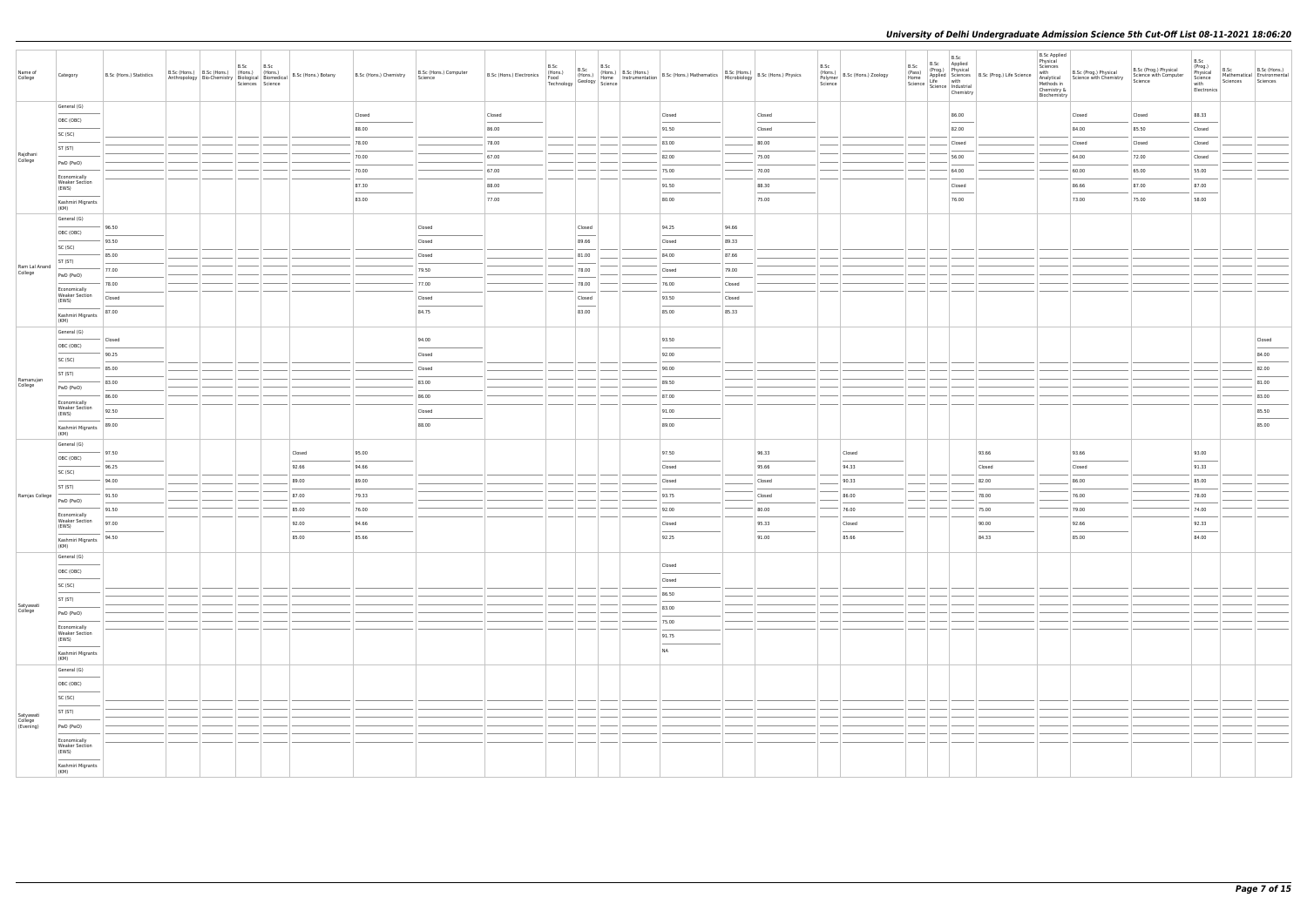| Name of<br>College                      | Category                                       | B.Sc (Hons.) Statistics | B.Sc (Hons.) B.Sc (Hons.) (Hons.) (Hons.) |                 | B.Sc | B.Sc<br>Sciences Science                                                                                                                                                                                                                                                                                                                                                                                                                                                             | Anthropology Bio-Chemistry Biological Biomedical B.Sc (Hons.) Botany | B.Sc (Hons.) Chemistry | B.Sc (Hons.) Computer<br>Science | B.Sc (Hons.) Electronics (Hons.) | B.Sc            | B.Sc           | The B.S.C (Hons.) B.S.C (Hons.)<br>(Hons.) (Hons.) B.S.C (Hons.) B.S.C (Hons.) Mathematics B.S.C (Hons.) B.Sc (Hons.) Physics<br>Technology Geology Science Instrumentation B.Sc (Hons.) Mathematics B.C (Hons.) B.Sc (Hons.) Phys |                 |                | B.Sc | (Hons.)<br>Polymer B.Sc (Hons.) Zoology<br>Science | B.Sc   | B.Sc<br>B.Sc Applied<br>(Prog.) Physical<br>Cross) (Prog.) Physical<br>Home Applied Sciences<br>Science Life with<br>Science Industrial<br>Chemistry | Applied Sciences B.Sc (Prog.) Life Science<br>Life with | <b>B.Sc Applied</b><br>Physical<br>Sciences<br>with<br>Methods in<br>Chemistry &<br>Biochemistry | B.Sc (Prog.) Physical<br>Analytical Science with Chemistry | B.Sc (Prog.) Physical<br>Science with Computer<br>Science | B.Sc<br>(Prog.)<br>Physical<br>Science<br>with<br>Electronics | B.Sc<br>Sciences | B.Sc (Hons.)<br>Mathematical Environmental<br>Sciences |
|-----------------------------------------|------------------------------------------------|-------------------------|-------------------------------------------|-----------------|------|--------------------------------------------------------------------------------------------------------------------------------------------------------------------------------------------------------------------------------------------------------------------------------------------------------------------------------------------------------------------------------------------------------------------------------------------------------------------------------------|----------------------------------------------------------------------|------------------------|----------------------------------|----------------------------------|-----------------|----------------|------------------------------------------------------------------------------------------------------------------------------------------------------------------------------------------------------------------------------------|-----------------|----------------|------|----------------------------------------------------|--------|------------------------------------------------------------------------------------------------------------------------------------------------------|---------------------------------------------------------|--------------------------------------------------------------------------------------------------|------------------------------------------------------------|-----------------------------------------------------------|---------------------------------------------------------------|------------------|--------------------------------------------------------|
|                                         | General (G)                                    |                         |                                           |                 |      |                                                                                                                                                                                                                                                                                                                                                                                                                                                                                      |                                                                      |                        |                                  |                                  |                 |                |                                                                                                                                                                                                                                    |                 |                |      |                                                    |        |                                                                                                                                                      |                                                         |                                                                                                  |                                                            |                                                           |                                                               |                  |                                                        |
|                                         | OBC (OBC)                                      |                         |                                           |                 |      |                                                                                                                                                                                                                                                                                                                                                                                                                                                                                      |                                                                      |                        |                                  |                                  |                 |                | Closed<br>Closed                                                                                                                                                                                                                   |                 |                |      |                                                    |        |                                                                                                                                                      |                                                         |                                                                                                  |                                                            |                                                           |                                                               |                  |                                                        |
|                                         | SC (SC)                                        |                         |                                           |                 |      |                                                                                                                                                                                                                                                                                                                                                                                                                                                                                      |                                                                      |                        |                                  |                                  |                 |                | 90.00                                                                                                                                                                                                                              |                 |                |      |                                                    |        |                                                                                                                                                      |                                                         |                                                                                                  |                                                            |                                                           |                                                               |                  |                                                        |
| Shaheed                                 | ST (ST)                                        |                         |                                           |                 |      |                                                                                                                                                                                                                                                                                                                                                                                                                                                                                      |                                                                      |                        |                                  |                                  |                 |                | Closed                                                                                                                                                                                                                             |                 |                |      |                                                    |        |                                                                                                                                                      |                                                         |                                                                                                  |                                                            |                                                           |                                                               |                  |                                                        |
| Bhagat Singh<br>College                 | PwD (PwD)                                      |                         |                                           |                 |      |                                                                                                                                                                                                                                                                                                                                                                                                                                                                                      |                                                                      |                        |                                  |                                  |                 |                | 79.00                                                                                                                                                                                                                              |                 |                |      |                                                    |        |                                                                                                                                                      |                                                         |                                                                                                  |                                                            |                                                           |                                                               |                  |                                                        |
|                                         | Economically<br><b>Weaker Section</b>          |                         |                                           |                 |      |                                                                                                                                                                                                                                                                                                                                                                                                                                                                                      |                                                                      |                        |                                  |                                  |                 |                | Closed                                                                                                                                                                                                                             |                 |                |      |                                                    |        |                                                                                                                                                      |                                                         |                                                                                                  |                                                            |                                                           |                                                               |                  |                                                        |
|                                         | (EWS)                                          |                         |                                           |                 |      |                                                                                                                                                                                                                                                                                                                                                                                                                                                                                      |                                                                      |                        |                                  |                                  |                 |                | 86.00                                                                                                                                                                                                                              |                 |                |      |                                                    |        |                                                                                                                                                      |                                                         |                                                                                                  |                                                            |                                                           |                                                               |                  |                                                        |
|                                         | Kashmiri Migrants<br>(KM)                      |                         |                                           |                 |      |                                                                                                                                                                                                                                                                                                                                                                                                                                                                                      |                                                                      |                        |                                  |                                  |                 |                |                                                                                                                                                                                                                                    |                 |                |      |                                                    |        |                                                                                                                                                      |                                                         |                                                                                                  |                                                            |                                                           |                                                               |                  |                                                        |
|                                         | General (G)                                    |                         |                                           |                 |      |                                                                                                                                                                                                                                                                                                                                                                                                                                                                                      |                                                                      |                        |                                  |                                  |                 |                |                                                                                                                                                                                                                                    |                 |                |      |                                                    |        |                                                                                                                                                      |                                                         |                                                                                                  |                                                            |                                                           |                                                               |                  |                                                        |
|                                         | OBC (OBC)                                      |                         |                                           |                 |      |                                                                                                                                                                                                                                                                                                                                                                                                                                                                                      |                                                                      |                        |                                  |                                  |                 |                |                                                                                                                                                                                                                                    |                 |                |      |                                                    |        |                                                                                                                                                      |                                                         |                                                                                                  |                                                            |                                                           |                                                               |                  |                                                        |
|                                         | SC (SC)                                        |                         |                                           |                 |      |                                                                                                                                                                                                                                                                                                                                                                                                                                                                                      |                                                                      |                        |                                  |                                  |                 |                |                                                                                                                                                                                                                                    |                 |                |      |                                                    |        |                                                                                                                                                      |                                                         |                                                                                                  |                                                            |                                                           |                                                               |                  |                                                        |
| Shaheed<br>Bhagat Singh                 | ST (ST)                                        |                         |                                           |                 |      |                                                                                                                                                                                                                                                                                                                                                                                                                                                                                      |                                                                      |                        |                                  |                                  |                 |                |                                                                                                                                                                                                                                    |                 |                |      |                                                    |        |                                                                                                                                                      |                                                         |                                                                                                  |                                                            |                                                           |                                                               |                  |                                                        |
| College<br>(Evening)                    | PwD (PwD)                                      |                         |                                           |                 |      |                                                                                                                                                                                                                                                                                                                                                                                                                                                                                      |                                                                      |                        |                                  |                                  |                 |                |                                                                                                                                                                                                                                    |                 |                |      |                                                    |        |                                                                                                                                                      |                                                         |                                                                                                  |                                                            |                                                           |                                                               |                  |                                                        |
|                                         | Economically<br><b>Weaker Section</b><br>(EWS) |                         |                                           |                 |      |                                                                                                                                                                                                                                                                                                                                                                                                                                                                                      |                                                                      |                        |                                  |                                  |                 |                |                                                                                                                                                                                                                                    |                 |                |      |                                                    |        |                                                                                                                                                      |                                                         |                                                                                                  |                                                            |                                                           |                                                               |                  |                                                        |
|                                         | Kashmiri Migrants<br>(KM)                      |                         |                                           |                 |      |                                                                                                                                                                                                                                                                                                                                                                                                                                                                                      |                                                                      |                        |                                  |                                  |                 |                |                                                                                                                                                                                                                                    |                 |                |      |                                                    |        |                                                                                                                                                      |                                                         |                                                                                                  |                                                            |                                                           |                                                               |                  |                                                        |
|                                         | General (G)                                    |                         |                                           |                 |      |                                                                                                                                                                                                                                                                                                                                                                                                                                                                                      |                                                                      |                        |                                  |                                  |                 |                |                                                                                                                                                                                                                                    |                 |                |      |                                                    |        |                                                                                                                                                      |                                                         |                                                                                                  |                                                            |                                                           |                                                               |                  |                                                        |
|                                         | OBC (OBC)                                      | Closed                  |                                           | Closed          |      | Closed<br>$\frac{1}{2} \left( \frac{1}{2} \right) \left( \frac{1}{2} \right) \left( \frac{1}{2} \right) \left( \frac{1}{2} \right) \left( \frac{1}{2} \right) \left( \frac{1}{2} \right) \left( \frac{1}{2} \right) \left( \frac{1}{2} \right) \left( \frac{1}{2} \right) \left( \frac{1}{2} \right) \left( \frac{1}{2} \right) \left( \frac{1}{2} \right) \left( \frac{1}{2} \right) \left( \frac{1}{2} \right) \left( \frac{1}{2} \right) \left( \frac{1}{2} \right) \left( \frac$ |                                                                      | 90.66                  | Closed                           | Closed                           | Closed          | Closed         | Closed                                                                                                                                                                                                                             | Closed          | Closed         |      |                                                    |        |                                                                                                                                                      |                                                         |                                                                                                  |                                                            |                                                           |                                                               |                  |                                                        |
|                                         | SC (SC)                                        | 88.50                   |                                           | 87.00           |      | 86.75                                                                                                                                                                                                                                                                                                                                                                                                                                                                                |                                                                      | Closed                 | Closed                           | 76.00                            | 82.33           | 72.00          | 90.50                                                                                                                                                                                                                              | 89.00           | 85.00          |      |                                                    |        |                                                                                                                                                      |                                                         |                                                                                                  |                                                            |                                                           |                                                               |                  |                                                        |
| Shaheed<br>Rajguru College              | ST (ST)                                        | 82.50                   |                                           | 80.00           |      | 84.00                                                                                                                                                                                                                                                                                                                                                                                                                                                                                |                                                                      | Closed                 | 81.00                            | Closed                           | Closed          | Closed         | 80.00                                                                                                                                                                                                                              | 86.00           | Closed         |      |                                                    |        |                                                                                                                                                      |                                                         |                                                                                                  |                                                            |                                                           |                                                               |                  |                                                        |
| of Applied<br>Sciences for<br>Women (W) | PwD (PwD)                                      | 79.00                   |                                           | 75.00           |      | 81.00<br>82.50                                                                                                                                                                                                                                                                                                                                                                                                                                                                       |                                                                      | 62.00                  | 75.50                            | 64.00                            | Closed          | 60.00          | 76.00                                                                                                                                                                                                                              | 81.00           | 63.00          |      |                                                    |        |                                                                                                                                                      |                                                         |                                                                                                  |                                                            |                                                           |                                                               |                  |                                                        |
|                                         | Economically<br><b>Weaker Section</b>          | 78.50<br>88.50          |                                           | 82.00           |      | Closed                                                                                                                                                                                                                                                                                                                                                                                                                                                                               |                                                                      | 62.00<br>Closed        | 73.00<br>88.50                   | 64.00<br>Closed                  | 65.00<br>Closed | 60.00<br>74.00 | 76.00<br>Closed                                                                                                                                                                                                                    | 83.00<br>Closed | 71.00<br>87.00 |      |                                                    |        |                                                                                                                                                      |                                                         |                                                                                                  |                                                            |                                                           |                                                               |                  |                                                        |
|                                         | (EWS)                                          | 80.00                   |                                           | 90.33<br>86.00  |      | $\overline{\phantom{a}}$<br>83.00                                                                                                                                                                                                                                                                                                                                                                                                                                                    |                                                                      | 80.66                  | 83.70                            | 76.00                            | 83.00           | 72.00          | 82.00                                                                                                                                                                                                                              | Closed          | 80.00          |      |                                                    |        |                                                                                                                                                      |                                                         |                                                                                                  |                                                            |                                                           |                                                               |                  |                                                        |
|                                         | Kashmiri Migrants<br>(KM)                      |                         |                                           |                 |      |                                                                                                                                                                                                                                                                                                                                                                                                                                                                                      |                                                                      |                        |                                  |                                  |                 |                |                                                                                                                                                                                                                                    |                 |                |      |                                                    |        |                                                                                                                                                      |                                                         |                                                                                                  |                                                            |                                                           |                                                               |                  |                                                        |
|                                         | General (G)                                    |                         |                                           |                 |      |                                                                                                                                                                                                                                                                                                                                                                                                                                                                                      |                                                                      |                        | Closed                           |                                  |                 |                |                                                                                                                                                                                                                                    |                 |                |      |                                                    |        |                                                                                                                                                      |                                                         |                                                                                                  |                                                            |                                                           |                                                               |                  |                                                        |
|                                         | OBC (OBC)                                      |                         |                                           |                 |      |                                                                                                                                                                                                                                                                                                                                                                                                                                                                                      |                                                                      |                        | 96.25                            |                                  |                 |                |                                                                                                                                                                                                                                    |                 |                |      |                                                    |        |                                                                                                                                                      |                                                         |                                                                                                  |                                                            |                                                           |                                                               |                  |                                                        |
| Shaheed                                 | SC (SC)                                        |                         |                                           |                 |      |                                                                                                                                                                                                                                                                                                                                                                                                                                                                                      |                                                                      |                        | 93.00                            |                                  |                 |                |                                                                                                                                                                                                                                    |                 |                |      |                                                    |        |                                                                                                                                                      |                                                         |                                                                                                  |                                                            |                                                           |                                                               |                  |                                                        |
| Sukhdev<br>College                      | ST (ST)                                        |                         |                                           |                 |      |                                                                                                                                                                                                                                                                                                                                                                                                                                                                                      |                                                                      |                        | 87.50                            |                                  |                 |                |                                                                                                                                                                                                                                    |                 |                |      |                                                    |        |                                                                                                                                                      |                                                         |                                                                                                  |                                                            |                                                           |                                                               |                  |                                                        |
| <b>Business</b><br>Studies              | PwD (PwD)                                      |                         |                                           |                 |      |                                                                                                                                                                                                                                                                                                                                                                                                                                                                                      |                                                                      |                        | 90.00                            |                                  |                 |                |                                                                                                                                                                                                                                    |                 |                |      |                                                    |        |                                                                                                                                                      |                                                         |                                                                                                  |                                                            |                                                           |                                                               |                  |                                                        |
|                                         | Economically<br><b>Weaker Section</b><br>(EWS) |                         |                                           |                 |      |                                                                                                                                                                                                                                                                                                                                                                                                                                                                                      |                                                                      |                        | Closed                           |                                  |                 |                |                                                                                                                                                                                                                                    |                 |                |      |                                                    |        |                                                                                                                                                      |                                                         |                                                                                                  |                                                            |                                                           |                                                               |                  |                                                        |
|                                         | $\sim$<br>Kashmiri Migrants<br>(KM)            |                         |                                           |                 |      |                                                                                                                                                                                                                                                                                                                                                                                                                                                                                      |                                                                      |                        | 90.00                            |                                  |                 |                |                                                                                                                                                                                                                                    |                 |                |      |                                                    |        |                                                                                                                                                      |                                                         |                                                                                                  |                                                            |                                                           |                                                               |                  |                                                        |
|                                         | General (G)                                    |                         |                                           |                 |      |                                                                                                                                                                                                                                                                                                                                                                                                                                                                                      |                                                                      |                        |                                  |                                  |                 |                |                                                                                                                                                                                                                                    |                 |                |      |                                                    |        |                                                                                                                                                      |                                                         |                                                                                                  |                                                            |                                                           |                                                               |                  |                                                        |
|                                         | OBC (OBC)                                      |                         |                                           | 94.66           |      |                                                                                                                                                                                                                                                                                                                                                                                                                                                                                      | Closed                                                               | 90.66                  |                                  |                                  |                 |                | 94.25                                                                                                                                                                                                                              |                 | 92.00          |      | 91.33                                              |        |                                                                                                                                                      | Closed                                                  |                                                                                                  | Closed                                                     | 90.33                                                     |                                                               |                  |                                                        |
|                                         | SC (SC)                                        |                         |                                           | 90.00           |      |                                                                                                                                                                                                                                                                                                                                                                                                                                                                                      | 86.33                                                                | 89.00                  |                                  |                                  |                 |                | 91.25                                                                                                                                                                                                                              |                 | Closed         |      | 87.33                                              |        |                                                                                                                                                      | 84.00                                                   |                                                                                                  | 85.00                                                      | Closed                                                    |                                                               |                  |                                                        |
| Shivaji College                         | ST (ST)                                        |                         |                                           | Closed<br>73.00 |      |                                                                                                                                                                                                                                                                                                                                                                                                                                                                                      | 82.33<br>81.00                                                       | 78.66<br>Closed        |                                  |                                  |                 |                | 85.00<br>76.00                                                                                                                                                                                                                     |                 | 80.00<br>70.00 |      | 83.66<br>83.00                                     |        |                                                                                                                                                      | Closed<br>70.00                                         |                                                                                                  | 77.00<br>63.00                                             | Closed<br>64.00                                           |                                                               |                  |                                                        |
|                                         | PwD (PwD)                                      |                         |                                           | 68.00           |      |                                                                                                                                                                                                                                                                                                                                                                                                                                                                                      | 63.00                                                                | 60.00                  |                                  |                                  |                 |                | 60.00                                                                                                                                                                                                                              |                 | 60.00          |      | 65.00                                              |        |                                                                                                                                                      | 60.00                                                   |                                                                                                  | 60.00                                                      | 60.00                                                     |                                                               |                  |                                                        |
|                                         | Economically<br><b>Weaker Section</b>          |                         |                                           | 91.00           |      |                                                                                                                                                                                                                                                                                                                                                                                                                                                                                      | 87.00                                                                | 89.00                  |                                  |                                  |                 |                | 91.00                                                                                                                                                                                                                              |                 | 90.66          |      | 90.33                                              |        |                                                                                                                                                      | 85.00                                                   |                                                                                                  | Closed                                                     | 89.00                                                     |                                                               |                  |                                                        |
|                                         | (EWS)                                          |                         |                                           | 85.33           |      |                                                                                                                                                                                                                                                                                                                                                                                                                                                                                      | 82.00                                                                | 81.66                  |                                  |                                  |                 |                | 85.00                                                                                                                                                                                                                              |                 | 83.00          |      | 82.33                                              |        |                                                                                                                                                      | 81.00                                                   |                                                                                                  | 82.00                                                      | 81.33                                                     |                                                               |                  |                                                        |
|                                         | Kashmiri Migrants<br>(KM)                      |                         |                                           |                 |      |                                                                                                                                                                                                                                                                                                                                                                                                                                                                                      |                                                                      |                        |                                  |                                  |                 |                |                                                                                                                                                                                                                                    |                 |                |      |                                                    |        |                                                                                                                                                      |                                                         |                                                                                                  |                                                            |                                                           |                                                               |                  |                                                        |
|                                         | General (G)                                    |                         |                                           |                 |      |                                                                                                                                                                                                                                                                                                                                                                                                                                                                                      |                                                                      |                        |                                  |                                  |                 |                |                                                                                                                                                                                                                                    |                 |                |      |                                                    |        |                                                                                                                                                      |                                                         |                                                                                                  |                                                            |                                                           |                                                               |                  |                                                        |
|                                         | OBC (OBC)                                      |                         |                                           |                 |      |                                                                                                                                                                                                                                                                                                                                                                                                                                                                                      |                                                                      |                        |                                  |                                  |                 |                |                                                                                                                                                                                                                                    |                 |                |      |                                                    |        |                                                                                                                                                      |                                                         |                                                                                                  |                                                            |                                                           |                                                               |                  |                                                        |
|                                         | SC (SC)                                        |                         |                                           |                 |      |                                                                                                                                                                                                                                                                                                                                                                                                                                                                                      |                                                                      |                        |                                  |                                  |                 |                |                                                                                                                                                                                                                                    |                 |                |      |                                                    |        |                                                                                                                                                      |                                                         |                                                                                                  |                                                            |                                                           |                                                               |                  |                                                        |
| Shri Ram<br>College of                  | ST (ST)                                        |                         |                                           |                 |      |                                                                                                                                                                                                                                                                                                                                                                                                                                                                                      |                                                                      |                        |                                  |                                  |                 |                |                                                                                                                                                                                                                                    |                 |                |      |                                                    |        |                                                                                                                                                      |                                                         |                                                                                                  |                                                            |                                                           |                                                               |                  |                                                        |
| Commerce                                | PwD (PwD)                                      |                         |                                           |                 |      |                                                                                                                                                                                                                                                                                                                                                                                                                                                                                      |                                                                      |                        |                                  |                                  |                 |                |                                                                                                                                                                                                                                    |                 |                |      |                                                    | $\sim$ |                                                                                                                                                      |                                                         |                                                                                                  |                                                            |                                                           |                                                               |                  |                                                        |
|                                         | Economically<br><b>Weaker Section</b><br>(EWS) |                         |                                           |                 |      |                                                                                                                                                                                                                                                                                                                                                                                                                                                                                      |                                                                      |                        |                                  |                                  |                 |                |                                                                                                                                                                                                                                    |                 |                |      |                                                    |        |                                                                                                                                                      |                                                         |                                                                                                  |                                                            |                                                           |                                                               |                  |                                                        |
|                                         | Kashmiri Migrants<br>(KM)                      |                         |                                           |                 |      |                                                                                                                                                                                                                                                                                                                                                                                                                                                                                      |                                                                      |                        |                                  |                                  |                 |                |                                                                                                                                                                                                                                    |                 |                |      |                                                    |        |                                                                                                                                                      |                                                         |                                                                                                  |                                                            |                                                           |                                                               |                  |                                                        |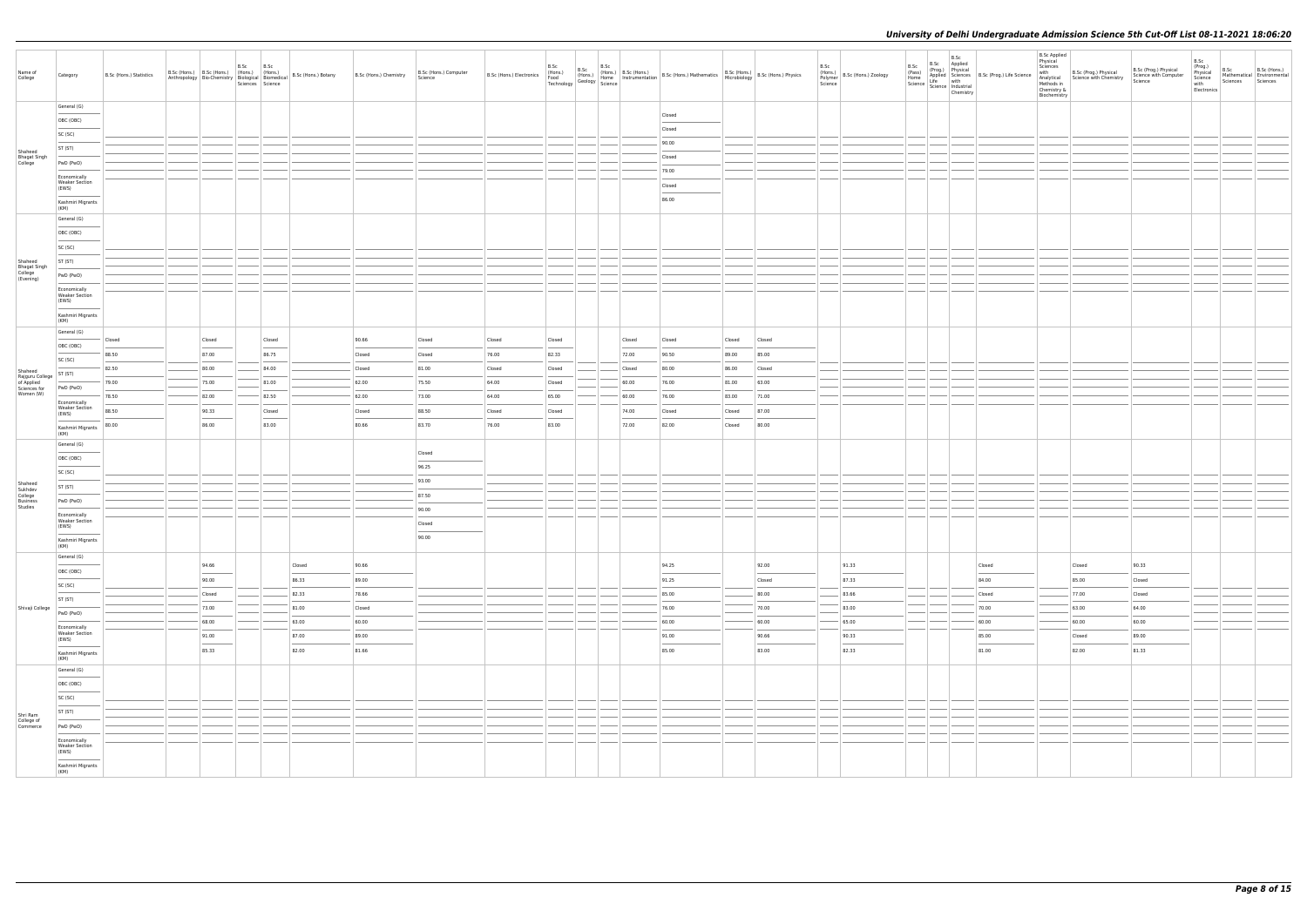| Name of<br>College                                                                    | Category                                       | B.Sc (Hons.) Statistics | B.Sc | B.Sc<br>Sciences Science | B.Sc (Hons.) B.Sc (Hons.) (Hons.) (Hons.) B.Sc (Hons.) Botany<br>Anthropology Bio-Chemistry Biological Biomedical B.Sc (Hons.) Botany | B.Sc (Hons.) Chemistry | B.Sc (Hons.) Computer<br>Science  |        |  | B.Sc (Hons.) Electronics (Hons.) B.Sc (Hons.) B.Sc (Hons.) B.Sc (Hons.) B.Sc (Hons.) B.Sc (Hons.) B.Sc (Hons.) Physics Technology Geology Science 1991 B.Sc (Hons.) Mathematics B.Sc (Hons.) Microbiology B.Sc (Hons.) Physics |  | B.Sc | (Hons.)<br>Polymer B.Sc (Hons.) Zoology<br>Science |               | B.Sc<br>Chemistry | B.Sc B.Sc Applied<br>(Prog.) Physical<br>(Prog.) Physical<br>Home Science<br>Life with<br>Science Industrial<br>Science Industrial | <b>B.Sc Applied</b><br>Physical<br>Sciences<br>with<br>Chemistry &<br>Biochemistry | e<br>Manalytical<br>Manalytical<br>Methods in<br>Chemistry<br>Chemistry<br>Chemistry<br>Chemistry<br>Chemistry<br>Chemistry<br>Chemistry<br>Chemistry<br>Chemistry<br>Chemistry<br>Chemistry<br>Chemistry<br>Chemistry<br>Chemistry<br>Chemistry<br>Chemistry<br>Chemi | B.Sc (Prog.) Physical<br>Science with Computer<br>Science | B.Sc<br>(Prog.)<br>Physical<br>Science<br>with<br>Electronics | B.Sc<br>Sciences | B.Sc (Hons.)<br>Mathematical Environmental<br>Sciences |
|---------------------------------------------------------------------------------------|------------------------------------------------|-------------------------|------|--------------------------|---------------------------------------------------------------------------------------------------------------------------------------|------------------------|-----------------------------------|--------|--|--------------------------------------------------------------------------------------------------------------------------------------------------------------------------------------------------------------------------------|--|------|----------------------------------------------------|---------------|-------------------|------------------------------------------------------------------------------------------------------------------------------------|------------------------------------------------------------------------------------|------------------------------------------------------------------------------------------------------------------------------------------------------------------------------------------------------------------------------------------------------------------------|-----------------------------------------------------------|---------------------------------------------------------------|------------------|--------------------------------------------------------|
|                                                                                       | General (G)                                    |                         |      |                          |                                                                                                                                       | 91.00                  |                                   |        |  | 92.75                                                                                                                                                                                                                          |  |      |                                                    |               |                   |                                                                                                                                    |                                                                                    | 88.00                                                                                                                                                                                                                                                                  | 90.00                                                     | 89.00                                                         |                  |                                                        |
|                                                                                       | OBC (OBC)                                      |                         |      |                          |                                                                                                                                       | 89.33                  |                                   |        |  | 91.75                                                                                                                                                                                                                          |  |      |                                                    |               |                   |                                                                                                                                    |                                                                                    | 82.00                                                                                                                                                                                                                                                                  | 84.67                                                     | 83.00                                                         |                  |                                                        |
|                                                                                       | SC (SC)                                        |                         |      |                          |                                                                                                                                       | 83.33                  |                                   |        |  | 85.00                                                                                                                                                                                                                          |  |      |                                                    |               |                   |                                                                                                                                    |                                                                                    | 78.00                                                                                                                                                                                                                                                                  | 80.00                                                     | 79.00                                                         |                  |                                                        |
| Shyam Lal<br>College                                                                  | ST (ST)                                        |                         |      |                          |                                                                                                                                       | 78.00                  |                                   |        |  | 80.00                                                                                                                                                                                                                          |  |      |                                                    |               |                   |                                                                                                                                    |                                                                                    | 70.00                                                                                                                                                                                                                                                                  | 70.00                                                     | 70.00                                                         |                  |                                                        |
|                                                                                       | PwD (PwD)                                      |                         |      |                          |                                                                                                                                       | 70.00                  |                                   |        |  | 70.00                                                                                                                                                                                                                          |  |      |                                                    |               |                   |                                                                                                                                    |                                                                                    | 65.00                                                                                                                                                                                                                                                                  | 65.00                                                     | 65.00                                                         |                  |                                                        |
|                                                                                       | Economically<br><b>Weaker Section</b>          |                         |      |                          |                                                                                                                                       | 90.00                  |                                   |        |  | 91.50                                                                                                                                                                                                                          |  |      |                                                    |               |                   |                                                                                                                                    |                                                                                    | 87.00                                                                                                                                                                                                                                                                  | 89.00                                                     | 88.00                                                         |                  |                                                        |
|                                                                                       | (EWS)                                          |                         |      |                          |                                                                                                                                       | 81.00                  |                                   |        |  | 82.75                                                                                                                                                                                                                          |  |      |                                                    |               |                   |                                                                                                                                    |                                                                                    | 78.00                                                                                                                                                                                                                                                                  | 80.00                                                     | 79.00                                                         |                  |                                                        |
|                                                                                       | Kashmiri Migrants<br>(KM)                      |                         |      |                          |                                                                                                                                       |                        |                                   |        |  |                                                                                                                                                                                                                                |  |      |                                                    |               |                   |                                                                                                                                    |                                                                                    |                                                                                                                                                                                                                                                                        |                                                           |                                                               |                  |                                                        |
|                                                                                       | General (G)                                    |                         |      |                          |                                                                                                                                       |                        |                                   |        |  |                                                                                                                                                                                                                                |  |      |                                                    |               |                   |                                                                                                                                    |                                                                                    |                                                                                                                                                                                                                                                                        |                                                           |                                                               |                  |                                                        |
|                                                                                       | OBC (OBC)<br>____                              |                         |      |                          |                                                                                                                                       |                        |                                   |        |  |                                                                                                                                                                                                                                |  |      |                                                    |               |                   |                                                                                                                                    |                                                                                    |                                                                                                                                                                                                                                                                        |                                                           |                                                               |                  |                                                        |
|                                                                                       | SC (SC)                                        |                         |      |                          |                                                                                                                                       |                        |                                   |        |  |                                                                                                                                                                                                                                |  |      |                                                    |               |                   |                                                                                                                                    |                                                                                    |                                                                                                                                                                                                                                                                        |                                                           |                                                               |                  |                                                        |
|                                                                                       | ST (ST)                                        |                         |      |                          |                                                                                                                                       |                        |                                   |        |  |                                                                                                                                                                                                                                |  |      |                                                    |               |                   |                                                                                                                                    |                                                                                    |                                                                                                                                                                                                                                                                        |                                                           |                                                               |                  |                                                        |
| Shyam Lal<br>College<br>(Evening)                                                     | PwD (PwD)                                      |                         |      |                          |                                                                                                                                       |                        |                                   |        |  |                                                                                                                                                                                                                                |  |      |                                                    |               |                   |                                                                                                                                    |                                                                                    |                                                                                                                                                                                                                                                                        |                                                           |                                                               |                  |                                                        |
|                                                                                       | Economically<br><b>Weaker Section</b>          |                         |      |                          |                                                                                                                                       |                        |                                   |        |  |                                                                                                                                                                                                                                |  |      |                                                    |               |                   |                                                                                                                                    |                                                                                    |                                                                                                                                                                                                                                                                        |                                                           |                                                               |                  |                                                        |
|                                                                                       | (EWS)                                          |                         |      |                          |                                                                                                                                       |                        |                                   |        |  |                                                                                                                                                                                                                                |  |      |                                                    |               |                   |                                                                                                                                    |                                                                                    |                                                                                                                                                                                                                                                                        |                                                           |                                                               |                  |                                                        |
|                                                                                       | Kashmiri Migrants<br>(KM)                      |                         |      |                          |                                                                                                                                       |                        |                                   |        |  |                                                                                                                                                                                                                                |  |      |                                                    |               |                   |                                                                                                                                    |                                                                                    |                                                                                                                                                                                                                                                                        |                                                           |                                                               |                  |                                                        |
|                                                                                       | General (G)                                    |                         |      |                          |                                                                                                                                       |                        | Closed                            |        |  | 89.00                                                                                                                                                                                                                          |  |      |                                                    |               |                   |                                                                                                                                    |                                                                                    |                                                                                                                                                                                                                                                                        |                                                           |                                                               |                  |                                                        |
|                                                                                       | OBC (OBC)                                      |                         |      |                          |                                                                                                                                       |                        | Closed                            |        |  | Closed                                                                                                                                                                                                                         |  |      |                                                    |               |                   |                                                                                                                                    |                                                                                    |                                                                                                                                                                                                                                                                        |                                                           |                                                               |                  |                                                        |
|                                                                                       | SC (SC)                                        |                         |      |                          |                                                                                                                                       |                        | Closed                            |        |  | 80.00                                                                                                                                                                                                                          |  |      |                                                    |               |                   |                                                                                                                                    |                                                                                    |                                                                                                                                                                                                                                                                        |                                                           |                                                               |                  |                                                        |
| Shyama Prasad<br>Mukherji<br>College For<br>PWD (PWL                                  |                                                |                         |      |                          |                                                                                                                                       |                        | 75.00                             |        |  | 77.00                                                                                                                                                                                                                          |  |      |                                                    |               |                   |                                                                                                                                    |                                                                                    |                                                                                                                                                                                                                                                                        |                                                           |                                                               |                  |                                                        |
| Women (W)                                                                             | PwD (PwD)                                      |                         |      |                          |                                                                                                                                       |                        | 72.00                             |        |  | 75.00                                                                                                                                                                                                                          |  |      |                                                    |               |                   |                                                                                                                                    |                                                                                    |                                                                                                                                                                                                                                                                        |                                                           |                                                               |                  |                                                        |
|                                                                                       | Economically<br><b>Weaker Section</b>          |                         |      |                          |                                                                                                                                       |                        | Closed                            |        |  | 87.00                                                                                                                                                                                                                          |  |      |                                                    |               |                   |                                                                                                                                    |                                                                                    |                                                                                                                                                                                                                                                                        |                                                           |                                                               |                  |                                                        |
|                                                                                       | (EWS)                                          |                         |      |                          |                                                                                                                                       |                        | 78.00                             |        |  | 75.00                                                                                                                                                                                                                          |  |      |                                                    |               |                   |                                                                                                                                    |                                                                                    |                                                                                                                                                                                                                                                                        |                                                           |                                                               |                  |                                                        |
|                                                                                       | Kashmiri Migrants<br>(KM)                      |                         |      |                          |                                                                                                                                       |                        |                                   |        |  |                                                                                                                                                                                                                                |  |      |                                                    |               |                   |                                                                                                                                    |                                                                                    |                                                                                                                                                                                                                                                                        |                                                           |                                                               |                  |                                                        |
|                                                                                       | General (G)                                    |                         |      |                          |                                                                                                                                       |                        |                                   | Closed |  |                                                                                                                                                                                                                                |  |      |                                                    |               |                   | Closed                                                                                                                             |                                                                                    | Closed                                                                                                                                                                                                                                                                 |                                                           |                                                               |                  |                                                        |
|                                                                                       | OBC (OBC)                                      |                         |      |                          |                                                                                                                                       |                        |                                   | 83.33  |  |                                                                                                                                                                                                                                |  |      |                                                    |               |                   | Closed                                                                                                                             |                                                                                    | 82.00                                                                                                                                                                                                                                                                  |                                                           |                                                               |                  |                                                        |
|                                                                                       | SC (SC)                                        |                         |      |                          |                                                                                                                                       |                        |                                   | 78.00  |  |                                                                                                                                                                                                                                |  |      |                                                    |               |                   | 78.00                                                                                                                              |                                                                                    | 72.00                                                                                                                                                                                                                                                                  |                                                           |                                                               |                  |                                                        |
| Sri Aurobindo                                                                         | ST (ST)                                        |                         |      |                          |                                                                                                                                       |                        |                                   | 67.00  |  |                                                                                                                                                                                                                                |  |      |                                                    |               |                   | 70.00                                                                                                                              |                                                                                    | 64.00                                                                                                                                                                                                                                                                  |                                                           |                                                               |                  |                                                        |
| College (Day)                                                                         | PwD (PwD)                                      |                         |      |                          |                                                                                                                                       |                        |                                   | 69.00  |  |                                                                                                                                                                                                                                |  |      |                                                    |               |                   | 71.00                                                                                                                              |                                                                                    | 65.00                                                                                                                                                                                                                                                                  |                                                           |                                                               |                  |                                                        |
|                                                                                       | Economically<br><b>Weaker Section</b>          |                         |      |                          |                                                                                                                                       |                        |                                   | Closed |  |                                                                                                                                                                                                                                |  |      |                                                    |               |                   | 85.33                                                                                                                              |                                                                                    | 84.00                                                                                                                                                                                                                                                                  |                                                           |                                                               |                  |                                                        |
|                                                                                       | (EWS)<br>$\sim$                                |                         |      |                          |                                                                                                                                       |                        |                                   | 80.00  |  |                                                                                                                                                                                                                                |  |      |                                                    |               |                   | 80.00                                                                                                                              |                                                                                    | $\frac{1}{2}$<br>78.00                                                                                                                                                                                                                                                 |                                                           |                                                               |                  |                                                        |
|                                                                                       | Kashmiri Migrants<br>(KM)                      |                         |      |                          |                                                                                                                                       |                        |                                   |        |  |                                                                                                                                                                                                                                |  |      |                                                    |               |                   |                                                                                                                                    |                                                                                    |                                                                                                                                                                                                                                                                        |                                                           |                                                               |                  |                                                        |
|                                                                                       | General (G)                                    |                         |      |                          |                                                                                                                                       |                        |                                   |        |  |                                                                                                                                                                                                                                |  |      |                                                    |               |                   |                                                                                                                                    |                                                                                    |                                                                                                                                                                                                                                                                        |                                                           |                                                               |                  |                                                        |
|                                                                                       | OBC (OBC)                                      |                         |      |                          |                                                                                                                                       |                        |                                   |        |  |                                                                                                                                                                                                                                |  |      |                                                    |               |                   |                                                                                                                                    |                                                                                    |                                                                                                                                                                                                                                                                        |                                                           |                                                               |                  |                                                        |
|                                                                                       | SC (SC)                                        |                         |      |                          |                                                                                                                                       |                        |                                   |        |  |                                                                                                                                                                                                                                |  |      |                                                    | ____          |                   |                                                                                                                                    |                                                                                    |                                                                                                                                                                                                                                                                        |                                                           |                                                               |                  |                                                        |
| Sri Aurobindo                                                                         | ST (ST)                                        |                         |      |                          |                                                                                                                                       |                        |                                   |        |  |                                                                                                                                                                                                                                |  |      |                                                    |               |                   |                                                                                                                                    |                                                                                    |                                                                                                                                                                                                                                                                        |                                                           |                                                               |                  |                                                        |
| College<br>(Evening)                                                                  | PwD (PwD)                                      |                         |      |                          |                                                                                                                                       |                        |                                   |        |  |                                                                                                                                                                                                                                |  |      |                                                    |               |                   |                                                                                                                                    |                                                                                    |                                                                                                                                                                                                                                                                        |                                                           |                                                               |                  |                                                        |
|                                                                                       | Economically<br>Weaker Section                 |                         |      |                          |                                                                                                                                       |                        |                                   |        |  |                                                                                                                                                                                                                                |  |      |                                                    |               |                   |                                                                                                                                    |                                                                                    |                                                                                                                                                                                                                                                                        |                                                           |                                                               |                  |                                                        |
|                                                                                       | (EWS)<br>Kashmiri Migrants                     |                         |      |                          |                                                                                                                                       |                        |                                   |        |  |                                                                                                                                                                                                                                |  |      |                                                    |               |                   |                                                                                                                                    |                                                                                    |                                                                                                                                                                                                                                                                        |                                                           |                                                               |                  |                                                        |
|                                                                                       | (KM)                                           |                         |      |                          |                                                                                                                                       |                        |                                   |        |  |                                                                                                                                                                                                                                |  |      |                                                    |               |                   |                                                                                                                                    |                                                                                    |                                                                                                                                                                                                                                                                        |                                                           |                                                               |                  |                                                        |
|                                                                                       | General (G)<br>$\sim$ 0.000 $\mu$              |                         |      |                          |                                                                                                                                       |                        | 95.00                             |        |  |                                                                                                                                                                                                                                |  |      |                                                    |               |                   |                                                                                                                                    |                                                                                    |                                                                                                                                                                                                                                                                        |                                                           |                                                               |                  |                                                        |
|                                                                                       | Sikh Minority (SM)                             |                         |      |                          |                                                                                                                                       |                        | 88.00                             |        |  |                                                                                                                                                                                                                                |  |      |                                                    |               |                   |                                                                                                                                    |                                                                                    |                                                                                                                                                                                                                                                                        |                                                           |                                                               |                  |                                                        |
| Sri Guru Gobind<br>Singh College<br>of Commerce<br>* Sikh<br>* Sikh<br>* Meeles Cottl |                                                |                         |      |                          |                                                                                                                                       |                        | Closed                            |        |  |                                                                                                                                                                                                                                |  |      |                                                    |               |                   |                                                                                                                                    |                                                                                    |                                                                                                                                                                                                                                                                        |                                                           |                                                               |                  |                                                        |
| Minority(SM)                                                                          | Economically<br><b>Weaker Section</b><br>(EWS) |                         |      |                          |                                                                                                                                       |                        | <b>NA</b>                         |        |  |                                                                                                                                                                                                                                |  |      |                                                    |               |                   |                                                                                                                                    |                                                                                    |                                                                                                                                                                                                                                                                        |                                                           |                                                               |                  |                                                        |
|                                                                                       | Kashmiri Migrants                              |                         |      |                          |                                                                                                                                       |                        | $\overline{\phantom{a}}$<br>85.50 |        |  |                                                                                                                                                                                                                                |  |      |                                                    |               |                   |                                                                                                                                    |                                                                                    |                                                                                                                                                                                                                                                                        |                                                           |                                                               |                  |                                                        |
|                                                                                       | (KM)                                           |                         |      |                          |                                                                                                                                       |                        |                                   |        |  |                                                                                                                                                                                                                                |  |      |                                                    |               |                   |                                                                                                                                    |                                                                                    |                                                                                                                                                                                                                                                                        |                                                           |                                                               |                  |                                                        |
|                                                                                       | General (G)                                    |                         |      |                          |                                                                                                                                       |                        |                                   |        |  | 91.00                                                                                                                                                                                                                          |  |      |                                                    |               |                   |                                                                                                                                    |                                                                                    |                                                                                                                                                                                                                                                                        |                                                           |                                                               |                  |                                                        |
|                                                                                       | Sikh Minority (SM)                             |                         |      |                          |                                                                                                                                       |                        |                                   |        |  | $\sim$<br>75.00                                                                                                                                                                                                                |  |      |                                                    |               |                   |                                                                                                                                    |                                                                                    |                                                                                                                                                                                                                                                                        |                                                           |                                                               |                  |                                                        |
| Sri Guru Nanak<br>Dev Khalsa<br>College<br>* Sikh                                     | PwD (PwD)                                      |                         |      |                          |                                                                                                                                       |                        |                                   |        |  | 60.00                                                                                                                                                                                                                          |  |      |                                                    | $\frac{1}{2}$ |                   |                                                                                                                                    |                                                                                    |                                                                                                                                                                                                                                                                        |                                                           |                                                               |                  |                                                        |
| Minority(SM)                                                                          | Economically<br><b>Weaker Section</b><br>(EWS) |                         |      |                          |                                                                                                                                       |                        |                                   |        |  | <b>NA</b>                                                                                                                                                                                                                      |  |      |                                                    |               |                   |                                                                                                                                    |                                                                                    |                                                                                                                                                                                                                                                                        |                                                           |                                                               |                  |                                                        |
|                                                                                       | Kashmiri Migrants                              |                         |      |                          |                                                                                                                                       |                        |                                   |        |  | $\sim$<br>81.00                                                                                                                                                                                                                |  |      |                                                    |               |                   |                                                                                                                                    |                                                                                    |                                                                                                                                                                                                                                                                        |                                                           |                                                               |                  |                                                        |
|                                                                                       | (KM)                                           |                         |      |                          |                                                                                                                                       |                        |                                   |        |  |                                                                                                                                                                                                                                |  |      |                                                    |               |                   |                                                                                                                                    |                                                                                    |                                                                                                                                                                                                                                                                        |                                                           |                                                               |                  |                                                        |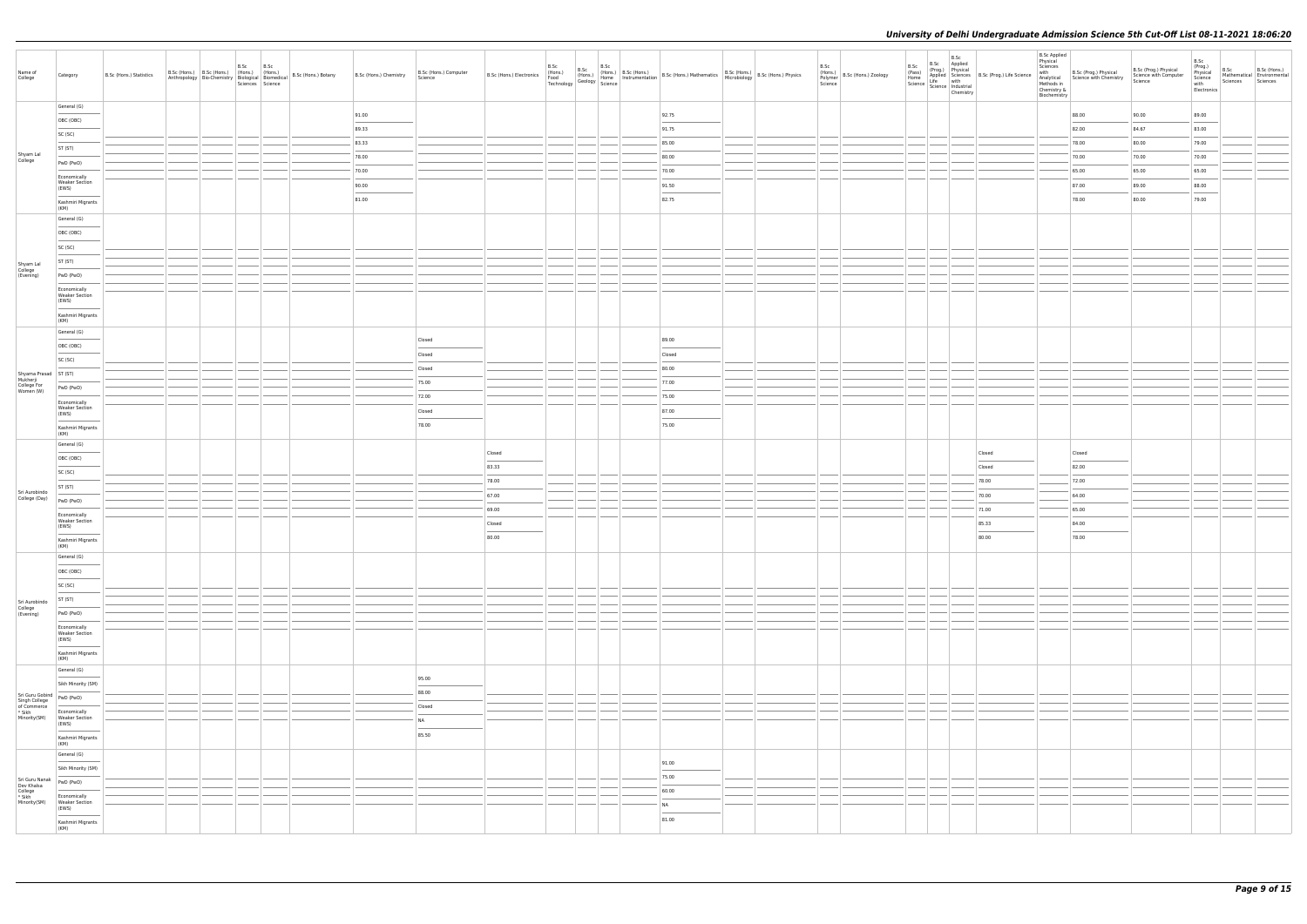| Name of<br>College                                   | Category                                       | B.Sc (Hons.) Statistics | B.Sc (Hons.) B.Sc (Hons.) (Hons.) (Hons.)<br>Anthropology Bio-Chemistry Biological Biomedical | B.Sc   | B.Sc<br>Sciences Science | B.Sc (Hons.) Botany | B.Sc (Hons.) Chemistry | B.Sc (Hons.) Computer<br>Science |                                                                                                                                                                                                                                                                                                                                                                                                                                                                                     | B.Sc | B.Sc | B.Sc                              | B.Sc (Hons.) Electronics (Hons.) B.Sc (Hons.) B.Sc (Hons.) B.Sc (Hons.) B.Sc (Hons.) Mathematics B.Sc (Hons.) Memory B.Sc (Hons.) Physics Technology B.Sc (Hons.) Technology Science Production Records (Hons.) Microbiology B |        |           | B.Sc<br>Science | (Hons.)<br>Polymer B.Sc (Hons.) Zoology | B.Sc            | .sc B.Sc Applied<br>(Pass) (Prog.) Physical<br>Home Applied Science B.Sc (Prog.) Life Science  <br>Science Life with<br>Science Industrial<br>Chemistry<br>Chemistry | <b>B.Sc Applied</b><br>Physical<br>Sciences<br>Methods in<br>Chemistry &<br>Biochemistry | with B.Sc (Prog.) Physical<br>Analytical Science with Chemistry | B.Sc (Prog.) Physical<br>Science with Computer<br>Science | B.Sc<br>(Prog.)<br>Physical<br>Science<br>with<br>Electronics | B.Sc<br>Sciences | B.Sc (Hons.)<br>Mathematical Environmental<br>Sciences |
|------------------------------------------------------|------------------------------------------------|-------------------------|-----------------------------------------------------------------------------------------------|--------|--------------------------|---------------------|------------------------|----------------------------------|-------------------------------------------------------------------------------------------------------------------------------------------------------------------------------------------------------------------------------------------------------------------------------------------------------------------------------------------------------------------------------------------------------------------------------------------------------------------------------------|------|------|-----------------------------------|--------------------------------------------------------------------------------------------------------------------------------------------------------------------------------------------------------------------------------|--------|-----------|-----------------|-----------------------------------------|-----------------|----------------------------------------------------------------------------------------------------------------------------------------------------------------------|------------------------------------------------------------------------------------------|-----------------------------------------------------------------|-----------------------------------------------------------|---------------------------------------------------------------|------------------|--------------------------------------------------------|
|                                                      | General (G)                                    |                         |                                                                                               |        |                          | Closed              | Closed                 | 96.25                            | 93.33                                                                                                                                                                                                                                                                                                                                                                                                                                                                               |      |      |                                   | 96.25                                                                                                                                                                                                                          |        | Closed    |                 | 94.00                                   |                 | 92.00                                                                                                                                                                |                                                                                          | 92.00                                                           | 93.66                                                     |                                                               |                  |                                                        |
|                                                      | Sikh Minority (SM)                             |                         |                                                                                               |        |                          | 55.00               | 80.00                  | 85.50                            | 60.00                                                                                                                                                                                                                                                                                                                                                                                                                                                                               |      |      |                                   | 89.00                                                                                                                                                                                                                          |        | 70.00     |                 | Closed                                  |                 | 63.00                                                                                                                                                                |                                                                                          | 55.00                                                           | 70.00                                                     |                                                               |                  |                                                        |
| Sri Guru Tegh<br>Bahadur Khalsa<br>College<br>* Sikh | PwD (PwD)                                      |                         |                                                                                               |        |                          | 50.00               | 60.00                  | 67.00                            | 60.00                                                                                                                                                                                                                                                                                                                                                                                                                                                                               |      |      |                                   | 90.00                                                                                                                                                                                                                          |        | 70.00     |                 | Closed                                  |                 | 60.00                                                                                                                                                                |                                                                                          | 55.00                                                           | 60.00                                                     |                                                               |                  |                                                        |
| Minority(SM)                                         | Economically<br><b>Weaker Section</b><br>(EWS) |                         |                                                                                               |        |                          | NA                  | NA                     | Closed                           | NA                                                                                                                                                                                                                                                                                                                                                                                                                                                                                  |      |      |                                   | <b>NA</b>                                                                                                                                                                                                                      |        | <b>NA</b> |                 | NA                                      |                 | <b>NA</b>                                                                                                                                                            |                                                                                          | <b>NA</b>                                                       | <b>NA</b>                                                 |                                                               |                  |                                                        |
|                                                      | Kashmiri Migrants                              |                         |                                                                                               |        |                          | 82.00               | 85.00                  | 86.25                            | 83.33                                                                                                                                                                                                                                                                                                                                                                                                                                                                               |      |      |                                   | 86.25                                                                                                                                                                                                                          |        | 86.00     |                 | 84.00                                   |                 | 82.00                                                                                                                                                                |                                                                                          | 82.00                                                           | 83.66                                                     |                                                               |                  |                                                        |
|                                                      | (KM)<br>General (G)                            |                         |                                                                                               |        |                          |                     |                        |                                  |                                                                                                                                                                                                                                                                                                                                                                                                                                                                                     |      |      |                                   |                                                                                                                                                                                                                                |        |           |                 |                                         |                 |                                                                                                                                                                      |                                                                                          |                                                                 |                                                           |                                                               |                  |                                                        |
|                                                      | OBC (OBC)                                      | Closed                  | Closed                                                                                        | Closed |                          | Closed              | 94.33                  |                                  | 93.00<br>$\frac{1}{2} \left( \frac{1}{2} \right) \left( \frac{1}{2} \right) \left( \frac{1}{2} \right) \left( \frac{1}{2} \right) \left( \frac{1}{2} \right) \left( \frac{1}{2} \right) \left( \frac{1}{2} \right) \left( \frac{1}{2} \right) \left( \frac{1}{2} \right) \left( \frac{1}{2} \right) \left( \frac{1}{2} \right) \left( \frac{1}{2} \right) \left( \frac{1}{2} \right) \left( \frac{1}{2} \right) \left( \frac{1}{2} \right) \left( \frac{1}{2} \right) \left( \frac$ |      |      |                                   | Closed                                                                                                                                                                                                                         |        | Closed    |                 | Closed                                  |                 | Closed                                                                                                                                                               |                                                                                          |                                                                 |                                                           |                                                               |                  |                                                        |
|                                                      | SC (SC)                                        | 95.75                   | 94.33                                                                                         | 91.33  |                          | 90.33               | 93.00                  |                                  | 90.66                                                                                                                                                                                                                                                                                                                                                                                                                                                                               |      |      |                                   | Closed                                                                                                                                                                                                                         |        | 96.00     |                 | 93.00                                   |                 | 88.00                                                                                                                                                                |                                                                                          |                                                                 |                                                           |                                                               |                  |                                                        |
| Sri                                                  | ST (ST)                                        | 93.00                   | 90.33                                                                                         | 88.00  |                          | 86.00               | 86.00                  |                                  | 83.00                                                                                                                                                                                                                                                                                                                                                                                                                                                                               |      |      |                                   | 94.25                                                                                                                                                                                                                          |        | 89.33     |                 | 90.00                                   |                 | 80.33                                                                                                                                                                |                                                                                          |                                                                 |                                                           |                                                               |                  |                                                        |
| Venketeswara<br>College                              | PwD (PwD)                                      | 90.00                   | 88.00                                                                                         | 86.00  |                          | 84.00               | 75.00                  |                                  | 78.00                                                                                                                                                                                                                                                                                                                                                                                                                                                                               |      |      |                                   | 92.00                                                                                                                                                                                                                          |        | 88.33     |                 | 86.00                                   |                 | 77.00                                                                                                                                                                |                                                                                          |                                                                 |                                                           |                                                               |                  |                                                        |
|                                                      | Economically                                   | 92.00                   | 86.00                                                                                         | 80.00  |                          | 79.00               | 75.00                  |                                  | 78.00                                                                                                                                                                                                                                                                                                                                                                                                                                                                               |      |      |                                   | 88.00                                                                                                                                                                                                                          |        | 84.00     |                 | 80.00                                   |                 | 70.00                                                                                                                                                                |                                                                                          |                                                                 |                                                           |                                                               |                  |                                                        |
|                                                      | <b>Weaker Section</b><br>(EWS)                 | 96.50                   | 94.66                                                                                         | 92.66  |                          | 91.33               | 93.00                  |                                  | 92.00<br>__                                                                                                                                                                                                                                                                                                                                                                                                                                                                         |      |      |                                   | Closed                                                                                                                                                                                                                         |        | 96.00     |                 | 93.00                                   |                 | 89.00                                                                                                                                                                |                                                                                          |                                                                 |                                                           |                                                               |                  |                                                        |
|                                                      | Kashmiri Migrants<br>(KM)                      | 92.00                   | 88.00                                                                                         | 85.00  |                          | 87.00               | 85.00                  |                                  | 80.00                                                                                                                                                                                                                                                                                                                                                                                                                                                                               |      |      |                                   | 89.00                                                                                                                                                                                                                          |        | 87.00     |                 | 89.00                                   |                 | 79.00                                                                                                                                                                |                                                                                          |                                                                 |                                                           |                                                               |                  |                                                        |
|                                                      | General (G)                                    |                         |                                                                                               |        |                          |                     |                        |                                  |                                                                                                                                                                                                                                                                                                                                                                                                                                                                                     |      |      |                                   |                                                                                                                                                                                                                                |        |           |                 |                                         |                 |                                                                                                                                                                      |                                                                                          |                                                                 |                                                           |                                                               |                  |                                                        |
|                                                      | OBC (OBC)                                      |                         |                                                                                               |        |                          | 88.66               | 89.33                  |                                  |                                                                                                                                                                                                                                                                                                                                                                                                                                                                                     |      |      |                                   |                                                                                                                                                                                                                                | Closed | 91.33     |                 | Closed                                  | 86.33           | Closed                                                                                                                                                               |                                                                                          | 84.33                                                           |                                                           |                                                               |                  |                                                        |
|                                                      | SC (SC)                                        |                         |                                                                                               |        |                          | 84.00               | 88.00                  |                                  |                                                                                                                                                                                                                                                                                                                                                                                                                                                                                     |      |      |                                   |                                                                                                                                                                                                                                | 87.66  | 89.66     |                 | 87.00                                   | 81.00           | 81.66                                                                                                                                                                |                                                                                          | 82.00                                                           |                                                           |                                                               |                  |                                                        |
| Swami                                                | ST (ST)                                        |                         |                                                                                               |        |                          | 79.00               | 77.00                  |                                  |                                                                                                                                                                                                                                                                                                                                                                                                                                                                                     |      |      |                                   |                                                                                                                                                                                                                                | 82.00  | 81.00     |                 | 78.00                                   | 78.00           | 76.00                                                                                                                                                                |                                                                                          | 75.00                                                           |                                                           |                                                               |                  |                                                        |
| Shardhanand<br>College                               | PwD (PwD)                                      |                         |                                                                                               |        |                          | 74.00               | 70.00                  |                                  |                                                                                                                                                                                                                                                                                                                                                                                                                                                                                     |      |      |                                   |                                                                                                                                                                                                                                | 81.00  | 71.00     |                 | 79.00                                   | 72.00           | 71.00                                                                                                                                                                |                                                                                          | 67.00                                                           |                                                           |                                                               |                  |                                                        |
|                                                      | Economically<br><b>Weaker Section</b>          |                         |                                                                                               |        |                          | 70.00               | 70.00                  |                                  |                                                                                                                                                                                                                                                                                                                                                                                                                                                                                     |      |      |                                   |                                                                                                                                                                                                                                | 74.00  | 70.00     |                 | 71.00                                   | 70.00           | 70.00                                                                                                                                                                |                                                                                          | 67.00                                                           |                                                           |                                                               |                  |                                                        |
|                                                      | (EWS)                                          |                         |                                                                                               |        |                          | 87.33               | 90.66                  |                                  |                                                                                                                                                                                                                                                                                                                                                                                                                                                                                     |      |      |                                   |                                                                                                                                                                                                                                | 89.00  | 91.00     |                 | 87.00                                   | 84.66<br>$\sim$ | 85.00                                                                                                                                                                |                                                                                          | 86.00                                                           |                                                           |                                                               |                  |                                                        |
|                                                      | Kashmiri Migrants<br>(KM)                      |                         |                                                                                               |        |                          | 72.00               | 70.00                  |                                  |                                                                                                                                                                                                                                                                                                                                                                                                                                                                                     |      |      |                                   |                                                                                                                                                                                                                                | 78.00  | 75.00     |                 | 72.00                                   | 70.00           | 70.00                                                                                                                                                                |                                                                                          | 70.00                                                           |                                                           |                                                               |                  |                                                        |
|                                                      | General (G)                                    |                         |                                                                                               |        |                          |                     |                        |                                  |                                                                                                                                                                                                                                                                                                                                                                                                                                                                                     |      |      | 83.00                             | Closed                                                                                                                                                                                                                         |        |           |                 |                                         |                 |                                                                                                                                                                      |                                                                                          |                                                                 |                                                           |                                                               |                  |                                                        |
|                                                      | OBC (OBC)                                      |                         |                                                                                               |        |                          |                     |                        |                                  |                                                                                                                                                                                                                                                                                                                                                                                                                                                                                     |      |      | 79.00                             | Closed                                                                                                                                                                                                                         |        |           |                 |                                         |                 |                                                                                                                                                                      |                                                                                          |                                                                 |                                                           |                                                               |                  |                                                        |
|                                                      | SC (SC)                                        |                         |                                                                                               |        |                          |                     |                        |                                  |                                                                                                                                                                                                                                                                                                                                                                                                                                                                                     |      |      | 77.00                             | 86.50                                                                                                                                                                                                                          |        |           |                 |                                         |                 |                                                                                                                                                                      |                                                                                          |                                                                 |                                                           |                                                               |                  |                                                        |
| Vivekananda                                          | ST (ST)                                        |                         |                                                                                               |        |                          |                     |                        |                                  |                                                                                                                                                                                                                                                                                                                                                                                                                                                                                     |      |      | 77.00                             | 86.50                                                                                                                                                                                                                          |        |           |                 |                                         |                 |                                                                                                                                                                      |                                                                                          |                                                                 |                                                           |                                                               |                  |                                                        |
| College (W)                                          | PwD (PwD)                                      |                         |                                                                                               |        |                          |                     |                        |                                  |                                                                                                                                                                                                                                                                                                                                                                                                                                                                                     |      |      | 77.00                             | 82.50                                                                                                                                                                                                                          |        |           |                 |                                         |                 |                                                                                                                                                                      |                                                                                          |                                                                 |                                                           |                                                               |                  |                                                        |
|                                                      | Economically<br><b>Weaker Section</b>          |                         |                                                                                               |        |                          |                     |                        |                                  |                                                                                                                                                                                                                                                                                                                                                                                                                                                                                     |      |      | 80.00                             | 89.50                                                                                                                                                                                                                          |        |           |                 |                                         |                 |                                                                                                                                                                      |                                                                                          |                                                                 |                                                           |                                                               |                  |                                                        |
|                                                      | (EWS)<br>Kashmiri Migrants<br>(KM)             |                         |                                                                                               |        |                          |                     |                        |                                  |                                                                                                                                                                                                                                                                                                                                                                                                                                                                                     |      |      | $\overline{\phantom{a}}$<br>79.00 | 86.50                                                                                                                                                                                                                          |        |           |                 |                                         |                 |                                                                                                                                                                      |                                                                                          |                                                                 |                                                           |                                                               |                  |                                                        |
|                                                      | General (G)                                    |                         |                                                                                               |        |                          |                     |                        |                                  |                                                                                                                                                                                                                                                                                                                                                                                                                                                                                     |      |      |                                   |                                                                                                                                                                                                                                |        |           |                 |                                         |                 |                                                                                                                                                                      |                                                                                          |                                                                 |                                                           |                                                               |                  |                                                        |
|                                                      | OBC (OBC)                                      |                         |                                                                                               |        |                          | 90.00               | 89.00                  |                                  | Closed                                                                                                                                                                                                                                                                                                                                                                                                                                                                              |      |      |                                   | 93.00                                                                                                                                                                                                                          |        |           |                 | 92.00                                   |                 | 88.00                                                                                                                                                                |                                                                                          | 87.00                                                           |                                                           |                                                               |                  |                                                        |
|                                                      | SC (SC)                                        |                         |                                                                                               |        |                          | 88.25               | 87.00                  |                                  | 85.00                                                                                                                                                                                                                                                                                                                                                                                                                                                                               |      |      |                                   | Closed                                                                                                                                                                                                                         |        |           |                 | Closed                                  |                 | 83.00                                                                                                                                                                |                                                                                          | 83.00                                                           |                                                           |                                                               |                  |                                                        |
| Zakir Husain                                         | ST (ST)                                        |                         |                                                                                               |        |                          | 81.00               | Closed                 |                                  | Closed                                                                                                                                                                                                                                                                                                                                                                                                                                                                              |      |      |                                   | 83.00                                                                                                                                                                                                                          |        |           |                 | 82.50                                   |                 | 78.00                                                                                                                                                                |                                                                                          | 76.00                                                           |                                                           |                                                               |                  |                                                        |
| Delhi College                                        | PwD (PwD)                                      |                         |                                                                                               |        |                          | Closed              | 75.00                  |                                  | 60.00                                                                                                                                                                                                                                                                                                                                                                                                                                                                               |      |      |                                   | 80.00                                                                                                                                                                                                                          |        |           |                 | Closed                                  |                 | 72.00                                                                                                                                                                |                                                                                          | 60.00                                                           |                                                           |                                                               |                  |                                                        |
|                                                      | Economically<br><b>Weaker Section</b>          |                         |                                                                                               |        |                          | 68.00               | 65.00                  |                                  | 60.00                                                                                                                                                                                                                                                                                                                                                                                                                                                                               |      |      |                                   | 70.00                                                                                                                                                                                                                          |        |           |                 | 74.00                                   |                 | 57.00                                                                                                                                                                |                                                                                          | 57.00                                                           |                                                           |                                                               |                  |                                                        |
|                                                      | (EWS)                                          |                         |                                                                                               |        |                          | Closed              | Closed                 |                                  | Closed                                                                                                                                                                                                                                                                                                                                                                                                                                                                              |      |      |                                   | Closed                                                                                                                                                                                                                         |        |           |                 | 87.00                                   |                 | 83.00                                                                                                                                                                |                                                                                          | 84.00                                                           |                                                           |                                                               |                  |                                                        |
|                                                      | Kashmiri Migrants<br>(KM)                      |                         |                                                                                               |        |                          | 85.00               | 85.00                  |                                  | 85.00                                                                                                                                                                                                                                                                                                                                                                                                                                                                               |      |      |                                   | 88.00                                                                                                                                                                                                                          |        |           |                 | 85.00                                   |                 | 82.00                                                                                                                                                                |                                                                                          | 82.00                                                           |                                                           |                                                               |                  |                                                        |
|                                                      | General (G)                                    |                         |                                                                                               |        |                          |                     |                        |                                  |                                                                                                                                                                                                                                                                                                                                                                                                                                                                                     |      |      |                                   |                                                                                                                                                                                                                                |        |           |                 |                                         |                 |                                                                                                                                                                      |                                                                                          |                                                                 |                                                           |                                                               |                  |                                                        |
|                                                      | OBC (OBC)                                      |                         |                                                                                               |        |                          |                     |                        |                                  |                                                                                                                                                                                                                                                                                                                                                                                                                                                                                     |      |      |                                   |                                                                                                                                                                                                                                |        |           |                 |                                         |                 |                                                                                                                                                                      |                                                                                          |                                                                 |                                                           |                                                               |                  |                                                        |
|                                                      | SC (SC)                                        |                         |                                                                                               |        |                          |                     |                        |                                  |                                                                                                                                                                                                                                                                                                                                                                                                                                                                                     |      |      |                                   |                                                                                                                                                                                                                                |        |           |                 |                                         |                 |                                                                                                                                                                      |                                                                                          |                                                                 |                                                           |                                                               |                  |                                                        |
| Zakir Husain                                         | ST (ST)                                        |                         |                                                                                               |        |                          |                     |                        |                                  |                                                                                                                                                                                                                                                                                                                                                                                                                                                                                     |      |      |                                   |                                                                                                                                                                                                                                |        |           |                 |                                         |                 |                                                                                                                                                                      |                                                                                          |                                                                 |                                                           |                                                               |                  |                                                        |
| Delhi College<br>(Evening)                           | PwD (PwD)                                      |                         |                                                                                               |        |                          |                     |                        |                                  |                                                                                                                                                                                                                                                                                                                                                                                                                                                                                     |      |      |                                   |                                                                                                                                                                                                                                |        |           |                 |                                         |                 |                                                                                                                                                                      |                                                                                          |                                                                 |                                                           |                                                               |                  |                                                        |
|                                                      | Economically<br><b>Weaker Section</b><br>(EWS) |                         |                                                                                               |        |                          |                     |                        |                                  |                                                                                                                                                                                                                                                                                                                                                                                                                                                                                     |      |      |                                   |                                                                                                                                                                                                                                |        |           |                 |                                         |                 |                                                                                                                                                                      |                                                                                          |                                                                 |                                                           |                                                               |                  |                                                        |
|                                                      | Kashmiri Migrants<br>(KM)                      |                         |                                                                                               |        |                          |                     |                        |                                  |                                                                                                                                                                                                                                                                                                                                                                                                                                                                                     |      |      |                                   |                                                                                                                                                                                                                                |        |           |                 |                                         |                 |                                                                                                                                                                      |                                                                                          |                                                                 |                                                           |                                                               |                  |                                                        |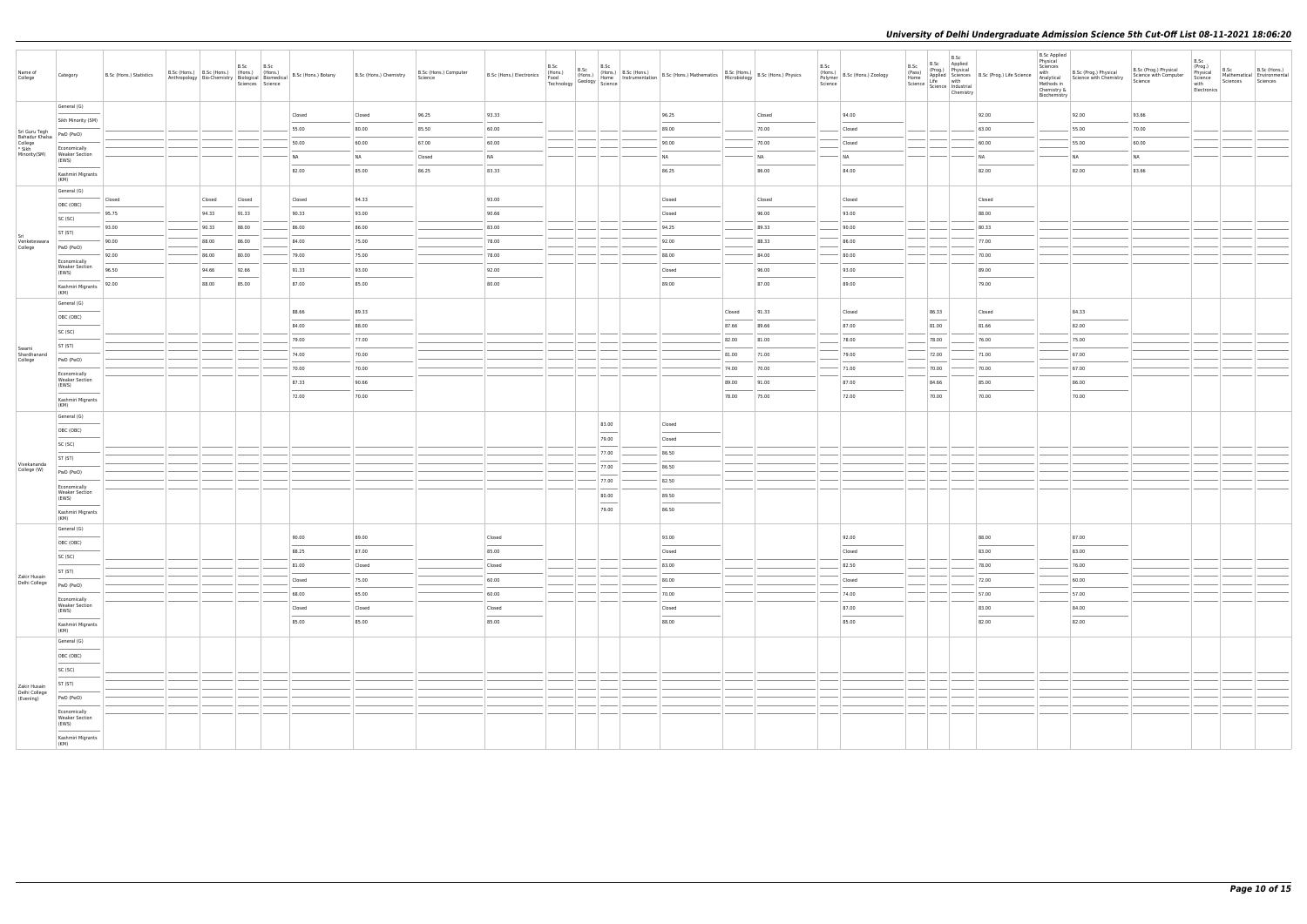## **Science Courses 5th Cut-Off Remarks**

| Name of<br>College                                  | B.Sc (Hons.) B.Sc (Hons.) B.Sc (Hons.)<br>Statistics | Anthropology   Bio-Chemistry   Biological | B.Sc<br>(Hons.)<br>Sciences | B.Sc (Hons.)<br>Biomedical<br>Science                                              | Botany                                           | B.Sc (Hons.)   B.Sc (Hons.)<br>Chemistry                                                                                 | B.Sc (Hons.)<br>Computer<br>Science                                                                                                                                                                                                                                                                                                                                                                                                                           | B.Sc (Hons.)<br>Electronics                                                                                                                              | B.Sc (Hons.)<br>Food<br>Technology                                     | B.Sc<br>  (Hons.)<br>Geology | B.Sc<br>Science | (Hons.)   B.Sc (Hons.)   B.Sc (Hons.)<br>Home   Instrumentation   Mathematics |                                                                                                                                                                                                                                                 | Microbiology Physics | B.Sc (Hons.)   B.Sc (Hons.)                                                                                                                                                                                                                     | B.Sc<br>$\vert$ (Hons.) $\vert$ B.Sc (Hons.) $\vert$ (Pass)<br>Polymer   Zoology<br>Science | B.Sc<br>B.Sc<br>(Prog.)<br>(Pass)<br>Home<br>Science Life<br>Science | B.Sc Applied<br>Physical Sciences   B.Sc (Prog.)<br>with Industrial<br>Chemistry                                                                                                                                                                | Life Science   Analytical                        | <b>B.Sc Applied</b><br>Physical<br>Sciences<br>with<br>Methods in<br>Chemistry &<br>Biochemistry | B.Sc (Prog.)<br>Physical Science<br>with Chemistry                                                                                         | B.Sc (Prog.)<br><b>Physical Science</b><br>with Computer<br>Science                                                                                                                                                    | B.Sc (Prog.)<br><b>Physical Science</b><br>with Electronics                                                                                                                                                                                                                                                                                                               | B.Sc<br>Sciences                                 | B.Sc (Hons.)<br>Mathematical Environmental<br>Sciences |
|-----------------------------------------------------|------------------------------------------------------|-------------------------------------------|-----------------------------|------------------------------------------------------------------------------------|--------------------------------------------------|--------------------------------------------------------------------------------------------------------------------------|---------------------------------------------------------------------------------------------------------------------------------------------------------------------------------------------------------------------------------------------------------------------------------------------------------------------------------------------------------------------------------------------------------------------------------------------------------------|----------------------------------------------------------------------------------------------------------------------------------------------------------|------------------------------------------------------------------------|------------------------------|-----------------|-------------------------------------------------------------------------------|-------------------------------------------------------------------------------------------------------------------------------------------------------------------------------------------------------------------------------------------------|----------------------|-------------------------------------------------------------------------------------------------------------------------------------------------------------------------------------------------------------------------------------------------|---------------------------------------------------------------------------------------------|----------------------------------------------------------------------|-------------------------------------------------------------------------------------------------------------------------------------------------------------------------------------------------------------------------------------------------|--------------------------------------------------|--------------------------------------------------------------------------------------------------|--------------------------------------------------------------------------------------------------------------------------------------------|------------------------------------------------------------------------------------------------------------------------------------------------------------------------------------------------------------------------|---------------------------------------------------------------------------------------------------------------------------------------------------------------------------------------------------------------------------------------------------------------------------------------------------------------------------------------------------------------------------|--------------------------------------------------|--------------------------------------------------------|
| Acharya<br>Narendra Dev<br>College                  |                                                      |                                           |                             | up to 3%<br>advantage to<br>candidates<br>with at least<br>60% in<br>Mathematics.  |                                                  | up to 1% less for<br>girl candidates.                                                                                    | Cut offs are for<br>Science stream.<br>up to 1% less for<br>girl candidates.                                                                                                                                                                                                                                                                                                                                                                                  | up to 1% less for<br>girl candidates.                                                                                                                    |                                                                        |                              |                 |                                                                               |                                                                                                                                                                                                                                                 |                      | up to 1% less for<br>girl candidates.                                                                                                                                                                                                           |                                                                                             |                                                                      |                                                                                                                                                                                                                                                 |                                                  |                                                                                                  |                                                                                                                                            |                                                                                                                                                                                                                        | up to 1% less for   up to 1% less for<br>girl candidates.   girl candidates.                                                                                                                                                                                                                                                                                              |                                                  |                                                        |
| Aditi<br>Mahavidyalaya<br>(W)                       |                                                      |                                           |                             |                                                                                    |                                                  |                                                                                                                          |                                                                                                                                                                                                                                                                                                                                                                                                                                                               |                                                                                                                                                          |                                                                        |                              |                 |                                                                               |                                                                                                                                                                                                                                                 |                      |                                                                                                                                                                                                                                                 |                                                                                             |                                                                      |                                                                                                                                                                                                                                                 |                                                  |                                                                                                  |                                                                                                                                            |                                                                                                                                                                                                                        |                                                                                                                                                                                                                                                                                                                                                                           |                                                  |                                                        |
| Aryabhatta<br>College                               |                                                      |                                           |                             |                                                                                    |                                                  |                                                                                                                          | 1% less for<br>women<br>candidates                                                                                                                                                                                                                                                                                                                                                                                                                            |                                                                                                                                                          |                                                                        |                              |                 |                                                                               | 1% less for<br>women<br>candidates                                                                                                                                                                                                              |                      |                                                                                                                                                                                                                                                 |                                                                                             |                                                                      |                                                                                                                                                                                                                                                 |                                                  |                                                                                                  |                                                                                                                                            |                                                                                                                                                                                                                        |                                                                                                                                                                                                                                                                                                                                                                           |                                                  |                                                        |
| Atma Ram<br>Sanatan<br>Dharma College               |                                                      |                                           |                             |                                                                                    |                                                  | only. b)<br>Applicants who<br>were eligible for $\vert$<br>and/or Fourth<br>given admission<br>in the Fifth cut-<br>off. | a) 1% concession   a) 1% concession   a) 1% concession<br>to Girl Candidates   to Girl Candidates   to Girl Candidates<br>in the aggregate $ $ in the aggregate<br>only. b)<br>Applicants who<br>were eligible for<br>admission in the   admission in the<br>First/Second/Third   First/Second/Third   First/Second/Third<br>and/or Fourth<br>Cut-off will not be   Cut-off will not be   Cut-off will not be<br>given admission<br>in the Fifth cut-<br>off. | in the aggregate<br>only. b)<br>Applicants who<br>were eligible for<br>admission in the<br>and/or Fourth<br>given admission<br>in the Fifth cut-<br>off. |                                                                        |                              |                 |                                                                               | a) 1% concession<br>to Girl Candidates<br>in the aggregate<br>only. b)<br>Applicants who<br>were eligible for<br>admission in the<br>First/Second/Third<br>and/or Fourth<br>Cut-off will not be<br>given admission<br>in the Fifth cut-<br>off. |                      | a) 1% concession<br>to Girl Candidates<br>in the aggregate<br>only. b)<br>Applicants who<br>were eligible for<br>admission in the<br>First/Second/Third<br>and/or Fourth<br>Cut-off will not be<br>given admission<br>in the Fifth cut-<br>off. |                                                                                             |                                                                      | a) 1% concession<br>to Girl Candidates<br>in the aggregate<br>only. b)<br>Applicants who<br>were eligible for<br>admission in the<br>First/Second/Third<br>and/or Fourth<br>Cut-off will not be<br>given admission<br>in the Fifth cut-<br>off. |                                                  |                                                                                                  | only. b)<br>Applicants who<br>and/or Fourth<br>Cut-off will not be   Cut-off will not be  <br>given admission<br>in the Fifth cut-<br>off. | in the aggregate $ $ in the aggregate<br>only. b)<br>Applicants who<br>were eligible for   were eligible for<br>admission in the $ $ admission in the<br>and/or Fourth<br>given admission<br>in the Fifth cut-<br>off. | a) 1% concession   a) 1% concession   a) 1% concession<br>to Girl Candidates   to Girl Candidates   to Girl Candidates<br>in the aggregate<br>only. b)<br>Applicants who<br>were eligible for<br>admission in the<br>First/Second/Third   First/Second/Third   First/Second/Third<br>and/or Fourth<br>Cut-off will not be<br>given admission<br>in the Fifth cut-<br>off. |                                                  |                                                        |
| Bhagini<br>Nivedita<br>College (W)                  |                                                      |                                           |                             |                                                                                    |                                                  |                                                                                                                          |                                                                                                                                                                                                                                                                                                                                                                                                                                                               |                                                                                                                                                          |                                                                        |                              |                 |                                                                               |                                                                                                                                                                                                                                                 |                      |                                                                                                                                                                                                                                                 |                                                                                             |                                                                      |                                                                                                                                                                                                                                                 |                                                  |                                                                                                  |                                                                                                                                            |                                                                                                                                                                                                                        |                                                                                                                                                                                                                                                                                                                                                                           |                                                  |                                                        |
| <b>Bharati College</b><br>(W)                       |                                                      |                                           |                             |                                                                                    |                                                  |                                                                                                                          |                                                                                                                                                                                                                                                                                                                                                                                                                                                               |                                                                                                                                                          |                                                                        |                              |                 |                                                                               | Other relaxations<br>as per University<br>of Delhi Rules.                                                                                                                                                                                       |                      |                                                                                                                                                                                                                                                 |                                                                                             |                                                                      |                                                                                                                                                                                                                                                 |                                                  |                                                                                                  |                                                                                                                                            |                                                                                                                                                                                                                        |                                                                                                                                                                                                                                                                                                                                                                           |                                                  |                                                        |
| Bhaskaracharya<br>College of<br>Applied<br>Sciences |                                                      |                                           |                             | PCB/PCBt<br>(3%<br>advantage to<br>candidates<br>with at least<br>60% in<br>Maths) | PCB/PCBt                                         | <b>PCM</b>                                                                                                               | one language,<br>Mathematics and<br>two subjects out<br>of Physics,<br>Chemistry and<br>Computer<br>Science<br>/Informatics<br>Practices. (2%<br>disadvantage for<br>Non-Science<br>Stream)                                                                                                                                                                                                                                                                   | <b>PCM</b>                                                                                                                                               | PCM/PCB/PCBt<br>(3%<br>relaxation to<br>candidates<br>studied<br>PCMB) |                              |                 | <b>PCM</b>                                                                    |                                                                                                                                                                                                                                                 | PCB/PCBt             | <b>PCM</b>                                                                                                                                                                                                                                      | PCB/PCBt<br><b>PCM</b>                                                                      |                                                                      |                                                                                                                                                                                                                                                 |                                                  |                                                                                                  |                                                                                                                                            |                                                                                                                                                                                                                        |                                                                                                                                                                                                                                                                                                                                                                           |                                                  |                                                        |
| College of<br>Vocational<br>Studies                 |                                                      |                                           |                             |                                                                                    |                                                  |                                                                                                                          | % General %OBC<br>%SC %ST %PWD<br>% Kashmiri<br>Migrant %EWS<br>Closed Closed<br>Closed 82?less<br>than 83 80?less<br>than 81 82? less<br>than 83 Closed                                                                                                                                                                                                                                                                                                      |                                                                                                                                                          |                                                                        |                              |                 |                                                                               |                                                                                                                                                                                                                                                 |                      |                                                                                                                                                                                                                                                 |                                                                                             |                                                                      |                                                                                                                                                                                                                                                 |                                                  |                                                                                                  |                                                                                                                                            |                                                                                                                                                                                                                        |                                                                                                                                                                                                                                                                                                                                                                           |                                                  |                                                        |
| Daulat Ram<br>College (W)                           |                                                      |                                           |                             |                                                                                    |                                                  |                                                                                                                          |                                                                                                                                                                                                                                                                                                                                                                                                                                                               |                                                                                                                                                          |                                                                        |                              |                 |                                                                               |                                                                                                                                                                                                                                                 |                      |                                                                                                                                                                                                                                                 |                                                                                             |                                                                      |                                                                                                                                                                                                                                                 |                                                  |                                                                                                  |                                                                                                                                            |                                                                                                                                                                                                                        |                                                                                                                                                                                                                                                                                                                                                                           |                                                  |                                                        |
| Deen Dayal<br>Upadhyaya<br>College                  |                                                      |                                           |                             |                                                                                    | Upto 1%<br>concession<br>for Girl<br>Candidates. | Upto 1%<br>concession for<br>Girl Candidates.                                                                            | Upto 1%<br>concession for<br>Girl Candidates.<br>Declared cut-off<br>is for science<br>stream students.<br>For other streams<br>a deduction of 2%<br>will be levied<br>while determining<br>the effective<br>percentage of the<br>candidates.                                                                                                                                                                                                                 | Upto 1%<br>concession for<br>Girl Candidates.                                                                                                            |                                                                        |                              |                 |                                                                               | Upto 1%<br>concession for<br>Girl Candidates.                                                                                                                                                                                                   |                      | Upto 1%<br>concession for<br>Girl Candidates.                                                                                                                                                                                                   | Upto 1%<br>concession<br>for Girl<br>Candidates.                                            |                                                                      |                                                                                                                                                                                                                                                 | Upto 1%<br>concession<br>for Girl<br>Candidates. |                                                                                                  | Upto 1%<br>concession for<br>Girl Candidates.                                                                                              | Upto 1%<br>concession for<br>Girl Candidates.                                                                                                                                                                          |                                                                                                                                                                                                                                                                                                                                                                           | Upto 1%<br>concession<br>for Girl<br>Candidates. |                                                        |
| Delhi College of<br>Arts and<br>Commerce            |                                                      |                                           |                             |                                                                                    |                                                  |                                                                                                                          |                                                                                                                                                                                                                                                                                                                                                                                                                                                               |                                                                                                                                                          |                                                                        |                              |                 |                                                                               |                                                                                                                                                                                                                                                 |                      |                                                                                                                                                                                                                                                 |                                                                                             |                                                                      |                                                                                                                                                                                                                                                 |                                                  |                                                                                                  |                                                                                                                                            |                                                                                                                                                                                                                        |                                                                                                                                                                                                                                                                                                                                                                           |                                                  |                                                        |
| Department of<br>Germanic and<br>Romance<br>Studies |                                                      |                                           |                             |                                                                                    |                                                  |                                                                                                                          |                                                                                                                                                                                                                                                                                                                                                                                                                                                               |                                                                                                                                                          |                                                                        |                              |                 |                                                                               |                                                                                                                                                                                                                                                 |                      |                                                                                                                                                                                                                                                 |                                                                                             |                                                                      |                                                                                                                                                                                                                                                 |                                                  |                                                                                                  |                                                                                                                                            |                                                                                                                                                                                                                        |                                                                                                                                                                                                                                                                                                                                                                           |                                                  |                                                        |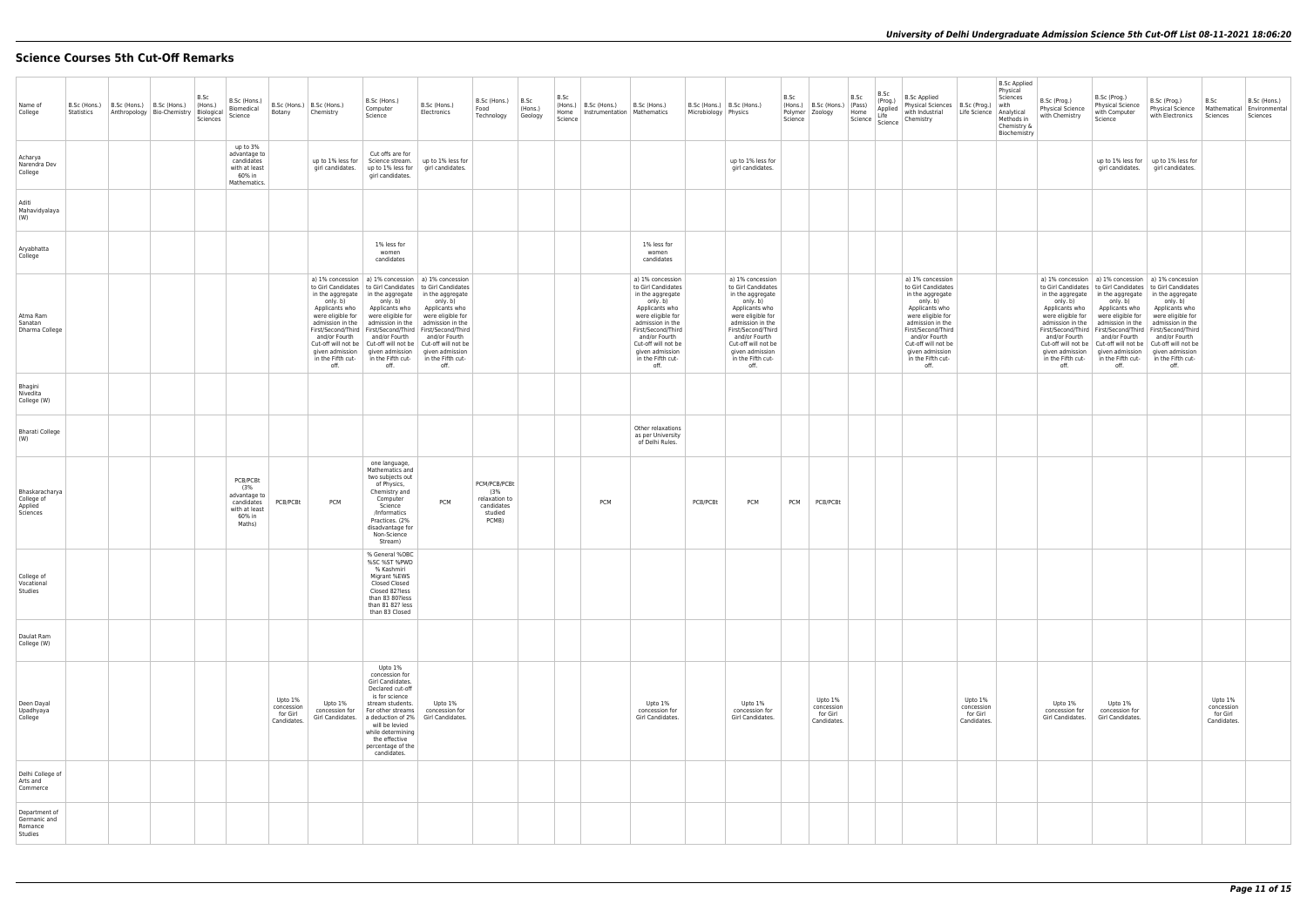| Name of<br>College                       | Statistics                                                           | B.Sc (Hons.)   B.Sc (Hons.)   B.Sc (Hons.)<br>Anthropology   Bio-Chemistry   Biological | B.Sc<br>$ $ (Hons.)<br>Sciences | B.Sc (Hons.)<br>Biomedical<br>Science | Botany                                                                                                                                                                                                                          | B.Sc (Hons.)   B.Sc (Hons.)<br>Chemistry                                                                                                                                                                                                                                                            | B.Sc (Hons.)<br>Computer<br>Science                                                      | B.Sc (Hons.)<br>Electronics                                                                                                                                                                         | B.Sc (Hons.)<br>Food<br>Technology | B.Sc<br>(Hons.)<br>Geology | B.Sc<br>Science | (Hons.)   B.Sc (Hons.)<br>Home   Instrumentation   Mathematics | B.Sc (Hons.)                                                                                                                                                                                                    | Microbiology Physics                                                                                                                                                      | B.Sc (Hons.)   B.Sc (Hons.)                                                                                                                                                                                                                                                                                                                                                                     | B.Sc<br>(Hons.)<br>Science | B.Sc (Hons.) (Pass)<br>Polymer   Zoology                                                                                                                                                                                                                                        | B.Sc<br>Home<br>Science   Science | B.Sc<br>(Prog.)<br>Applied<br>Life | <b>B.Sc Applied</b><br>Physical Sciences   B.Sc (Prog.)<br>with Industrial<br>Chemistry | Life Science   Analytical                                                                                                                                                                                                                                                       | <b>B.Sc Applied</b><br>Physical<br>Sciences<br>with<br>Methods in<br>Chemistry &<br>Biochemistry | B.Sc (Prog.)<br>Physical Science<br>with Chemistry                                                                                                                                                                                                       | B.Sc (Prog.)<br><b>Physical Science</b><br>with Computer<br>Science                                                                       | B.Sc (Prog.)<br><b>Physical Science</b><br>with Electronics | B.Sc<br>Sciences                                                                                     | B.Sc (Hons.)<br>Mathematical Environmental<br>Sciences |
|------------------------------------------|----------------------------------------------------------------------|-----------------------------------------------------------------------------------------|---------------------------------|---------------------------------------|---------------------------------------------------------------------------------------------------------------------------------------------------------------------------------------------------------------------------------|-----------------------------------------------------------------------------------------------------------------------------------------------------------------------------------------------------------------------------------------------------------------------------------------------------|------------------------------------------------------------------------------------------|-----------------------------------------------------------------------------------------------------------------------------------------------------------------------------------------------------|------------------------------------|----------------------------|-----------------|----------------------------------------------------------------|-----------------------------------------------------------------------------------------------------------------------------------------------------------------------------------------------------------------|---------------------------------------------------------------------------------------------------------------------------------------------------------------------------|-------------------------------------------------------------------------------------------------------------------------------------------------------------------------------------------------------------------------------------------------------------------------------------------------------------------------------------------------------------------------------------------------|----------------------------|---------------------------------------------------------------------------------------------------------------------------------------------------------------------------------------------------------------------------------------------------------------------------------|-----------------------------------|------------------------------------|-----------------------------------------------------------------------------------------|---------------------------------------------------------------------------------------------------------------------------------------------------------------------------------------------------------------------------------------------------------------------------------|--------------------------------------------------------------------------------------------------|----------------------------------------------------------------------------------------------------------------------------------------------------------------------------------------------------------------------------------------------------------|-------------------------------------------------------------------------------------------------------------------------------------------|-------------------------------------------------------------|------------------------------------------------------------------------------------------------------|--------------------------------------------------------|
| Deshbandhu<br>College                    |                                                                      |                                                                                         |                                 |                                       |                                                                                                                                                                                                                                 |                                                                                                                                                                                                                                                                                                     |                                                                                          |                                                                                                                                                                                                     |                                    |                            |                 |                                                                |                                                                                                                                                                                                                 |                                                                                                                                                                           |                                                                                                                                                                                                                                                                                                                                                                                                 |                            |                                                                                                                                                                                                                                                                                 |                                   |                                    |                                                                                         |                                                                                                                                                                                                                                                                                 |                                                                                                  |                                                                                                                                                                                                                                                          |                                                                                                                                           |                                                             |                                                                                                      |                                                        |
| Dr. Bhim Rao<br>Ambedkar<br>College      |                                                                      |                                                                                         |                                 |                                       |                                                                                                                                                                                                                                 |                                                                                                                                                                                                                                                                                                     |                                                                                          |                                                                                                                                                                                                     |                                    |                            |                 |                                                                |                                                                                                                                                                                                                 |                                                                                                                                                                           |                                                                                                                                                                                                                                                                                                                                                                                                 |                            |                                                                                                                                                                                                                                                                                 |                                   |                                    |                                                                                         |                                                                                                                                                                                                                                                                                 |                                                                                                  |                                                                                                                                                                                                                                                          |                                                                                                                                           |                                                             |                                                                                                      |                                                        |
| Dyal Singh<br>College                    |                                                                      |                                                                                         |                                 |                                       | $1\%$<br>relaxation<br>Candidates                                                                                                                                                                                               |                                                                                                                                                                                                                                                                                                     | 1% relaxation for   1% relaxation for<br>for Girls   Girls Candidates   Girls Candidates |                                                                                                                                                                                                     |                                    |                            |                 |                                                                | 1% relaxation for<br>Girls Candidates                                                                                                                                                                           |                                                                                                                                                                           | 1% relaxation for<br>Girls Candidates                                                                                                                                                                                                                                                                                                                                                           |                            | 1%<br>relaxation<br>for Girls<br>Candidates                                                                                                                                                                                                                                     |                                   |                                    |                                                                                         | 1%<br>relaxation<br>for Girls<br>Candidates                                                                                                                                                                                                                                     |                                                                                                  | 1% relaxation for   1% relaxation for                                                                                                                                                                                                                    | Girls Candidates   Girls Candidates                                                                                                       |                                                             |                                                                                                      |                                                        |
| Dyal Singh<br>College<br>(Evening)       |                                                                      |                                                                                         |                                 |                                       |                                                                                                                                                                                                                                 |                                                                                                                                                                                                                                                                                                     |                                                                                          |                                                                                                                                                                                                     |                                    |                            |                 |                                                                |                                                                                                                                                                                                                 |                                                                                                                                                                           |                                                                                                                                                                                                                                                                                                                                                                                                 |                            |                                                                                                                                                                                                                                                                                 |                                   |                                    |                                                                                         |                                                                                                                                                                                                                                                                                 |                                                                                                  |                                                                                                                                                                                                                                                          |                                                                                                                                           |                                                             |                                                                                                      |                                                        |
| Gargi College<br>(W)                     |                                                                      |                                                                                         |                                 |                                       | â∏¢<br>Applicants<br>who were<br>eligible for<br>admission<br>not be<br>given<br>admission<br>cut-off. â∏¢<br>Late<br>arrivals<br>outside of<br>the<br>prescribed<br>duration of<br>each cut-off<br>will not be<br>entertained. | â∏¢ Applicants<br>in previous   who were eligible<br>cut-offs will for admission in<br>previous cut-offs<br>will not be given<br>admission in the<br>in the fifth   fifth cut-off. â[]¢<br>Late arrivals<br>outside of the<br>prescribed<br>duration of each<br>cut-off will not be<br>entertained. |                                                                                          |                                                                                                                                                                                                     |                                    |                            |                 |                                                                | who were eligible<br>for admission in<br>previous cut-offs<br>admission in the $ $ admission in $ $<br>Late arrivals<br>outside of the<br>prescribed<br>duration of each<br>cut-off will not be<br>entertained. | â∏¢<br>Applicants<br>who were<br>previous<br>  off. â∏¢ Late<br>arrivals<br>outside of<br>the<br>prescribed<br>duration of<br>each cut-off<br>will not be<br>entertained. | â∏¢ Applicants   eligible for   â∏¢ Applicants<br>admission in   who were eligible<br>for admission in<br>cut-offs will previous cut-offs<br>will not be given   not be given   will not be given<br>admission in the<br>fifth cut-off. â[]¢   the fifth cut-   fifth cut-off. â[]¢<br>Late arrivals<br>outside of the<br>prescribed<br>duration of each<br>cut-off will not be<br>entertained. |                            | â∏¢<br>Applicants<br>who were<br>eligible for<br>admission<br>in previous<br>cut-offs will<br>not be<br>given<br>admission<br>in the fifth<br>cut-off. â∏¢<br>Late<br>arrivals<br>outside of<br>the<br>prescribed<br>duration of<br>each cut-off<br>will not be<br>entertained. |                                   |                                    |                                                                                         | â∏¢<br>Applicants<br>who were<br>eligible for<br>admission<br>in previous<br>cut-offs will<br>not be<br>given<br>admission<br>in the fifth<br>cut-off. â∏¢<br>Late<br>arrivals<br>outside of<br>the<br>prescribed<br>duration of<br>each cut-off<br>will not be<br>entertained. |                                                                                                  | â∏¢ Applicants<br>who were eligible<br>for admission in<br>previous cut-offs<br>will not be given<br>admission in the<br>fifth cut-off. â[]¢<br>Late arrivals<br>outside of the<br>prescribed<br>duration of each<br>cut-off will not be<br>entertained. |                                                                                                                                           |                                                             |                                                                                                      |                                                        |
| Hansraj College                          |                                                                      |                                                                                         |                                 |                                       |                                                                                                                                                                                                                                 |                                                                                                                                                                                                                                                                                                     |                                                                                          |                                                                                                                                                                                                     |                                    |                            |                 |                                                                |                                                                                                                                                                                                                 |                                                                                                                                                                           |                                                                                                                                                                                                                                                                                                                                                                                                 |                            |                                                                                                                                                                                                                                                                                 |                                   |                                    |                                                                                         |                                                                                                                                                                                                                                                                                 |                                                                                                  |                                                                                                                                                                                                                                                          |                                                                                                                                           |                                                             |                                                                                                      |                                                        |
| Hindu College                            |                                                                      |                                                                                         |                                 |                                       |                                                                                                                                                                                                                                 |                                                                                                                                                                                                                                                                                                     |                                                                                          |                                                                                                                                                                                                     |                                    |                            |                 |                                                                |                                                                                                                                                                                                                 |                                                                                                                                                                           |                                                                                                                                                                                                                                                                                                                                                                                                 |                            |                                                                                                                                                                                                                                                                                 |                                   |                                    |                                                                                         |                                                                                                                                                                                                                                                                                 |                                                                                                  |                                                                                                                                                                                                                                                          |                                                                                                                                           |                                                             |                                                                                                      |                                                        |
| Indraprastha<br>College for<br>Women (W) |                                                                      |                                                                                         |                                 |                                       |                                                                                                                                                                                                                                 |                                                                                                                                                                                                                                                                                                     |                                                                                          |                                                                                                                                                                                                     |                                    |                            |                 |                                                                |                                                                                                                                                                                                                 |                                                                                                                                                                           |                                                                                                                                                                                                                                                                                                                                                                                                 |                            |                                                                                                                                                                                                                                                                                 |                                   |                                    |                                                                                         |                                                                                                                                                                                                                                                                                 |                                                                                                  |                                                                                                                                                                                                                                                          |                                                                                                                                           |                                                             |                                                                                                      |                                                        |
| Institute of<br>Home<br>Economics (W)    |                                                                      |                                                                                         |                                 |                                       |                                                                                                                                                                                                                                 |                                                                                                                                                                                                                                                                                                     |                                                                                          |                                                                                                                                                                                                     |                                    |                            |                 |                                                                |                                                                                                                                                                                                                 |                                                                                                                                                                           |                                                                                                                                                                                                                                                                                                                                                                                                 |                            |                                                                                                                                                                                                                                                                                 |                                   |                                    |                                                                                         |                                                                                                                                                                                                                                                                                 |                                                                                                  |                                                                                                                                                                                                                                                          |                                                                                                                                           |                                                             |                                                                                                      |                                                        |
| Janki Devi<br>Memorial<br>College (W)    |                                                                      |                                                                                         |                                 |                                       |                                                                                                                                                                                                                                 |                                                                                                                                                                                                                                                                                                     |                                                                                          |                                                                                                                                                                                                     |                                    |                            |                 |                                                                |                                                                                                                                                                                                                 |                                                                                                                                                                           |                                                                                                                                                                                                                                                                                                                                                                                                 |                            |                                                                                                                                                                                                                                                                                 |                                   |                                    |                                                                                         |                                                                                                                                                                                                                                                                                 |                                                                                                  |                                                                                                                                                                                                                                                          |                                                                                                                                           |                                                             |                                                                                                      |                                                        |
| Kalindi College<br>(W)                   |                                                                      |                                                                                         |                                 |                                       |                                                                                                                                                                                                                                 |                                                                                                                                                                                                                                                                                                     |                                                                                          |                                                                                                                                                                                                     |                                    |                            |                 |                                                                |                                                                                                                                                                                                                 |                                                                                                                                                                           |                                                                                                                                                                                                                                                                                                                                                                                                 |                            |                                                                                                                                                                                                                                                                                 |                                   |                                    |                                                                                         |                                                                                                                                                                                                                                                                                 |                                                                                                  |                                                                                                                                                                                                                                                          |                                                                                                                                           |                                                             |                                                                                                      |                                                        |
| Kamala Nehru<br>College (W)              |                                                                      |                                                                                         |                                 |                                       |                                                                                                                                                                                                                                 |                                                                                                                                                                                                                                                                                                     |                                                                                          |                                                                                                                                                                                                     |                                    |                            |                 |                                                                | Admissions in 5th<br>Cut-Off as per<br>University<br>Guidelines.                                                                                                                                                |                                                                                                                                                                           |                                                                                                                                                                                                                                                                                                                                                                                                 |                            |                                                                                                                                                                                                                                                                                 |                                   |                                    |                                                                                         |                                                                                                                                                                                                                                                                                 |                                                                                                  |                                                                                                                                                                                                                                                          |                                                                                                                                           |                                                             |                                                                                                      |                                                        |
| Keshav<br>Mahavidyalaya                  |                                                                      |                                                                                         |                                 |                                       |                                                                                                                                                                                                                                 |                                                                                                                                                                                                                                                                                                     | girl candidates.<br>Candidates<br>eligible for<br>will not be<br>Fifth list.             | 1% concession to   1% concession to<br>girl candidates.<br>Candidates<br>eligible for<br>previous Cutoffs   previous Cutoffs<br>will not be<br>considered in the   considered in the<br>Fifth list. |                                    |                            |                 |                                                                | Candidates<br>eligible for<br>previous Cutoffs<br>will not be<br>considered in the<br>Fifth list.                                                                                                               |                                                                                                                                                                           | 1% concession to<br>girl candidates.<br>Candidates<br>eligible for<br>previous Cutoffs<br>will not be<br>considered in the<br>Fifth list.                                                                                                                                                                                                                                                       |                            |                                                                                                                                                                                                                                                                                 |                                   |                                    |                                                                                         |                                                                                                                                                                                                                                                                                 |                                                                                                  |                                                                                                                                                                                                                                                          | 1% concession to<br>girl candidates.<br>Candidates<br>eligible for<br>previous Cutoffs<br>will not be<br>considered in the<br>Fifth list. |                                                             | Candidates<br>eligible for<br>previous<br>Cutoffs will<br>not be<br>considered in<br>the Fifth list. |                                                        |
| Kirori Mal<br>College                    | See the<br>bulletin of<br>information<br>for University<br>of Delhi. |                                                                                         |                                 |                                       | See the<br>for<br>University<br>of Delhi.                                                                                                                                                                                       | bulletin of See the bulletin<br>information   of information for<br>University of<br>Delhi.                                                                                                                                                                                                         |                                                                                          |                                                                                                                                                                                                     |                                    |                            |                 |                                                                | See the bulletin<br>of information for<br>University of<br>Delhi.                                                                                                                                               |                                                                                                                                                                           | See the bulletin<br>of information for<br>University of<br>Delhi.                                                                                                                                                                                                                                                                                                                               |                            | See the<br>bulletin of<br>information<br>for<br>University<br>of Delhi.                                                                                                                                                                                                         |                                   |                                    |                                                                                         | See the<br>bulletin of<br>information<br>for<br>of Delhi.                                                                                                                                                                                                                       | See the<br>bulletin of<br>information<br>for<br>University   University of<br>Delhi.             | See the bulletin<br>of information for<br>University of<br>Delhi.                                                                                                                                                                                        | See the bulletin<br>of information for<br>University of<br>Delhi.                                                                         |                                                             |                                                                                                      |                                                        |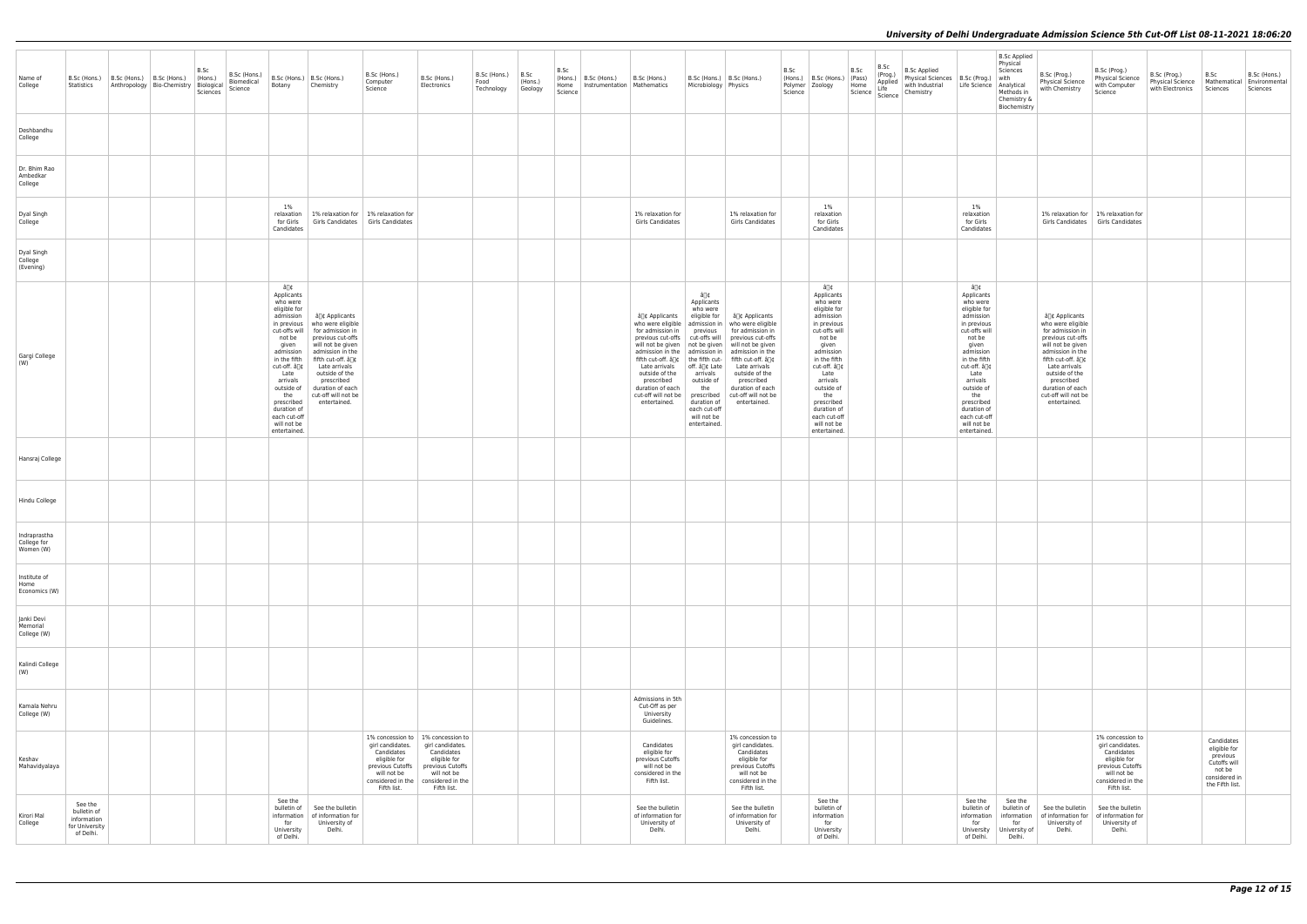| Name of<br>College                        | Statistics                                                                                                                                                         | $ $ B.Sc (Hons.) $ $ B.Sc (Hons.) $ $ B.Sc (Hons.)<br>Anthropology Bio-Chemistry Biological<br>Sciences | B.Sc<br>(Hons.) | B.Sc (Hons.)<br>Biomedical<br>Science | B.Sc (Hons.) B.Sc (Hons.)<br>Botany     | Chemistry                                                    | B.Sc (Hons.)<br>Computer<br>Science                                                                                                                                  | B.Sc (Hons.)<br>Electronics        | $B.Sc$ (Hons.) $B.Sc$<br>Food<br>Technology | (Hons.)<br>Geology                                                                                                                                                                     | B.Sc<br>Science | (Hons.) B.Sc (Hons.) B.Sc (Hons.)<br>Home   Instrumentation   Mathematics |                                                                                                                                                                      | Microbiology Physics                                                                                                                                                   | B.Sc (Hons.) B.Sc (Hons.)                       | B.Sc<br>Science | (Hons.) B.Sc (Hons.) (Pass)<br>Polymer Zoology Home   | B.Sc | $B.Sc$<br>(Prog.) | <b>B.Sc Applied</b><br>B.Sc Applied<br>Physical Sciences B.Sc (Prog.) with<br>with Industrial Life Science Analytical Protection<br>Charactery &<br>(Pass) Applied<br>Home Life with Industry<br>Science Science Chemistry |                                                       | B.Sc Applied<br>Physical<br>Chemistry &<br>Biochemistry | B.Sc (Prog.)<br>Physical Science<br>with Chemistry     | B.Sc (Prog.)<br><b>Physical Science</b><br>with Computer<br>Science                    | B.Sc (Prog.)<br>Physical Science   Mathematical   Environmental<br>with Electronics Sciences | B.Sc                                        | B.Sc (Hons.)<br>Sciences |
|-------------------------------------------|--------------------------------------------------------------------------------------------------------------------------------------------------------------------|---------------------------------------------------------------------------------------------------------|-----------------|---------------------------------------|-----------------------------------------|--------------------------------------------------------------|----------------------------------------------------------------------------------------------------------------------------------------------------------------------|------------------------------------|---------------------------------------------|----------------------------------------------------------------------------------------------------------------------------------------------------------------------------------------|-----------------|---------------------------------------------------------------------------|----------------------------------------------------------------------------------------------------------------------------------------------------------------------|------------------------------------------------------------------------------------------------------------------------------------------------------------------------|-------------------------------------------------|-----------------|-------------------------------------------------------|------|-------------------|----------------------------------------------------------------------------------------------------------------------------------------------------------------------------------------------------------------------------|-------------------------------------------------------|---------------------------------------------------------|--------------------------------------------------------|----------------------------------------------------------------------------------------|----------------------------------------------------------------------------------------------|---------------------------------------------|--------------------------|
| Lady Irwin<br>College (W)                 |                                                                                                                                                                    |                                                                                                         |                 |                                       |                                         |                                                              |                                                                                                                                                                      |                                    |                                             |                                                                                                                                                                                        |                 |                                                                           |                                                                                                                                                                      |                                                                                                                                                                        |                                                 |                 |                                                       |      |                   |                                                                                                                                                                                                                            |                                                       |                                                         |                                                        |                                                                                        |                                                                                              |                                             |                          |
| Lady Shri Ram<br>College for<br>Women (W) |                                                                                                                                                                    |                                                                                                         |                 |                                       |                                         |                                                              |                                                                                                                                                                      |                                    |                                             |                                                                                                                                                                                        |                 |                                                                           |                                                                                                                                                                      |                                                                                                                                                                        |                                                 |                 |                                                       |      |                   |                                                                                                                                                                                                                            |                                                       |                                                         |                                                        |                                                                                        |                                                                                              |                                             |                          |
| Lakshmibai<br>College (W)                 |                                                                                                                                                                    |                                                                                                         |                 |                                       |                                         |                                                              |                                                                                                                                                                      |                                    |                                             |                                                                                                                                                                                        |                 |                                                                           |                                                                                                                                                                      |                                                                                                                                                                        |                                                 |                 |                                                       |      |                   |                                                                                                                                                                                                                            |                                                       |                                                         |                                                        |                                                                                        |                                                                                              |                                             |                          |
| Maharaja<br>Agrasen<br>College            |                                                                                                                                                                    |                                                                                                         |                 |                                       |                                         |                                                              |                                                                                                                                                                      | 1% Relaxation for<br>Girls student |                                             |                                                                                                                                                                                        |                 |                                                                           |                                                                                                                                                                      |                                                                                                                                                                        |                                                 |                 |                                                       |      |                   |                                                                                                                                                                                                                            |                                                       |                                                         | 1% Relaxation for   1% Relaxation for<br>Girls student | Girls student                                                                          |                                                                                              | $1\%$<br>Relaxation<br>for Girls<br>student |                          |
| Maitreyi<br>College (W)                   |                                                                                                                                                                    |                                                                                                         |                 |                                       | As per<br>of<br>University<br>of Delhi. | guidelines   As per guidelines<br>of University of<br>Delhi. |                                                                                                                                                                      |                                    |                                             |                                                                                                                                                                                        |                 |                                                                           | As per guidelines<br>of University of<br>Delhi.                                                                                                                      |                                                                                                                                                                        | As per guidelines<br>of University of<br>Delhi. |                 | As per<br>guidelines<br>of<br>University<br>of Delhi. |      |                   |                                                                                                                                                                                                                            | As per<br>guidelines<br>of<br>University<br>of Delhi. |                                                         | Delhi.                                                 | As per guidelines   As per guidelines<br>of University of   of University of<br>Delhi. |                                                                                              |                                             |                          |
| Mata Sundri<br>College for<br>Women (W)   |                                                                                                                                                                    |                                                                                                         |                 |                                       |                                         |                                                              |                                                                                                                                                                      |                                    |                                             |                                                                                                                                                                                        |                 |                                                                           |                                                                                                                                                                      |                                                                                                                                                                        |                                                 |                 |                                                       |      |                   |                                                                                                                                                                                                                            |                                                       |                                                         |                                                        |                                                                                        |                                                                                              |                                             |                          |
| Miranda House<br>(W)                      |                                                                                                                                                                    |                                                                                                         |                 |                                       |                                         |                                                              |                                                                                                                                                                      |                                    |                                             |                                                                                                                                                                                        |                 |                                                                           |                                                                                                                                                                      |                                                                                                                                                                        |                                                 |                 |                                                       |      |                   |                                                                                                                                                                                                                            |                                                       |                                                         |                                                        |                                                                                        |                                                                                              |                                             |                          |
| Motilal Nehru<br>College                  |                                                                                                                                                                    |                                                                                                         |                 |                                       |                                         |                                                              |                                                                                                                                                                      |                                    |                                             |                                                                                                                                                                                        |                 |                                                                           | <b>1% RELAXATION</b><br><b>FOR GIRL</b><br>CANDIDATE.                                                                                                                |                                                                                                                                                                        | 1% RELAXATION<br><b>FOR GIRL</b><br>CANDIDATE.  |                 |                                                       |      |                   |                                                                                                                                                                                                                            |                                                       |                                                         |                                                        |                                                                                        |                                                                                              |                                             |                          |
| Motilal Nehru<br>College<br>(Evening)     |                                                                                                                                                                    |                                                                                                         |                 |                                       |                                         |                                                              |                                                                                                                                                                      |                                    |                                             |                                                                                                                                                                                        |                 |                                                                           |                                                                                                                                                                      |                                                                                                                                                                        |                                                 |                 |                                                       |      |                   |                                                                                                                                                                                                                            |                                                       |                                                         |                                                        |                                                                                        |                                                                                              |                                             |                          |
| P.G.D.A.V.<br>College                     | 1% Less for<br>Girls                                                                                                                                               |                                                                                                         |                 |                                       |                                         |                                                              | 1% Less for Girls                                                                                                                                                    |                                    |                                             |                                                                                                                                                                                        |                 |                                                                           | 1% Less for Girls                                                                                                                                                    |                                                                                                                                                                        |                                                 |                 |                                                       |      |                   |                                                                                                                                                                                                                            |                                                       |                                                         |                                                        |                                                                                        |                                                                                              | 1% Less for<br>Girls                        |                          |
| P.G.D.A.V.<br>College<br>(Evening)        |                                                                                                                                                                    |                                                                                                         |                 |                                       |                                         |                                                              |                                                                                                                                                                      |                                    |                                             |                                                                                                                                                                                        |                 |                                                                           | 1% concession to<br>Girl candidates                                                                                                                                  |                                                                                                                                                                        |                                                 |                 |                                                       |      |                   |                                                                                                                                                                                                                            |                                                       |                                                         |                                                        |                                                                                        |                                                                                              |                                             |                          |
| Rajdhani<br>College                       |                                                                                                                                                                    |                                                                                                         |                 |                                       |                                         | 1% relaxation for<br>girls                                   |                                                                                                                                                                      | 1% relaxation for<br>girls         |                                             |                                                                                                                                                                                        |                 |                                                                           | 1% relaxation for<br>girls                                                                                                                                           |                                                                                                                                                                        | 1% relaxation for<br>girls                      |                 |                                                       |      |                   | 1% relaxation for<br>girls                                                                                                                                                                                                 |                                                       |                                                         | girls                                                  | 1% relaxation for   1% relaxation for   1% relaxation for<br>girls                     | girls                                                                                        |                                             |                          |
| Ram Lal Anand   considered<br>College     | Candidates<br>eligible in<br>the First four<br>cut off lists<br>would not be<br>for admission<br>in the Fifth<br>Cut-off list,<br>$1\%$<br>concession<br>for girls |                                                                                                         |                 |                                       |                                         |                                                              | Candidates<br>eligible in the<br>First four cut off<br>lists would not be<br>considered for<br>admission in the<br>Fifth Cut-off list,<br>1% concession<br>for girls |                                    |                                             | Candidates<br>eligible in<br>the First<br>four cut off<br>lists would<br>not be<br>considered<br>for<br>admission<br>in the Fifth<br>Cut-off list,<br>$1\%$<br>concession<br>for girls |                 |                                                                           | Candidates<br>eligible in the<br>First four cut off<br>lists would not be<br>considered for<br>admission in the<br>Fifth Cut-off list,<br>1% concession<br>for girls | Candidates<br>eligible in<br>the First<br>four cut off<br>lists would<br>not be<br>considered<br>for<br>admission in<br>the Fifth<br>Cut-off list,<br>No<br>concession |                                                 |                 |                                                       |      |                   |                                                                                                                                                                                                                            |                                                       |                                                         |                                                        |                                                                                        |                                                                                              |                                             |                          |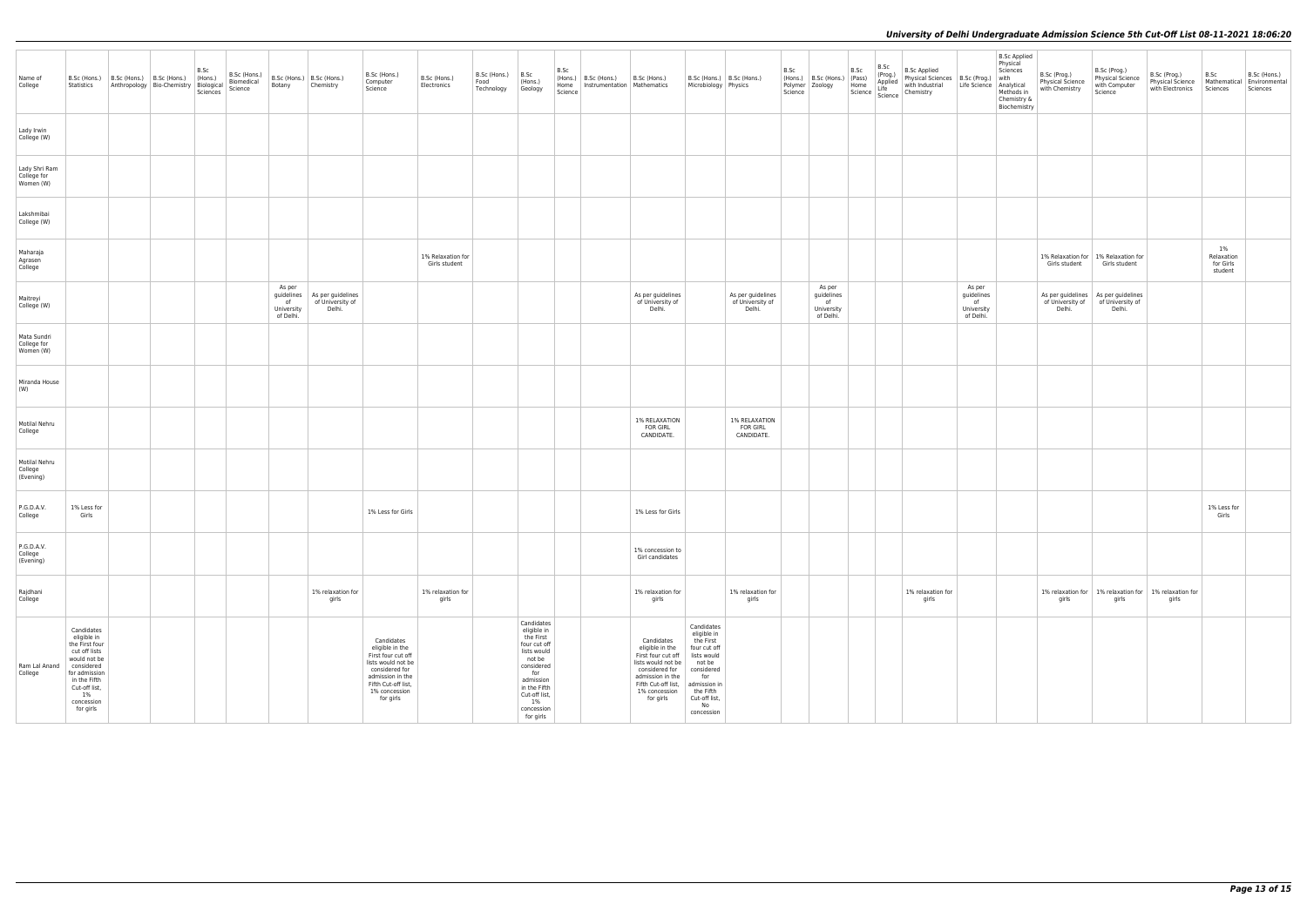| Name of<br>College                                                    | Statistics                                                                                                                                                                                                                                                                                                                                                                                     | B.Sc (Hons.)   B.Sc (Hons.)   B.Sc (Hons.)<br>Anthropology   Bio-Chemistry   Biological | B.Sc<br>(Hons.)<br>Sciences | B.Sc (Hons.)<br>Biomedical<br>Science | Botany                           | B.Sc (Hons.)   B.Sc (Hons.)<br>Chemistry                       | B.Sc (Hons.)<br>Computer<br>Science                                                                                                                                                                                                                                                                                                                                    | B.Sc (Hons.)<br>Electronics | $B.Sc$ (Hons.) $\Big $ B.Sc<br>Food<br>Technology | (Hons.)<br>Geology | B.Sc<br>(Hons.)<br>Science | B.Sc (Hons.)<br>Home   Instrumentation   Mathematics | B.Sc (Hons.)                                                                                                                                                                                                                                                                                                                                                           | B.Sc (Hons.)   B.Sc (Hons.)<br>Microbiology Physics |                            | B.Sc<br>Science | (Hons.) B.Sc (Hons.) (Pass)<br>Polymer Zoology | B.Sc<br>Home | B.Sc<br>(Prog.)<br>Applied<br>Life | <b>B.Sc Applied</b><br>Physical Sciences   B.Sc (Prog.)<br>with Industrial<br>Science   Science   Chemistry | B.Sc Applied<br>Physical<br>Sciences<br>with<br>Life Science   Analytical<br>Methods in<br>Chemistry &<br>Biochemistry | B.Sc (Prog.)<br>Physical Science<br>with Chemistry | B.Sc (Prog.)<br>Physical Science<br>with Computer<br>Science                      | B.Sc (Prog.)<br>Physical Science   Mathematical   Environmental<br>with Electronics   Sciences | B.Sc | B.Sc (Hons.)<br>Sciences                                                                                                                                                                                                                                                                                                                                                                    |
|-----------------------------------------------------------------------|------------------------------------------------------------------------------------------------------------------------------------------------------------------------------------------------------------------------------------------------------------------------------------------------------------------------------------------------------------------------------------------------|-----------------------------------------------------------------------------------------|-----------------------------|---------------------------------------|----------------------------------|----------------------------------------------------------------|------------------------------------------------------------------------------------------------------------------------------------------------------------------------------------------------------------------------------------------------------------------------------------------------------------------------------------------------------------------------|-----------------------------|---------------------------------------------------|--------------------|----------------------------|------------------------------------------------------|------------------------------------------------------------------------------------------------------------------------------------------------------------------------------------------------------------------------------------------------------------------------------------------------------------------------------------------------------------------------|-----------------------------------------------------|----------------------------|-----------------|------------------------------------------------|--------------|------------------------------------|-------------------------------------------------------------------------------------------------------------|------------------------------------------------------------------------------------------------------------------------|----------------------------------------------------|-----------------------------------------------------------------------------------|------------------------------------------------------------------------------------------------|------|---------------------------------------------------------------------------------------------------------------------------------------------------------------------------------------------------------------------------------------------------------------------------------------------------------------------------------------------------------------------------------------------|
| Ramanujan<br>College                                                  | a. 1%<br>concession<br>given to<br>women<br>applicants<br>(General<br>Category)<br>except for<br>B.A.(H)<br>Applied<br>Psychology<br>b. As regard<br>B.A. (Prog.)<br>we will not<br>give any<br>disadvantage<br>to any<br>students who<br>seek<br>admission to<br>B.A. (P) on<br>account of<br>change of<br>stream. c.<br>Directives<br>and<br>guidelines as<br>per<br>University of<br>Delhi. |                                                                                         |                             |                                       |                                  |                                                                | a. 1% concession<br>given to women<br>applicants<br>(General<br>Category) except<br>for B.A.(H)<br>Applied<br>Psychology b. As<br>regard B.A.<br>(Prog.) we will not<br>give any<br>disadvantage to<br>any students who<br>seek admission to<br>B.A. (P) on<br>account of<br>change of<br>stream. c.<br>Directives and<br>guidelines as per<br>University of<br>Delhi. |                             |                                                   |                    |                            |                                                      | a. 1% concession<br>given to women<br>applicants<br>(General<br>Category) except<br>for B.A.(H)<br>Applied<br>Psychology b. As<br>regard B.A.<br>(Prog.) we will not<br>give any<br>disadvantage to<br>any students who<br>seek admission to<br>B.A. (P) on<br>account of<br>change of<br>stream. c.<br>Directives and<br>guidelines as per<br>University of<br>Delhi. |                                                     |                            |                 |                                                |              |                                    |                                                                                                             |                                                                                                                        |                                                    |                                                                                   |                                                                                                |      | a. 1%<br>concession<br>given to<br>women<br>applicants<br>(General<br>Category)<br>except for<br><b>B.A.(H)</b><br>Applied<br>Psychology b.<br>As regard B.A<br>(Prog.) we will<br>not give any<br>disadvantage<br>to any<br>students who<br>seek<br>admission to<br>B.A. (P) on<br>account of<br>change of<br>stream. c.<br>Directives and<br>guidelines as<br>per University<br>of Delhi. |
| Ramjas College                                                        |                                                                                                                                                                                                                                                                                                                                                                                                |                                                                                         |                             |                                       |                                  |                                                                |                                                                                                                                                                                                                                                                                                                                                                        |                             |                                                   |                    |                            |                                                      |                                                                                                                                                                                                                                                                                                                                                                        |                                                     |                            |                 |                                                |              |                                    |                                                                                                             |                                                                                                                        |                                                    |                                                                                   |                                                                                                |      |                                                                                                                                                                                                                                                                                                                                                                                             |
| Satyawati<br>College                                                  |                                                                                                                                                                                                                                                                                                                                                                                                |                                                                                         |                             |                                       |                                  |                                                                |                                                                                                                                                                                                                                                                                                                                                                        |                             |                                                   |                    |                            |                                                      | â∏¢ Girls<br>candidates will be<br>given relaxation<br>up to 1% in best<br>four percentages.                                                                                                                                                                                                                                                                           |                                                     |                            |                 |                                                |              |                                    |                                                                                                             |                                                                                                                        |                                                    |                                                                                   |                                                                                                |      |                                                                                                                                                                                                                                                                                                                                                                                             |
| Satyawati<br>College<br>(Evening)                                     |                                                                                                                                                                                                                                                                                                                                                                                                |                                                                                         |                             |                                       |                                  |                                                                |                                                                                                                                                                                                                                                                                                                                                                        |                             |                                                   |                    |                            |                                                      |                                                                                                                                                                                                                                                                                                                                                                        |                                                     |                            |                 |                                                |              |                                    |                                                                                                             |                                                                                                                        |                                                    |                                                                                   |                                                                                                |      |                                                                                                                                                                                                                                                                                                                                                                                             |
| Shaheed<br><b>Bhagat Singh</b><br>College                             |                                                                                                                                                                                                                                                                                                                                                                                                |                                                                                         |                             |                                       |                                  |                                                                |                                                                                                                                                                                                                                                                                                                                                                        |                             |                                                   |                    |                            |                                                      |                                                                                                                                                                                                                                                                                                                                                                        |                                                     |                            |                 |                                                |              |                                    |                                                                                                             |                                                                                                                        |                                                    |                                                                                   |                                                                                                |      |                                                                                                                                                                                                                                                                                                                                                                                             |
| Shaheed<br><b>Bhagat Singh</b><br>College<br>(Evening)                |                                                                                                                                                                                                                                                                                                                                                                                                |                                                                                         |                             |                                       |                                  |                                                                |                                                                                                                                                                                                                                                                                                                                                                        |                             |                                                   |                    |                            |                                                      |                                                                                                                                                                                                                                                                                                                                                                        |                                                     |                            |                 |                                                |              |                                    |                                                                                                             |                                                                                                                        |                                                    |                                                                                   |                                                                                                |      |                                                                                                                                                                                                                                                                                                                                                                                             |
| Shaheed<br>Rajguru College<br>of Applied<br>Sciences for<br>Women (W) |                                                                                                                                                                                                                                                                                                                                                                                                |                                                                                         |                             |                                       |                                  |                                                                |                                                                                                                                                                                                                                                                                                                                                                        |                             |                                                   |                    |                            |                                                      |                                                                                                                                                                                                                                                                                                                                                                        |                                                     |                            |                 |                                                |              |                                    |                                                                                                             |                                                                                                                        |                                                    |                                                                                   |                                                                                                |      |                                                                                                                                                                                                                                                                                                                                                                                             |
| Shaheed<br>Sukhdev<br>College<br>Business<br>Studies                  |                                                                                                                                                                                                                                                                                                                                                                                                |                                                                                         |                             |                                       |                                  |                                                                |                                                                                                                                                                                                                                                                                                                                                                        |                             |                                                   |                    |                            |                                                      |                                                                                                                                                                                                                                                                                                                                                                        |                                                     |                            |                 |                                                |              |                                    |                                                                                                             |                                                                                                                        |                                                    |                                                                                   |                                                                                                |      |                                                                                                                                                                                                                                                                                                                                                                                             |
| Shivaji College                                                       |                                                                                                                                                                                                                                                                                                                                                                                                | 1% relaxation<br>for girls                                                              |                             |                                       | $1\%$<br>relaxation<br>for girls | 1% relaxation for<br>girls                                     |                                                                                                                                                                                                                                                                                                                                                                        |                             |                                                   |                    |                            |                                                      | 1% relaxation for<br>girls                                                                                                                                                                                                                                                                                                                                             |                                                     | 1% relaxation for<br>girls |                 | 1%<br>relaxation<br>for girls                  |              |                                    |                                                                                                             | 1%<br>relaxation<br>for girls                                                                                          | girls                                              | 1% relaxation for 1% relaxation for<br>girls                                      |                                                                                                |      |                                                                                                                                                                                                                                                                                                                                                                                             |
| Shri Ram<br>College of<br>Commerce                                    |                                                                                                                                                                                                                                                                                                                                                                                                |                                                                                         |                             |                                       |                                  |                                                                |                                                                                                                                                                                                                                                                                                                                                                        |                             |                                                   |                    |                            |                                                      |                                                                                                                                                                                                                                                                                                                                                                        |                                                     |                            |                 |                                                |              |                                    |                                                                                                             |                                                                                                                        |                                                    |                                                                                   |                                                                                                |      |                                                                                                                                                                                                                                                                                                                                                                                             |
| Shyam Lal<br>College                                                  |                                                                                                                                                                                                                                                                                                                                                                                                |                                                                                         |                             |                                       |                                  | 1% concession to<br>Female<br>candidates in all<br>the courses |                                                                                                                                                                                                                                                                                                                                                                        |                             |                                                   |                    |                            |                                                      | 1% concession to<br>Female<br>candidates in all<br>the courses                                                                                                                                                                                                                                                                                                         |                                                     |                            |                 |                                                |              |                                    |                                                                                                             |                                                                                                                        | Female<br>candidates in all<br>the courses         | 1% concession to   1% concession to<br>Female<br>candidates in all<br>the courses | 1% concession to<br>Female<br>candidates in all<br>the courses                                 |      |                                                                                                                                                                                                                                                                                                                                                                                             |
| Shyam Lal<br>College<br>(Evening)                                     |                                                                                                                                                                                                                                                                                                                                                                                                |                                                                                         |                             |                                       |                                  |                                                                |                                                                                                                                                                                                                                                                                                                                                                        |                             |                                                   |                    |                            |                                                      |                                                                                                                                                                                                                                                                                                                                                                        |                                                     |                            |                 |                                                |              |                                    |                                                                                                             |                                                                                                                        |                                                    |                                                                                   |                                                                                                |      |                                                                                                                                                                                                                                                                                                                                                                                             |
| Shyama Prasad<br>Mukherji<br>College For<br>Women (W)                 |                                                                                                                                                                                                                                                                                                                                                                                                |                                                                                         |                             |                                       |                                  |                                                                |                                                                                                                                                                                                                                                                                                                                                                        |                             |                                                   |                    |                            |                                                      |                                                                                                                                                                                                                                                                                                                                                                        |                                                     |                            |                 |                                                |              |                                    |                                                                                                             |                                                                                                                        |                                                    |                                                                                   |                                                                                                |      |                                                                                                                                                                                                                                                                                                                                                                                             |